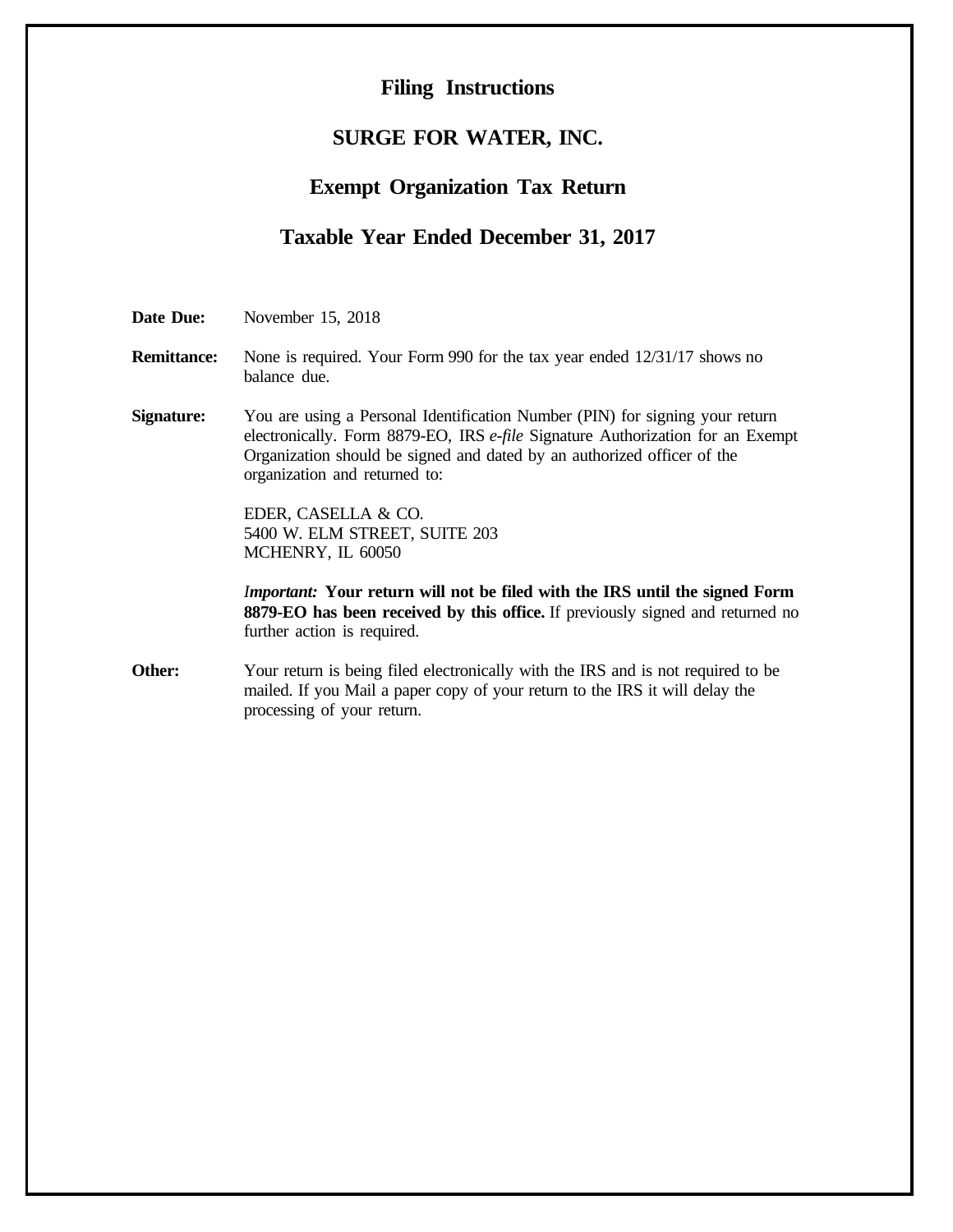Department of the Treasury<br>Internal Revenue Service

# **990 1990 2017 2018 Depend of Organization Exempt From Income Tax 1947(a)(1)** of the Internal Revenue Code (except private foundations)

**u** Go to *www.irs.gov/Form990* for instructions and the latest information. **u** Do not enter social security numbers on this form as it may be made public. OMB No. 1545-0047

|                       | LV I I |  |  |  |  |  |
|-----------------------|--------|--|--|--|--|--|
| <b>Open to Public</b> |        |  |  |  |  |  |
| <b>Inspection</b>     |        |  |  |  |  |  |

|                                |                             |                       | For the 2017 calendar year, or tax year beginning                                                                                                                          |                      | and ending                   |         |                                               |                           |                                            |
|--------------------------------|-----------------------------|-----------------------|----------------------------------------------------------------------------------------------------------------------------------------------------------------------------|----------------------|------------------------------|---------|-----------------------------------------------|---------------------------|--------------------------------------------|
| В                              | Check if applicable:        |                       | C Name of organization                                                                                                                                                     |                      |                              |         |                                               |                           | D Emplover identification number           |
|                                | Address change              |                       | SURGE FOR WATER, INC.                                                                                                                                                      |                      |                              |         |                                               |                           |                                            |
|                                |                             |                       | Doing business as                                                                                                                                                          |                      |                              |         |                                               |                           | 46-2762697                                 |
|                                | Name change                 |                       | Number and street (or P.O. box if mail is not delivered to street address)                                                                                                 |                      |                              |         | Room/suite                                    | <b>E</b> Telephone number |                                            |
|                                | Initial return              |                       | 737 W. WASHINGTON BLVD. SUITE 2902                                                                                                                                         |                      |                              |         |                                               |                           | 443-629-4432                               |
|                                | Final return/<br>terminated |                       | City or town, state or province, country, and ZIP or foreign postal code                                                                                                   |                      |                              |         |                                               |                           |                                            |
|                                |                             |                       | <b>CHICAGO</b>                                                                                                                                                             | IL 60661             |                              |         |                                               | G Gross receipts \$       | 312,901                                    |
|                                | Amended return              |                       | F Name and address of principal officer:                                                                                                                                   |                      |                              |         |                                               |                           | $\overline{\mathbf{x}}$                    |
|                                |                             | Application pending   | SHILPA ALVA                                                                                                                                                                |                      |                              |         | H(a) Is this a group return for subordinates? |                           | Yes<br>No                                  |
|                                |                             |                       | 737 W. WASHINGTON BLVD                                                                                                                                                     |                      |                              |         | H(b) Are all subordinates included?           |                           | No<br>Yes                                  |
|                                |                             |                       | <b>CHICAGO</b>                                                                                                                                                             |                      | IL 60661                     |         |                                               |                           | If "No," attach a list. (see instructions) |
|                                |                             | Tax-exempt status:    | X<br>501(c)(3)<br>501(c)                                                                                                                                                   | ) $t$ (insert no.)   | 4947(a)(1) or                | 527     |                                               |                           |                                            |
|                                | Website: U                  |                       | WWW.SURGEFORWATER.ORG                                                                                                                                                      |                      |                              |         | H(c) Group exemption number LI                |                           |                                            |
|                                |                             | Form of organization: | $ \mathbf{X} $<br>Corporation<br>Trust<br>Association                                                                                                                      | Other <b>u</b>       |                              |         | L Year of formation: 2012                     |                           | ΙL<br>M State of legal domicile:           |
|                                | Part I                      |                       | <b>Summary</b>                                                                                                                                                             |                      |                              |         |                                               |                           |                                            |
|                                |                             |                       | 1 Briefly describe the organization's mission or most significant activities:                                                                                              |                      |                              |         |                                               |                           |                                            |
|                                |                             |                       | IMPROVE ACCESS TO CLEAN, SAFE WATER; EDUCATION AND OUTREACH                                                                                                                |                      |                              |         |                                               |                           |                                            |
|                                |                             |                       |                                                                                                                                                                            |                      |                              |         |                                               |                           |                                            |
|                                |                             |                       |                                                                                                                                                                            |                      |                              |         |                                               |                           |                                            |
| Governance                     |                             |                       |                                                                                                                                                                            |                      |                              |         |                                               |                           |                                            |
|                                |                             |                       | 2 Check this box $\mathbf{u}$   if the organization discontinued its operations or disposed of more than 25% of its net assets.                                            |                      |                              |         |                                               |                           |                                            |
| න්                             |                             |                       |                                                                                                                                                                            |                      |                              |         |                                               | 3                         | 9                                          |
|                                | 4                           |                       | Number of independent voting members of the governing body (Part VI, line 1b) [[[[[[[[[[[[[[[[[[[[[[[[[[[[[[]]                                                             |                      |                              |         |                                               | 4                         | 9                                          |
| Activities                     | 5                           |                       | Total number of individuals employed in calendar year 2017 (Part V, line 2a) [[[[[[[[[[[[[[[[[[[[[[[[[[[[[[[[                                                              |                      |                              |         |                                               | 5                         | 1                                          |
|                                |                             |                       | 6 Total number of volunteers (estimate if necessary)                                                                                                                       |                      |                              |         |                                               | 6                         | 0                                          |
|                                |                             |                       |                                                                                                                                                                            |                      |                              |         |                                               | 7a                        | 0                                          |
|                                |                             |                       |                                                                                                                                                                            |                      |                              |         |                                               | 7b                        | $\Omega$                                   |
|                                |                             |                       |                                                                                                                                                                            |                      |                              |         | Prior Year                                    |                           | Current Year                               |
|                                |                             |                       |                                                                                                                                                                            |                      |                              |         |                                               | 153,081                   | 251,951                                    |
|                                |                             |                       | 9 Program service revenue (Part VIII, line 2g)                                                                                                                             |                      |                              | O       |                                               |                           |                                            |
| Revenue                        |                             |                       |                                                                                                                                                                            |                      |                              | 0       |                                               |                           |                                            |
|                                |                             |                       | 11 Other revenue (Part VIII, column (A), lines 5, 6d, 8c, 9c, 10c, and 11e)                                                                                                |                      |                              |         |                                               | 12,994                    | 14,907                                     |
|                                |                             |                       | 12 Total revenue - add lines 8 through 11 (must equal Part VIII, column (A), line 12)                                                                                      |                      |                              |         |                                               | 166,075                   | 266,858                                    |
|                                |                             |                       | 13 Grants and similar amounts paid (Part IX, column (A), lines 1-3)                                                                                                        |                      |                              |         |                                               | 112,544                   | 161,709                                    |
|                                |                             |                       | 14 Benefits paid to or for members (Part IX, column (A), line 4)                                                                                                           |                      |                              |         |                                               |                           |                                            |
|                                |                             |                       | 15 Salaries, other compensation, employee benefits (Part IX, column (A), lines 5-10)                                                                                       |                      |                              |         |                                               |                           | 47,151                                     |
| Expenses                       |                             |                       | 16a Professional fundraising fees (Part IX, column (A), line 11e)                                                                                                          |                      |                              |         |                                               |                           | 0                                          |
|                                |                             |                       | <b>b</b> Total fundraising expenses (Part IX, column (D), line 25) <b>u</b>                                                                                                |                      |                              | 8,314   |                                               |                           |                                            |
|                                |                             |                       | 17 Other expenses (Part IX, column (A), lines 11a-11d, 11f-24e)                                                                                                            |                      |                              | 22,972  | 34,034                                        |                           |                                            |
|                                |                             |                       | 18 Total expenses. Add lines 13-17 (must equal Part IX, column (A), line 25) [                                                                                             |                      |                              | 135,516 | 242,894                                       |                           |                                            |
|                                |                             |                       | 19 Revenue less expenses. Subtract line 18 from line 12                                                                                                                    |                      |                              |         |                                               | 30,559                    | 23,964                                     |
|                                |                             |                       |                                                                                                                                                                            |                      |                              |         | Beginning of Current Year                     |                           | End of Year                                |
| Net Assets or<br>Fund Balances |                             |                       | 20 Total assets (Part X, line 16)                                                                                                                                          |                      |                              |         |                                               | 101,686                   | 126,690                                    |
|                                |                             |                       | 21 Total liabilities (Part X, line 26)                                                                                                                                     |                      |                              |         |                                               | O                         | 1,040                                      |
|                                |                             |                       | 22 Net assets or fund balances. Subtract line 21 from line 20                                                                                                              |                      |                              |         |                                               | 101,686                   | $\overline{1}$ 25,650                      |
|                                | Part II                     |                       | <b>Signature Block</b>                                                                                                                                                     |                      |                              |         |                                               |                           |                                            |
|                                |                             |                       | Under penalties of perjury, I declare that I have examined this return, including accompanying schedules and statements, and to the best of my knowledge and belief, it is |                      |                              |         |                                               |                           |                                            |
|                                |                             |                       | true, correct, and complete. Declaration of preparer (other than officer) is based on all information of which preparer has any knowledge.                                 |                      |                              |         |                                               |                           |                                            |
|                                |                             |                       |                                                                                                                                                                            |                      |                              |         |                                               |                           |                                            |
| Sign                           |                             |                       | Signature of officer                                                                                                                                                       |                      |                              |         |                                               | Date                      |                                            |
| Here                           |                             |                       | SHILPA ALVA                                                                                                                                                                |                      |                              |         | <b>EXECUTIVE</b>                              | <b>DIRECTOR</b>           |                                            |
|                                |                             |                       | Type or print name and title                                                                                                                                               |                      |                              |         |                                               |                           |                                            |
|                                |                             |                       | Print/Type preparer's name                                                                                                                                                 | Preparer's signature |                              |         | Date                                          | Check                     | PTIN                                       |
| Paid                           |                             |                       | <b>CHERYDEN N JUERGENSEN</b>                                                                                                                                               |                      | <b>CHERYDEN N JUERGENSEN</b> |         | 11/13/18                                      | self-employed             | P01252676                                  |
|                                | Preparer                    |                       |                                                                                                                                                                            |                      |                              |         |                                               |                           | 36-3614997                                 |
|                                | <b>Use Only</b>             | Firm's name           | CASELLA & CO.<br>EDER,                                                                                                                                                     |                      |                              |         |                                               | Firm's $EIN$ }            |                                            |
|                                |                             |                       | 5400 W. ELM STREET, SUITE 203                                                                                                                                              | 60050                |                              |         |                                               |                           |                                            |
|                                |                             | Firm's address        | MCHENRY,<br>IL                                                                                                                                                             |                      |                              |         |                                               | Phone no.                 | 815-344-1300                               |
|                                |                             |                       | May the IRS discuss this return with the preparer shown above? (see instructions)                                                                                          |                      |                              |         |                                               |                           | Yes<br>No                                  |

| Sign     | Signature of officer                                                              |                              | Date                                   |
|----------|-----------------------------------------------------------------------------------|------------------------------|----------------------------------------|
| Here     | SHILPA ALVA                                                                       | <b>EXECUTIVE</b>             | <b>DIRECTOR</b>                        |
|          | Type or print name and title                                                      |                              |                                        |
|          | Print/Type preparer's name                                                        | Preparer's signature<br>Date | <b>PTIN</b><br>Check                   |
| Paid     | <b>JUERGENSEN</b><br>CHERYDEN<br><b>CHERYDEN</b><br>N                             | <b>JUERGENSEN</b><br>N       | 11/13/18<br>self-emploved<br>P01252676 |
| Preparer | CASELLA<br>EDER,<br>&.<br>Firm's name                                             | CO.                          | 36-3614997<br>Firm's $EIN$             |
| Use Only | ELM STREET,<br>5400<br>W.                                                         | SUITE 203                    |                                        |
|          | 60050<br>MCHENRY,<br>IL.<br>Firm's address                                        |                              | 815-344-1300<br>Phone no.              |
|          | May the IRS discuss this return with the preparer shown above? (see instructions) |                              | No<br><b>Yes</b>                       |
|          | For Paperwork Reduction Act Notice, see the separate instructions.                |                              | Form $990(2017)$                       |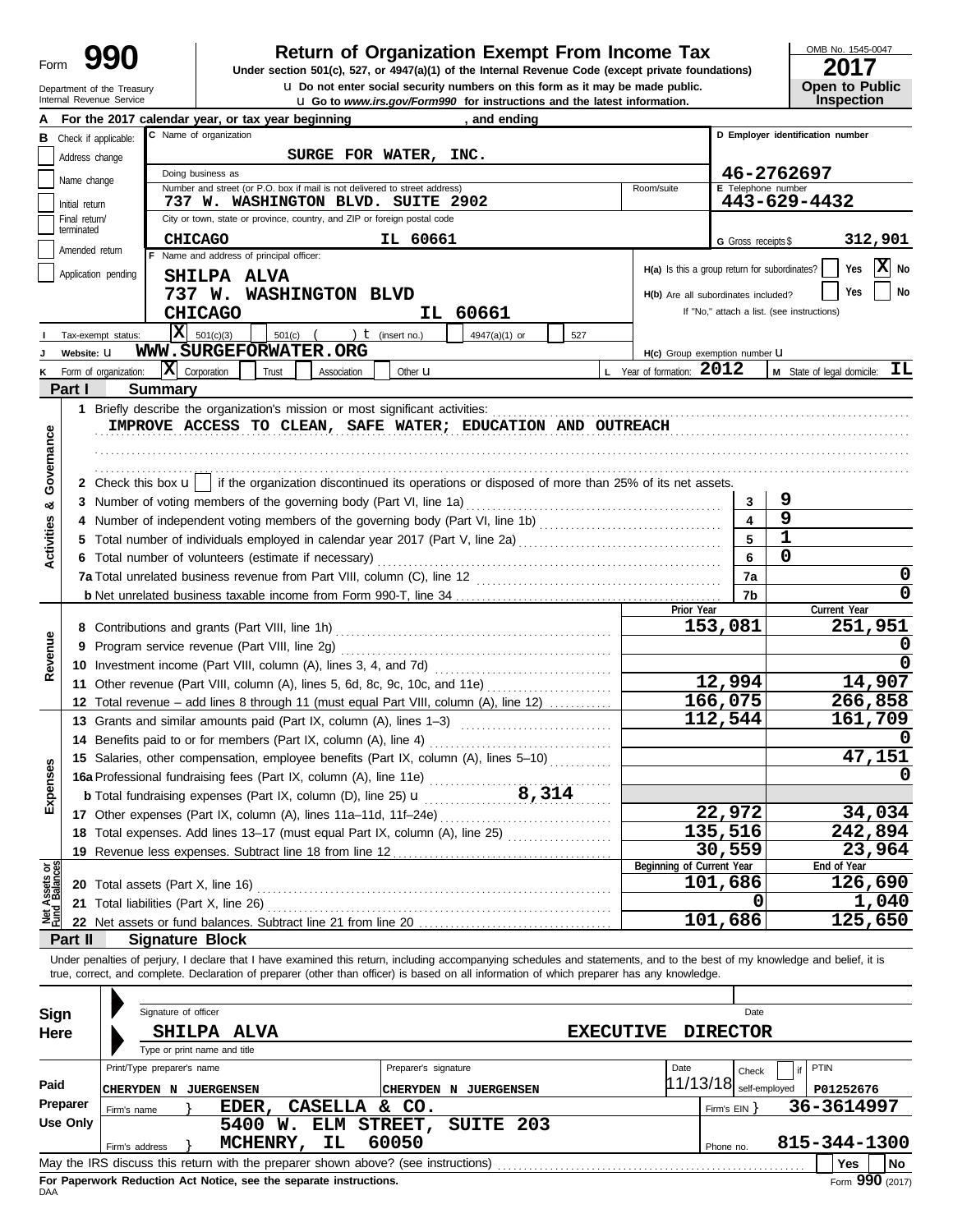|              | Form 990 (2017) SURGE FOR WATER, INC.                                                                           |                                                     | 46-2762697                                                                                                                                        | Page 2                              |
|--------------|-----------------------------------------------------------------------------------------------------------------|-----------------------------------------------------|---------------------------------------------------------------------------------------------------------------------------------------------------|-------------------------------------|
|              | Part III                                                                                                        | <b>Statement of Program Service Accomplishments</b> |                                                                                                                                                   |                                     |
| $\mathbf 1$  | Briefly describe the organization's mission:                                                                    |                                                     |                                                                                                                                                   |                                     |
|              |                                                                                                                 |                                                     | IMPROVE ACCESS TO CLEAN, SAFE WATER; EDUCATION AND OUTREACH                                                                                       |                                     |
|              |                                                                                                                 |                                                     |                                                                                                                                                   |                                     |
|              |                                                                                                                 |                                                     |                                                                                                                                                   |                                     |
|              |                                                                                                                 |                                                     |                                                                                                                                                   |                                     |
| $\mathbf{2}$ | Did the organization undertake any significant program services during the year which were not listed on the    |                                                     |                                                                                                                                                   |                                     |
|              | prior Form 990 or 990-EZ?                                                                                       |                                                     |                                                                                                                                                   | Yes $ X $ No                        |
|              | If "Yes," describe these new services on Schedule O.                                                            |                                                     |                                                                                                                                                   |                                     |
| 3            | Did the organization cease conducting, or make significant changes in how it conducts, any program<br>services? |                                                     |                                                                                                                                                   | $\sqrt{}$ Yes $\boxed{\text{X}}$ No |
|              | If "Yes," describe these changes on Schedule O.                                                                 |                                                     |                                                                                                                                                   |                                     |
| 4            |                                                                                                                 |                                                     | Describe the organization's program service accomplishments for each of its three largest program services, as measured by                        |                                     |
|              |                                                                                                                 |                                                     | expenses. Section 501(c)(3) and 501(c)(4) organizations are required to report the amount of grants and allocations to others,                    |                                     |
|              | the total expenses, and revenue, if any, for each program service reported.                                     |                                                     |                                                                                                                                                   |                                     |
|              |                                                                                                                 |                                                     |                                                                                                                                                   |                                     |
|              | 4a (Code:                                                                                                       |                                                     | ) (Expenses $\frac{182,699}{182,699}$ including grants of \$ 161,709 ) (Revenue \$                                                                |                                     |
|              |                                                                                                                 |                                                     | IMPROVE ACCESS TO SAFE WATER, SANITATION AND HYGIENE SOLUTIONS. FIELD                                                                             |                                     |
|              |                                                                                                                 |                                                     | PROGRAMS BRING LIFE-SUSTAINING WATER AND SANITATION SOLUTIONS TO THOSE IN<br>NEED AND RAISE AWARENESS OF THE GLOBAL CRISIS. WE ACCOMPLISH THIS BY |                                     |
|              |                                                                                                                 |                                                     | WORKING WITH COMMUNITY PARTNERS TO BUILD AND FIX WELLS, BUILD RAINWATER                                                                           |                                     |
|              |                                                                                                                 |                                                     | HARVEST TANKS, MANUFACTURE FILTERS THAT PROVIDE CLEAN WATER AND BUILD                                                                             |                                     |
|              | SANITATION AND WATER-TREATMENT SYSTEMS.                                                                         |                                                     |                                                                                                                                                   |                                     |
|              |                                                                                                                 |                                                     |                                                                                                                                                   |                                     |
|              |                                                                                                                 |                                                     |                                                                                                                                                   |                                     |
|              |                                                                                                                 |                                                     |                                                                                                                                                   |                                     |
|              |                                                                                                                 |                                                     |                                                                                                                                                   |                                     |
|              |                                                                                                                 |                                                     |                                                                                                                                                   |                                     |
|              |                                                                                                                 |                                                     |                                                                                                                                                   |                                     |
|              |                                                                                                                 |                                                     |                                                                                                                                                   |                                     |
|              |                                                                                                                 |                                                     |                                                                                                                                                   |                                     |
|              |                                                                                                                 |                                                     |                                                                                                                                                   |                                     |
|              |                                                                                                                 |                                                     |                                                                                                                                                   |                                     |
|              |                                                                                                                 |                                                     |                                                                                                                                                   |                                     |
|              |                                                                                                                 |                                                     |                                                                                                                                                   |                                     |
|              |                                                                                                                 |                                                     |                                                                                                                                                   |                                     |
|              |                                                                                                                 |                                                     |                                                                                                                                                   |                                     |
|              |                                                                                                                 |                                                     |                                                                                                                                                   |                                     |
|              |                                                                                                                 |                                                     |                                                                                                                                                   |                                     |
|              |                                                                                                                 |                                                     |                                                                                                                                                   |                                     |
|              |                                                                                                                 |                                                     |                                                                                                                                                   |                                     |
|              |                                                                                                                 |                                                     |                                                                                                                                                   |                                     |
|              |                                                                                                                 |                                                     |                                                                                                                                                   |                                     |
|              |                                                                                                                 |                                                     |                                                                                                                                                   |                                     |
|              |                                                                                                                 |                                                     |                                                                                                                                                   |                                     |
|              |                                                                                                                 |                                                     |                                                                                                                                                   |                                     |
|              |                                                                                                                 |                                                     |                                                                                                                                                   |                                     |
|              |                                                                                                                 |                                                     |                                                                                                                                                   |                                     |
|              |                                                                                                                 |                                                     |                                                                                                                                                   |                                     |
|              |                                                                                                                 |                                                     |                                                                                                                                                   |                                     |
|              |                                                                                                                 |                                                     |                                                                                                                                                   |                                     |
|              |                                                                                                                 |                                                     |                                                                                                                                                   |                                     |
|              | 4d Other program services (Describe in Schedule O.)                                                             |                                                     |                                                                                                                                                   |                                     |
|              | (Expenses \$                                                                                                    | including grants of \$                              | (Revenue \$                                                                                                                                       |                                     |
|              | 4e Total program service expenses u                                                                             | 182,699                                             |                                                                                                                                                   |                                     |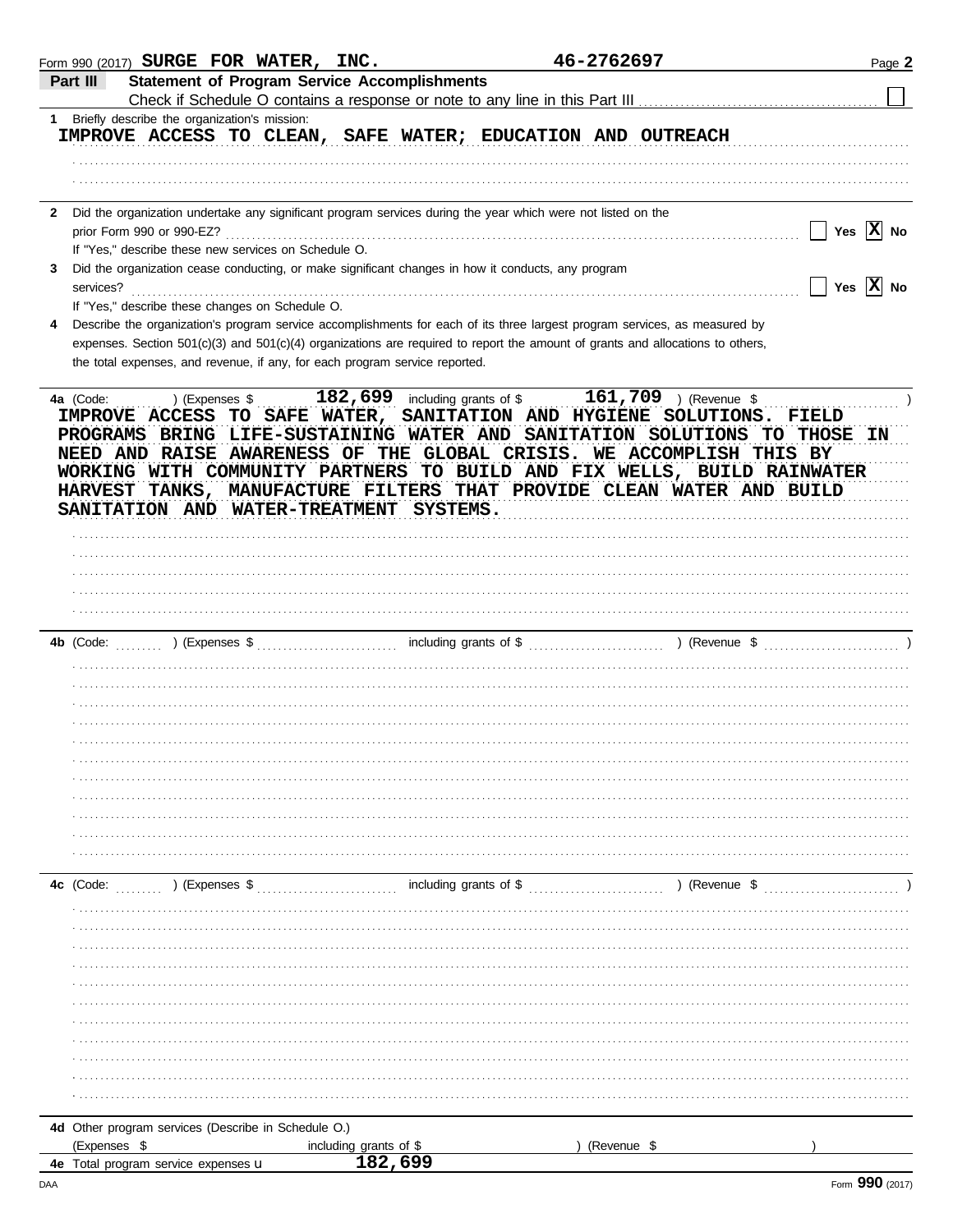**Part IV Checklist of Required Schedules** Form 990 (2017) Page **3 SURGE FOR WATER, INC. 46-2762697**

|     |                                                                                                                                                                                                                                 |              | Yes         | No |
|-----|---------------------------------------------------------------------------------------------------------------------------------------------------------------------------------------------------------------------------------|--------------|-------------|----|
| 1   | Is the organization described in section 501(c)(3) or 4947(a)(1) (other than a private foundation)? If "Yes,"                                                                                                                   |              |             |    |
|     | complete Schedule A                                                                                                                                                                                                             | 1            | X           |    |
| 2   | Is the organization required to complete Schedule B, Schedule of Contributors (see instructions)?                                                                                                                               | $\mathbf{2}$ | $\mathbf x$ |    |
| 3   | Did the organization engage in direct or indirect political campaign activities on behalf of or in opposition to                                                                                                                |              |             |    |
|     | candidates for public office? If "Yes," complete Schedule C, Part I                                                                                                                                                             | 3            |             | X. |
| 4   | Section 501(c)(3) organizations. Did the organization engage in lobbying activities, or have a section 501(h)                                                                                                                   |              |             |    |
|     | election in effect during the tax year? If "Yes," complete Schedule C, Part II                                                                                                                                                  | 4            |             | x  |
| 5   | Is the organization a section $501(c)(4)$ , $501(c)(5)$ , or $501(c)(6)$ organization that receives membership dues,                                                                                                            |              |             |    |
|     | assessments, or similar amounts as defined in Revenue Procedure 98-19? If "Yes," complete Schedule C,                                                                                                                           |              |             |    |
|     | Part III                                                                                                                                                                                                                        | 5            |             | x  |
| 6   | Did the organization maintain any donor advised funds or any similar funds or accounts for which donors                                                                                                                         |              |             |    |
|     | have the right to provide advice on the distribution or investment of amounts in such funds or accounts? If                                                                                                                     |              |             |    |
|     | "Yes," complete Schedule D, Part I                                                                                                                                                                                              | 6            |             | x  |
| 7   | Did the organization receive or hold a conservation easement, including easements to preserve open space,                                                                                                                       |              |             |    |
|     | the environment, historic land areas, or historic structures? If "Yes," complete Schedule D, Part II                                                                                                                            | 7            |             | x  |
| 8   | Did the organization maintain collections of works of art, historical treasures, or other similar assets? If "Yes,"                                                                                                             |              |             |    |
|     | complete Schedule D, Part III                                                                                                                                                                                                   | 8            |             | x  |
| 9   | Did the organization report an amount in Part X, line 21, for escrow or custodial account liability, serve as a<br>custodian for amounts not listed in Part X; or provide credit counseling, debt management, credit repair, or |              |             |    |
|     | debt negotiation services? If "Yes," complete Schedule D, Part IV                                                                                                                                                               | 9            |             | x  |
| 10  | Did the organization, directly or through a related organization, hold assets in temporarily restricted                                                                                                                         |              |             |    |
|     | endowments, permanent endowments, or quasi-endowments? If "Yes," complete Schedule D, Part V                                                                                                                                    | 10           |             | x  |
| 11  | If the organization's answer to any of the following questions is "Yes," then complete Schedule D, Parts VI,                                                                                                                    |              |             |    |
|     | VII, VIII, IX, or X as applicable.                                                                                                                                                                                              |              |             |    |
| a   | Did the organization report an amount for land, buildings, and equipment in Part X, line 10? If "Yes,"                                                                                                                          |              |             |    |
|     | complete Schedule D, Part VI                                                                                                                                                                                                    | 11a          |             | x  |
| b   | Did the organization report an amount for investments—other securities in Part X, line 12 that is 5% or more                                                                                                                    |              |             |    |
|     | of its total assets reported in Part X, line 16? If "Yes," complete Schedule D, Part VII                                                                                                                                        | 11b          |             | x  |
|     | Did the organization report an amount for investments—program related in Part X, line 13 that is 5% or more                                                                                                                     |              |             |    |
|     | of its total assets reported in Part X, line 16? If "Yes," complete Schedule D, Part VIII                                                                                                                                       | 11c          |             | x  |
| d   | Did the organization report an amount for other assets in Part X, line 15 that is 5% or more of its total assets                                                                                                                |              |             |    |
|     | reported in Part X, line 16? If "Yes," complete Schedule D, Part IX                                                                                                                                                             | 11d          |             | x  |
| е   | Did the organization report an amount for other liabilities in Part X, line 25? If "Yes," complete Schedule D, Part X                                                                                                           | <b>11e</b>   | X           |    |
| f   | Did the organization's separate or consolidated financial statements for the tax year include a footnote that addresses                                                                                                         |              |             |    |
|     | the organization's liability for uncertain tax positions under FIN 48 (ASC 740)? If "Yes," complete Schedule D, Part X                                                                                                          | 11f          |             | x  |
| 12a | Did the organization obtain separate, independent audited financial statements for the tax year? If "Yes," complete                                                                                                             |              |             |    |
|     | Schedule D, Parts XI and XII                                                                                                                                                                                                    | 12a          |             | х  |
| b   | Was the organization included in consolidated, independent audited financial statements for the tax year? If                                                                                                                    |              |             |    |
|     | "Yes," and if the organization answered "No" to line 12a, then completing Schedule D, Parts XI and XII is optional                                                                                                              | 12b          |             | x  |
| 13  |                                                                                                                                                                                                                                 | 13           |             | X  |
| 14a | Did the organization maintain an office, employees, or agents outside of the United States?                                                                                                                                     | 14a          |             | X  |
| b   | Did the organization have aggregate revenues or expenses of more than \$10,000 from grantmaking,                                                                                                                                |              |             |    |
|     | fundraising, business, investment, and program service activities outside the United States, or aggregate                                                                                                                       |              |             |    |
|     | foreign investments valued at \$100,000 or more? If "Yes," complete Schedule F, Parts I and IV                                                                                                                                  | 14b          | X           |    |
| 15  | Did the organization report on Part IX, column (A), line 3, more than \$5,000 of grants or other assistance to or                                                                                                               |              |             |    |
|     | for any foreign organization? If "Yes," complete Schedule F, Parts II and IV                                                                                                                                                    | 15           | X           |    |
| 16  | Did the organization report on Part IX, column (A), line 3, more than \$5,000 of aggregate grants or other                                                                                                                      |              |             |    |
|     | assistance to or for foreign individuals? If "Yes," complete Schedule F, Parts III and IV                                                                                                                                       | 16           |             | X. |
| 17  | Did the organization report a total of more than \$15,000 of expenses for professional fundraising services on                                                                                                                  |              |             |    |
|     |                                                                                                                                                                                                                                 | 17           |             | X. |
| 18  | Did the organization report more than \$15,000 total of fundraising event gross income and contributions on                                                                                                                     |              |             |    |
|     | Part VIII, lines 1c and 8a? If "Yes," complete Schedule G, Part II                                                                                                                                                              | 18           | X           |    |
| 19  | Did the organization report more than \$15,000 of gross income from gaming activities on Part VIII, line 9a?                                                                                                                    | 19           |             | x  |
|     |                                                                                                                                                                                                                                 |              |             |    |

Form **990** (2017)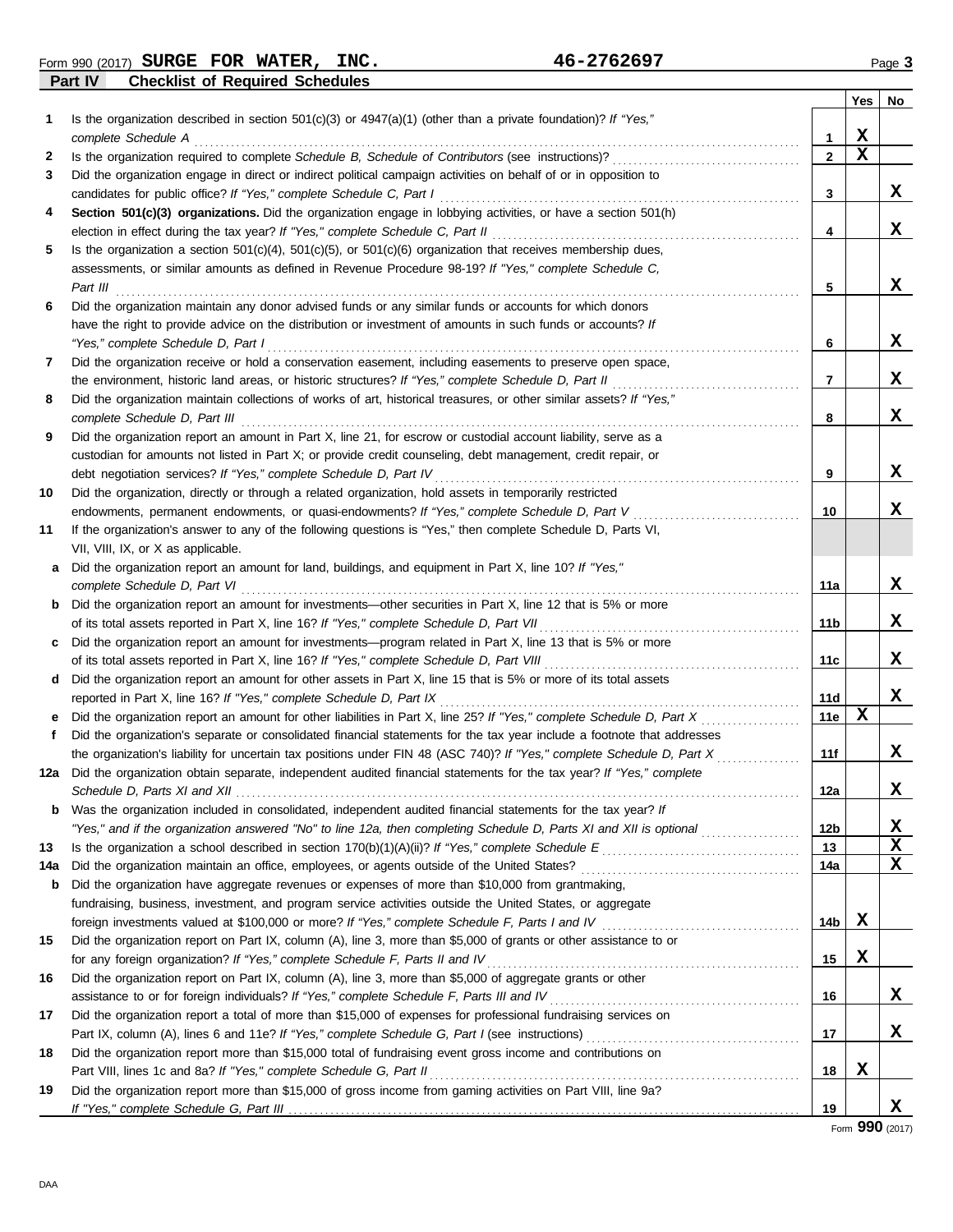Form 990 (2017) Page **4 SURGE FOR WATER, INC. 46-2762697 Part IV Checklist of Required Schedules** *(continued)*

|     |                                                                                                                  |     | Yes | No          |
|-----|------------------------------------------------------------------------------------------------------------------|-----|-----|-------------|
| 20a | Did the organization operate one or more hospital facilities? If "Yes," complete Schedule H                      | 20a |     | X           |
| b   |                                                                                                                  | 20b |     |             |
| 21  | Did the organization report more than \$5,000 of grants or other assistance to any domestic organization or      |     |     |             |
|     | domestic government on Part IX, column (A), line 1? If "Yes," complete Schedule I, Parts I and II                | 21  |     | x           |
| 22  | Did the organization report more than \$5,000 of grants or other assistance to or for domestic individuals on    |     |     |             |
|     | Part IX, column (A), line 2? If "Yes," complete Schedule I, Parts I and III                                      | 22  |     | x           |
| 23  | Did the organization answer "Yes" to Part VII, Section A, line 3, 4, or 5 about compensation of the              |     |     |             |
|     | organization's current and former officers, directors, trustees, key employees, and highest compensated          |     |     |             |
|     | employees? If "Yes," complete Schedule J                                                                         | 23  |     | x           |
| 24a | Did the organization have a tax-exempt bond issue with an outstanding principal amount of more than              |     |     |             |
|     | \$100,000 as of the last day of the year, that was issued after December 31, 2002? If "Yes," answer lines 24b    |     |     |             |
|     | through 24d and complete Schedule K. If "No," go to line 25a                                                     | 24a |     | x           |
| b   | Did the organization invest any proceeds of tax-exempt bonds beyond a temporary period exception?                | 24b |     |             |
| c   | Did the organization maintain an escrow account other than a refunding escrow at any time during the year        |     |     |             |
|     | to defease any tax-exempt bonds?                                                                                 | 24c |     |             |
| d   | Did the organization act as an "on behalf of" issuer for bonds outstanding at any time during the year?          | 24d |     |             |
| 25a | Section 501(c)(3), 501(c)(4), and 501(c)(29) organizations. Did the organization engage in an excess benefit     |     |     |             |
|     | transaction with a disqualified person during the year? If "Yes," complete Schedule L, Part I                    | 25a |     | x           |
| b   | Is the organization aware that it engaged in an excess benefit transaction with a disqualified person in a prior |     |     |             |
|     | year, and that the transaction has not been reported on any of the organization's prior Forms 990 or 990-EZ?     |     |     |             |
|     | If "Yes," complete Schedule L, Part I                                                                            | 25b |     | x           |
| 26  | Did the organization report any amount on Part X, line 5, 6, or 22 for receivables from or payables to any       |     |     |             |
|     | current or former officers, directors, trustees, key employees, highest compensated employees, or                |     |     |             |
|     | disqualified persons? If "Yes," complete Schedule L, Part II                                                     | 26  |     | x           |
| 27  | Did the organization provide a grant or other assistance to an officer, director, trustee, key employee,         |     |     |             |
|     | substantial contributor or employee thereof, a grant selection committee member, or to a 35% controlled          |     |     |             |
|     | entity or family member of any of these persons? If "Yes," complete Schedule L, Part III                         | 27  |     | x           |
| 28  | Was the organization a party to a business transaction with one of the following parties (see Schedule L,        |     |     |             |
|     | Part IV instructions for applicable filing thresholds, conditions, and exceptions):                              |     |     |             |
| a   | A current or former officer, director, trustee, or key employee? If "Yes," complete Schedule L, Part IV          | 28a |     | X           |
| b   | A family member of a current or former officer, director, trustee, or key employee? If "Yes," complete           |     |     |             |
|     | Schedule L, Part IV                                                                                              | 28b |     | X           |
| c   | An entity of which a current or former officer, director, trustee, or key employee (or a family member thereof)  |     |     |             |
|     | was an officer, director, trustee, or direct or indirect owner? If "Yes," complete Schedule L, Part IV           | 28c |     | x           |
| 29  | Did the organization receive more than \$25,000 in non-cash contributions? If "Yes," complete Schedule M         | 29  |     | $\mathbf x$ |
| 30  | Did the organization receive contributions of art, historical treasures, or other similar assets, or qualified   |     |     |             |
|     | conservation contributions? If "Yes," complete Schedule M                                                        | 30  |     | х           |
| 31  | Did the organization liquidate, terminate, or dissolve and cease operations? If "Yes," complete Schedule N,      |     |     |             |
|     | Part I                                                                                                           | 31  |     | X           |
| 32  | Did the organization sell, exchange, dispose of, or transfer more than 25% of its net assets? If "Yes,"          |     |     |             |
|     | complete Schedule N, Part II                                                                                     | 32  |     | X           |
| 33  | Did the organization own 100% of an entity disregarded as separate from the organization under Regulations       |     |     |             |
|     | sections 301.7701-2 and 301.7701-3? If "Yes," complete Schedule R, Part I                                        | 33  |     | X           |
| 34  | Was the organization related to any tax-exempt or taxable entity? If "Yes," complete Schedule R, Part II, III,   |     |     |             |
|     | or IV, and Part V, line 1                                                                                        | 34  |     | X           |
| 35a |                                                                                                                  | 35a |     | $\mathbf x$ |
| b   | If "Yes" to line 35a, did the organization receive any payment from or engage in any transaction with a          |     |     |             |
|     |                                                                                                                  | 35b |     |             |
| 36  | Section 501(c)(3) organizations. Did the organization make any transfers to an exempt non-charitable             |     |     |             |
|     | related organization? If "Yes," complete Schedule R, Part V, line 2                                              | 36  |     | x           |
| 37  | Did the organization conduct more than 5% of its activities through an entity that is not a related organization |     |     |             |
|     | and that is treated as a partnership for federal income tax purposes? If "Yes," complete Schedule R,             |     |     |             |
|     | Part VI                                                                                                          | 37  |     | x           |
| 38  | Did the organization complete Schedule O and provide explanations in Schedule O for Part VI, lines 11b and       |     |     |             |
|     | 19? Note. All Form 990 filers are required to complete Schedule O.                                               | 38  | x   |             |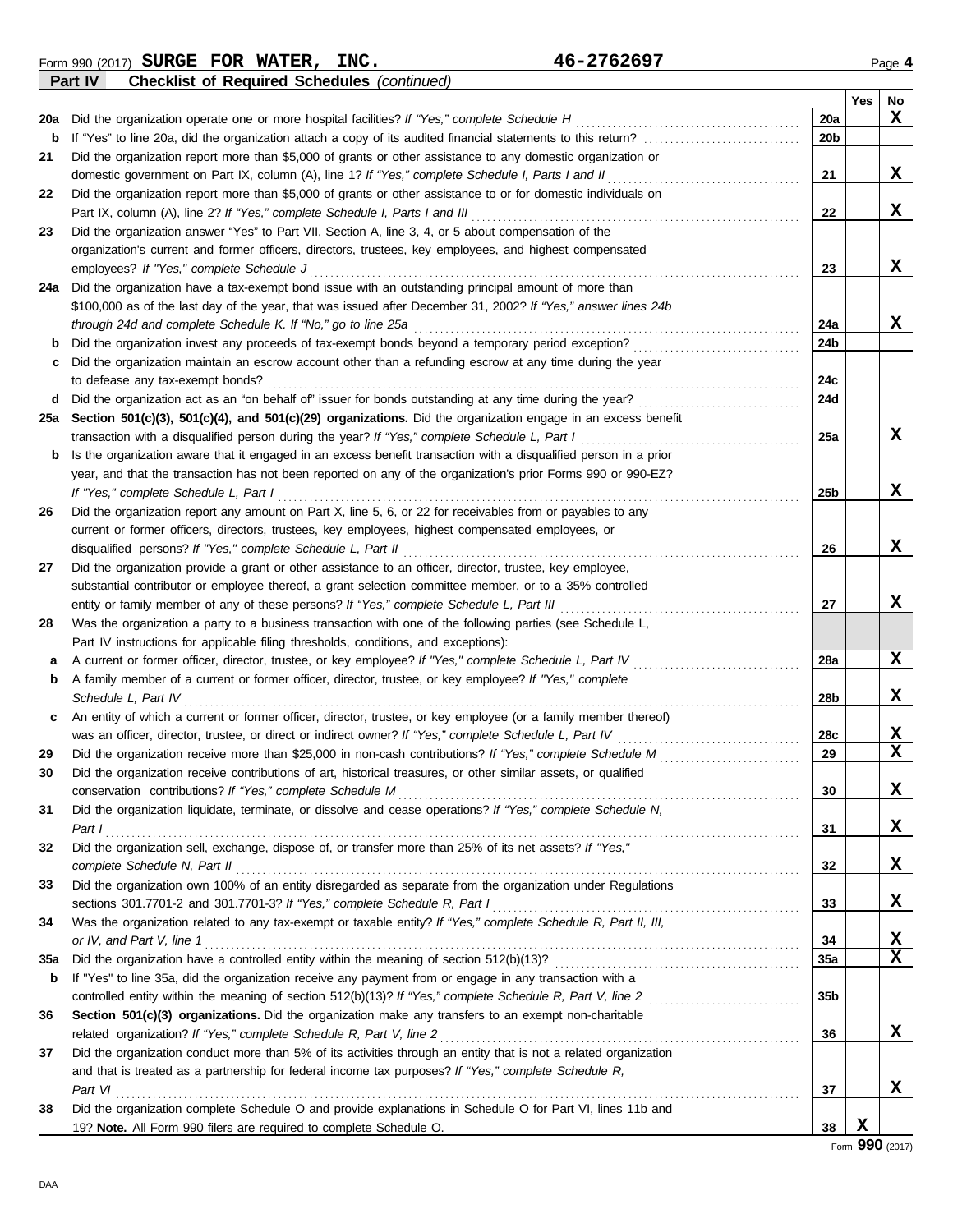|         | Form 990 (2017) SURGE FOR WATER, INC.                                                                                                                                                                                       | 46-2762697 |                 |                                    |                |     | Page 5      |
|---------|-----------------------------------------------------------------------------------------------------------------------------------------------------------------------------------------------------------------------------|------------|-----------------|------------------------------------|----------------|-----|-------------|
|         | Statements Regarding Other IRS Filings and Tax Compliance<br>Part V                                                                                                                                                         |            |                 |                                    |                |     |             |
|         | Check if Schedule O contains a response or note to any line in this Part V                                                                                                                                                  |            |                 |                                    |                |     |             |
|         |                                                                                                                                                                                                                             |            |                 |                                    |                | Yes | No          |
| 1а      | Enter the number reported in Box 3 of Form 1096. Enter -0- if not applicable                                                                                                                                                |            | 1a              | $\boldsymbol{0}$<br>$\overline{0}$ |                |     |             |
| b       | Enter the number of Forms W-2G included in line 1a. Enter -0- if not applicable                                                                                                                                             |            | 1 <sub>b</sub>  |                                    |                |     |             |
| c       | Did the organization comply with backup withholding rules for reportable payments to vendors and                                                                                                                            |            |                 |                                    |                |     |             |
|         | reportable gaming (gambling) winnings to prize winners?                                                                                                                                                                     |            |                 |                                    | 1c             |     | x           |
|         | 2a Enter the number of employees reported on Form W-3, Transmittal of Wage and Tax                                                                                                                                          |            |                 | $\mathbf 1$                        |                |     |             |
|         | Statements, filed for the calendar year ending with or within the year covered by this return                                                                                                                               |            | 2a              |                                    | 2 <sub>b</sub> |     | X           |
| b       | If at least one is reported on line 2a, did the organization file all required federal employment tax returns?<br>Note. If the sum of lines 1a and 2a is greater than 250, you may be required to e-file (see instructions) |            |                 |                                    |                |     |             |
| За      | Did the organization have unrelated business gross income of \$1,000 or more during the year?                                                                                                                               |            |                 |                                    | 3a             |     | x           |
| b       | If "Yes," has it filed a Form 990-T for this year? If "No" to line 3b, provide an explanation in Schedule O                                                                                                                 |            |                 |                                    | 3b             |     |             |
| 4a      | At any time during the calendar year, did the organization have an interest in, or a signature or other authority                                                                                                           |            |                 |                                    |                |     |             |
|         | over, a financial account in a foreign country (such as a bank account, securities account, or other financial                                                                                                              |            |                 |                                    |                |     |             |
|         | account)?                                                                                                                                                                                                                   |            |                 |                                    | 4a             |     | x           |
| b       | If "Yes," enter the name of the foreign country: <b>u</b>                                                                                                                                                                   |            |                 |                                    |                |     |             |
|         | See instructions for filing requirements for FinCEN Form 114, Report of Foreign Bank and Financial Accounts                                                                                                                 |            |                 |                                    |                |     |             |
|         | (FBAR).                                                                                                                                                                                                                     |            |                 |                                    |                |     |             |
| 5a      | Was the organization a party to a prohibited tax shelter transaction at any time during the tax year?                                                                                                                       |            |                 |                                    | 5a             |     | X           |
| b       | Did any taxable party notify the organization that it was or is a party to a prohibited tax shelter transaction?                                                                                                            |            |                 |                                    | 5 <sub>b</sub> |     | $\mathbf x$ |
| c       | If "Yes" to line 5a or 5b, did the organization file Form 8886-T?                                                                                                                                                           |            |                 |                                    | 5c             |     |             |
| 6а      | Does the organization have annual gross receipts that are normally greater than \$100,000, and did the                                                                                                                      |            |                 |                                    |                |     |             |
|         | organization solicit any contributions that were not tax deductible as charitable contributions?                                                                                                                            |            |                 |                                    | 6a             |     | x           |
| b       | If "Yes," did the organization include with every solicitation an express statement that such contributions or                                                                                                              |            |                 |                                    |                |     |             |
|         | gifts were not tax deductible?                                                                                                                                                                                              |            |                 |                                    | 6b             |     |             |
| 7       | Organizations that may receive deductible contributions under section 170(c).                                                                                                                                               |            |                 |                                    |                |     |             |
| а       | Did the organization receive a payment in excess of \$75 made partly as a contribution and partly for goods                                                                                                                 |            |                 |                                    |                |     |             |
|         | and services provided to the payor?                                                                                                                                                                                         |            |                 |                                    | 7a             |     |             |
| b       | If "Yes," did the organization notify the donor of the value of the goods or services provided?                                                                                                                             |            |                 |                                    | 7b             |     |             |
| c       | Did the organization sell, exchange, or otherwise dispose of tangible personal property for which it was                                                                                                                    |            |                 |                                    |                |     |             |
|         |                                                                                                                                                                                                                             |            |                 |                                    | 7c             |     |             |
| d       |                                                                                                                                                                                                                             |            | 7d              |                                    |                |     |             |
| е       | Did the organization receive any funds, directly or indirectly, to pay premiums on a personal benefit contract?                                                                                                             |            |                 |                                    | 7e             |     |             |
|         | Did the organization, during the year, pay premiums, directly or indirectly, on a personal benefit contract?                                                                                                                |            |                 |                                    | 7f             |     |             |
|         | If the organization received a contribution of qualified intellectual property, did the organization file Form 8899 as required?                                                                                            |            |                 |                                    | 7g             |     |             |
|         | If the organization received a contribution of cars, boats, airplanes, or other vehicles, did the organization file a Form 1098-C?                                                                                          |            |                 |                                    | 7h             |     |             |
| 8       | Sponsoring organizations maintaining donor advised funds. Did a donor advised fund maintained by the                                                                                                                        |            |                 |                                    |                |     |             |
|         |                                                                                                                                                                                                                             |            |                 |                                    | 8              |     |             |
| 9       | Sponsoring organizations maintaining donor advised funds.                                                                                                                                                                   |            |                 |                                    |                |     |             |
| a       | Did the sponsoring organization make any taxable distributions under section 4966?                                                                                                                                          |            |                 |                                    | 9a<br>9b       |     |             |
| b       | Did the sponsoring organization make a distribution to a donor, donor advisor, or related person?<br>Section 501(c)(7) organizations. Enter:                                                                                |            |                 |                                    |                |     |             |
| 10<br>а |                                                                                                                                                                                                                             |            | 10a             |                                    |                |     |             |
| b       | Gross receipts, included on Form 990, Part VIII, line 12, for public use of club facilities                                                                                                                                 |            | 10 <sub>b</sub> |                                    |                |     |             |
| 11      | Section 501(c)(12) organizations. Enter:                                                                                                                                                                                    |            |                 |                                    |                |     |             |
| а       | Gross income from members or shareholders                                                                                                                                                                                   |            | 11a             |                                    |                |     |             |
| b       | Gross income from other sources (Do not net amounts due or paid to other sources                                                                                                                                            |            |                 |                                    |                |     |             |
|         | against amounts due or received from them.)                                                                                                                                                                                 |            | 11 <sub>b</sub> |                                    |                |     |             |
| 12a     | Section 4947(a)(1) non-exempt charitable trusts. Is the organization filing Form 990 in lieu of Form 1041?                                                                                                                  |            |                 |                                    | 12a            |     |             |
| b       | If "Yes," enter the amount of tax-exempt interest received or accrued during the year <i>minimizion</i> .                                                                                                                   |            | 12b             |                                    |                |     |             |
| 13      | Section 501(c)(29) qualified nonprofit health insurance issuers.                                                                                                                                                            |            |                 |                                    |                |     |             |
| а       | Is the organization licensed to issue qualified health plans in more than one state?                                                                                                                                        |            |                 |                                    | 13а            |     |             |
|         | Note. See the instructions for additional information the organization must report on Schedule O.                                                                                                                           |            |                 |                                    |                |     |             |
| b       | Enter the amount of reserves the organization is required to maintain by the states in which                                                                                                                                |            |                 |                                    |                |     |             |
|         |                                                                                                                                                                                                                             |            | 13b             |                                    |                |     |             |
| с       | Enter the amount of reserves on hand                                                                                                                                                                                        |            | 13 <sub>c</sub> |                                    |                |     |             |
| 14a     | Did the organization receive any payments for indoor tanning services during the tax year?                                                                                                                                  |            |                 |                                    | 14a            |     | x           |
|         |                                                                                                                                                                                                                             |            |                 |                                    | 14b            |     |             |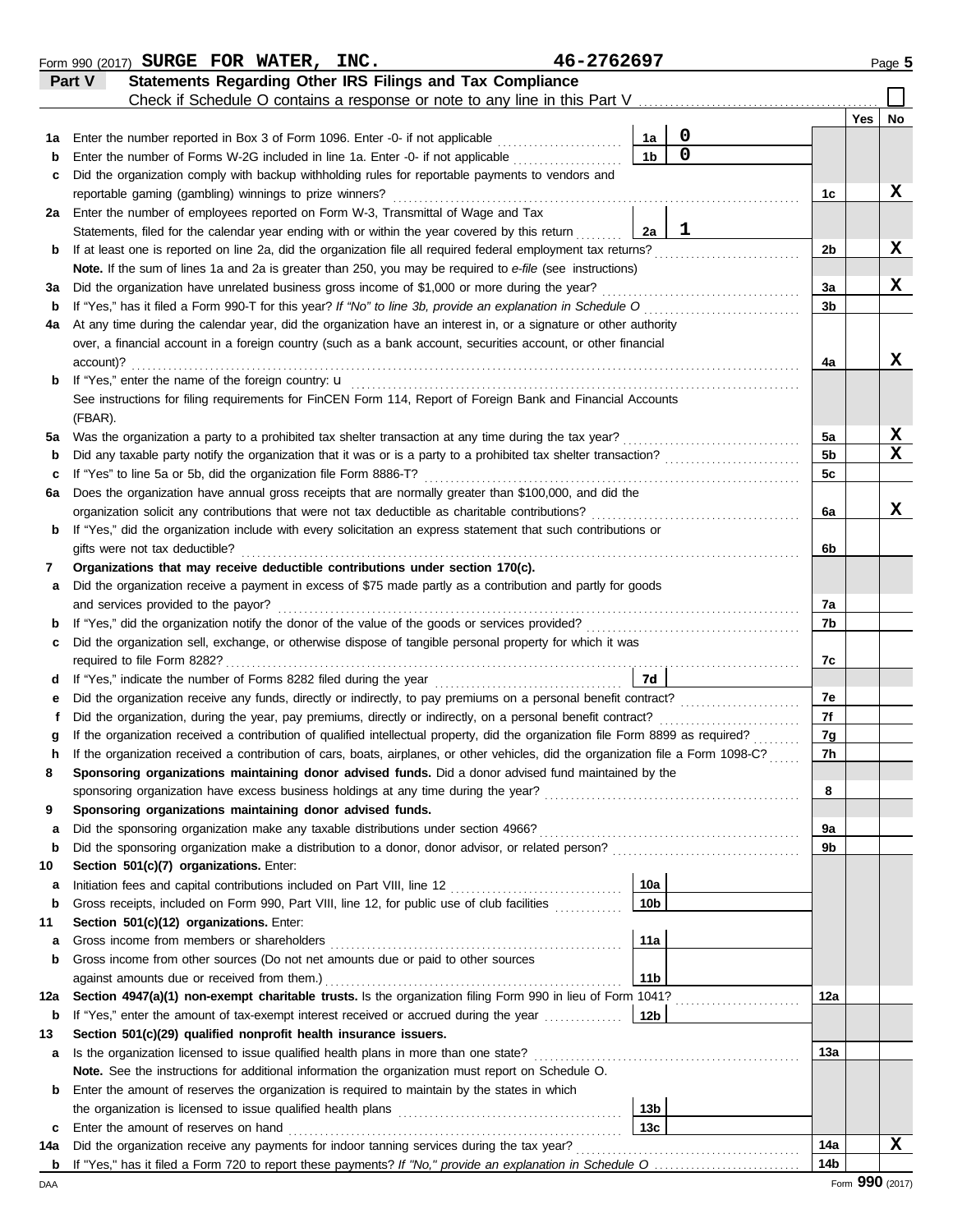|        | Part VI<br>Governance, Management, and Disclosure For each "Yes" response to lines 2 through 7b below, and for a "No"                                   |              |     |                  |
|--------|---------------------------------------------------------------------------------------------------------------------------------------------------------|--------------|-----|------------------|
|        | response to line 8a, 8b, or 10b below, describe the circumstances, processes, or changes in Schedule O. See instructions.                               |              |     | X                |
|        | Section A. Governing Body and Management                                                                                                                |              |     |                  |
|        |                                                                                                                                                         |              | Yes | No               |
| 1a     | 9<br>Enter the number of voting members of the governing body at the end of the tax year<br>1a                                                          |              |     |                  |
|        | If there are material differences in voting rights among members of the governing body, or                                                              |              |     |                  |
|        | if the governing body delegated broad authority to an executive committee or similar                                                                    |              |     |                  |
|        | committee, explain in Schedule O.                                                                                                                       |              |     |                  |
| b      | 9<br>1b<br>Enter the number of voting members included in line 1a, above, who are independent                                                           |              |     |                  |
| 2      | Did any officer, director, trustee, or key employee have a family relationship or a business relationship with                                          |              |     |                  |
|        | any other officer, director, trustee, or key employee?                                                                                                  | 2            |     | x                |
| 3      | Did the organization delegate control over management duties customarily performed by or under the direct                                               |              |     |                  |
|        | supervision of officers, directors, or trustees, or key employees to a management company or other person?<br><u> 1999 - Johann Stoff, amerikansk f</u> | 3            |     | x<br>$\mathbf x$ |
| 4      | Did the organization make any significant changes to its governing documents since the prior Form 990 was filed?                                        | 4            |     | X                |
| 5      | Did the organization become aware during the year of a significant diversion of the organization's assets?                                              | 5            |     | X                |
| 6      | Did the organization have members or stockholders?                                                                                                      | 6            |     |                  |
| 7а     | Did the organization have members, stockholders, or other persons who had the power to elect or appoint                                                 |              |     |                  |
|        | one or more members of the governing body?                                                                                                              | 7a           |     | x                |
| b      | Are any governance decisions of the organization reserved to (or subject to approval by) members,                                                       | 7b           |     | x                |
|        | stockholders, or persons other than the governing body?                                                                                                 |              |     |                  |
| 8      | Did the organization contemporaneously document the meetings held or written actions undertaken during the year by the following:                       | 8a           | X   |                  |
| а<br>b | The governing body?<br>Each committee with authority to act on behalf of the governing body?                                                            | 8b           | х   |                  |
| 9      | Is there any officer, director, trustee, or key employee listed in Part VII, Section A, who cannot be reached at                                        |              |     |                  |
|        |                                                                                                                                                         | 9            |     | x                |
|        | Section B. Policies (This Section B requests information about policies not required by the Internal Revenue Code.)                                     |              |     |                  |
|        |                                                                                                                                                         |              | Yes | No               |
| 10a    | Did the organization have local chapters, branches, or affiliates?                                                                                      | 10a          |     | х                |
| b      | If "Yes," did the organization have written policies and procedures governing the activities of such chapters,                                          |              |     |                  |
|        | affiliates, and branches to ensure their operations are consistent with the organization's exempt purposes?                                             | 10b          |     |                  |
| 11a    | Has the organization provided a complete copy of this Form 990 to all members of its governing body before filing the form?                             | 11a          | х   |                  |
| b      | Describe in Schedule O the process, if any, used by the organization to review this Form 990.                                                           |              |     |                  |
| 12a    | Did the organization have a written conflict of interest policy? If "No," go to line 13                                                                 | 12a          |     | x                |
| b      | Were officers, directors, or trustees, and key employees required to disclose annually interests that could give rise to conflicts?                     | 12b          |     |                  |
| c      | Did the organization regularly and consistently monitor and enforce compliance with the policy? If "Yes,"                                               |              |     |                  |
|        | describe in Schedule O how this was done                                                                                                                | 12c          |     |                  |
| 13     | Did the organization have a written whistleblower policy?                                                                                               | 13           |     | $\mathbf x$      |
| 14     | Did the organization have a written document retention and destruction policy?                                                                          | 14           |     | $\mathbf x$      |
| 15     | Did the process for determining compensation of the following persons include a review and approval by                                                  |              |     |                  |
|        | independent persons, comparability data, and contemporaneous substantiation of the deliberation and decision?                                           |              |     |                  |
| а      |                                                                                                                                                         | 15a          | X   |                  |
| b      | Other officers or key employees of the organization                                                                                                     | 15b          |     | x                |
|        | If "Yes" to line 15a or 15b, describe the process in Schedule O (see instructions).                                                                     |              |     |                  |
| 16а    | Did the organization invest in, contribute assets to, or participate in a joint venture or similar arrangement                                          |              |     |                  |
|        | with a taxable entity during the year?                                                                                                                  | 16a          |     | x                |
| b      | If "Yes," did the organization follow a written policy or procedure requiring the organization to evaluate its                                          |              |     |                  |
|        | participation in joint venture arrangements under applicable federal tax law, and take steps to safeguard the                                           |              |     |                  |
|        |                                                                                                                                                         | 16b          |     |                  |
|        | <b>Section C. Disclosure</b>                                                                                                                            |              |     |                  |
| 17     | List the states with which a copy of this Form 990 is required to be filed $\mathbf{u}$ $\mathbf{I}$                                                    |              |     |                  |
| 18     | Section 6104 requires an organization to make its Forms 1023 (or 1024 if applicable), 990, and 990-T (Section 501(c)(3)s only)                          |              |     |                  |
|        | available for public inspection. Indicate how you made these available. Check all that apply.                                                           |              |     |                  |
|        | Another's website $ \mathbf{X} $ Upon request<br>Other (explain in Schedule O)<br>Own website                                                           |              |     |                  |
| 19     | Describe in Schedule O whether (and if so, how) the organization made its governing documents, conflict of interest policy, and                         |              |     |                  |
|        | financial statements available to the public during the tax year.                                                                                       |              |     |                  |
| 20     | State the name, address, and telephone number of the person who possesses the organization's books and records: u                                       |              |     |                  |
|        | 737 W. WASHINGTON BLVD<br><b>SHILPA ALVA</b>                                                                                                            |              |     |                  |
|        | IL 60661<br><b>CHICAGO</b>                                                                                                                              | 443-629-4432 |     |                  |
| DAA    |                                                                                                                                                         |              |     | Form 990 (2017)  |

Form 990 (2017) Page **6**

**SURGE FOR WATER, INC. 46-2762697**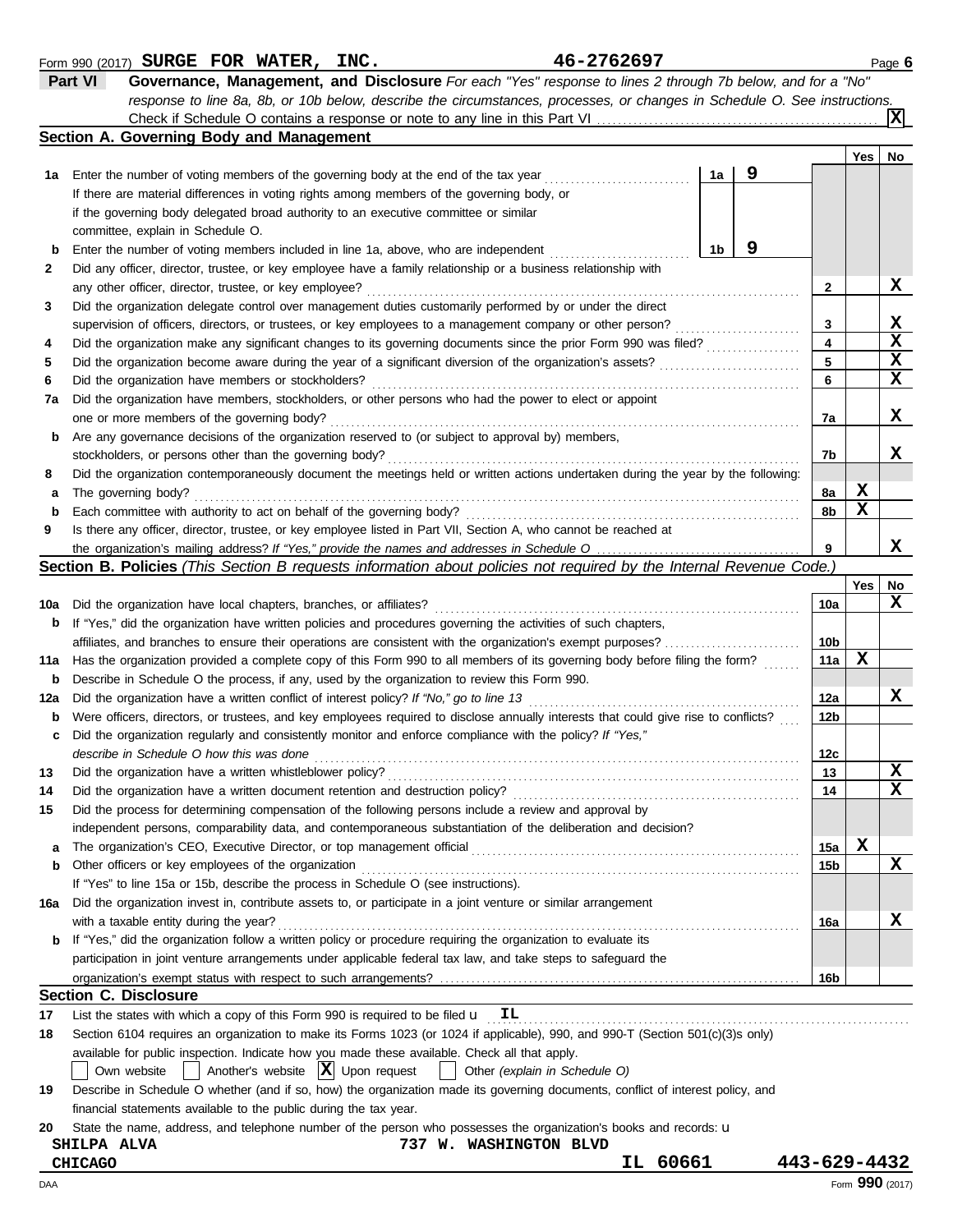| 46-2762697 |
|------------|
|------------|

| <b>Part VII</b>                                                                                                                                               | Compensation of Officers, Directors, Trustees, Key Employees, Highest Compensated Employees, and                                   |  |  |  |  |  |  |  |  |
|---------------------------------------------------------------------------------------------------------------------------------------------------------------|------------------------------------------------------------------------------------------------------------------------------------|--|--|--|--|--|--|--|--|
|                                                                                                                                                               | <b>Independent Contractors</b>                                                                                                     |  |  |  |  |  |  |  |  |
|                                                                                                                                                               |                                                                                                                                    |  |  |  |  |  |  |  |  |
| Section A.                                                                                                                                                    | Officers, Directors, Trustees, Key Employees, and Highest Compensated Employees                                                    |  |  |  |  |  |  |  |  |
| 1a Complete this table for all persons required to be listed. Report compensation for the calendar year ending with or within the<br>organization's tax year. |                                                                                                                                    |  |  |  |  |  |  |  |  |
|                                                                                                                                                               | J ict all of the errorization's current officers directors trustees (whether individuals or erganizations) regardless of amount of |  |  |  |  |  |  |  |  |

List all of the organization's **current** officers, directors, trustees (whether individuals or organizations), regardless of amount of ● List all of the organization's **current** officers, directors, trustees (whether ind compensation. Enter -0- in columns (D), (E), and (F) if no compensation was paid.

● List all of the organization's **current** key employees, if any. See instructions for definition of "key employee."

who received reportable compensation (Box 5 of Form W-2 and/or Box 7 of Form 1099-MISC) of more than \$100,000 from the ■ List the organization's five **current** highest compensated employees (other than an officer, director, trustee, or key employee)<br> **•** Preceived reportable compensation (Box 5 of Form W.2 and/or Box 7 of Form 1000 MISC)

organization and any related organizations.

■ List all of the organization's **former** officers, key employees, and highest compensated employees who received more than<br> **•** 00,000 of reportable compensation from the ergonization and any related ergonizations \$100,000 of reportable compensation from the organization and any related organizations.

■ List all of the organization's **former directors or trustees** that received, in the capacity as a former director or trustee of the<br>paization, more than \$10,000 of reportable compensation from the organization and any r organization, more than \$10,000 of reportable compensation from the organization and any related organizations. List persons in the following order: individual trustees or directors; institutional trustees; officers; key employees; highest

compensated employees; and former such persons.

Check this box if neither the organization nor any related organization compensated any current officer, director, or trustee.

| (A)<br>Name and Title      | (B)<br>Average<br>hours per<br>week<br>(list any               |                                   |                          | Position    | (C)          | (do not check more than one<br>box, unless person is both an<br>officer and a director/trustee) |        | (D)<br>Reportable<br>compensation<br>from<br>the | (E)<br>Reportable<br>compensation from<br>related<br>organizations | (F)<br>Estimated<br>amount of<br>other<br>compensation   |
|----------------------------|----------------------------------------------------------------|-----------------------------------|--------------------------|-------------|--------------|-------------------------------------------------------------------------------------------------|--------|--------------------------------------------------|--------------------------------------------------------------------|----------------------------------------------------------|
|                            | hours for<br>related<br>organizations<br>below dotted<br>line) | Individual trustee<br>or director | Institutional<br>trustee | Officer     | Key employee | Highest compensated<br>employee                                                                 | Former | organization<br>(W-2/1099-MISC)                  | (W-2/1099-MISC)                                                    | from the<br>organization<br>and related<br>organizations |
| (1) SHILPA ALVA            | 60.00                                                          |                                   |                          |             |              |                                                                                                 |        |                                                  |                                                                    |                                                          |
| EXECUTIVE DIRECTOR         | 0.00                                                           | $\mathbf x$                       |                          | $\mathbf x$ |              |                                                                                                 |        | 43,800                                           | 0                                                                  | 0                                                        |
| (2) SARAH ODDE LYNCH       |                                                                |                                   |                          |             |              |                                                                                                 |        |                                                  |                                                                    |                                                          |
|                            | 3.00                                                           |                                   |                          |             |              |                                                                                                 |        |                                                  |                                                                    |                                                          |
| ASS. EXEC. DIRECTOR        | 0.00                                                           | $\mathbf x$                       |                          | $\mathbf x$ |              |                                                                                                 |        | 0                                                | 0                                                                  | $\mathbf 0$                                              |
| (3) ANNA PAUL              |                                                                |                                   |                          |             |              |                                                                                                 |        |                                                  |                                                                    |                                                          |
| <b>SECRETARY</b>           | 3.00<br>0.00                                                   | $\mathbf x$                       |                          |             |              |                                                                                                 |        | 0                                                | 0                                                                  | 0                                                        |
| (4) CHRIS MURRAY           |                                                                |                                   |                          |             |              |                                                                                                 |        |                                                  |                                                                    |                                                          |
|                            | 3.00                                                           |                                   |                          |             |              |                                                                                                 |        |                                                  |                                                                    |                                                          |
| <b>TREASURER</b>           | 0.00                                                           | $\mathbf x$                       |                          |             |              |                                                                                                 |        | 0                                                | 0                                                                  | 0                                                        |
| (5) TRISHA BHAGAT          | 5.00                                                           |                                   |                          |             |              |                                                                                                 |        |                                                  |                                                                    |                                                          |
| <b>BOARD MEMBER</b>        | 0.00                                                           | $\mathbf x$                       |                          |             |              |                                                                                                 |        | 0                                                | 0                                                                  | $\mathbf 0$                                              |
| (6) CHANNA NORTH-HOFFSTAED | 3.00                                                           |                                   |                          |             |              |                                                                                                 |        |                                                  |                                                                    |                                                          |
| <b>BOARD MEMBER</b>        | 0.00                                                           | $\mathbf x$                       |                          |             |              |                                                                                                 |        | 0                                                | 0                                                                  | $\mathbf 0$                                              |
| (7) CRAIG CLARKSON         |                                                                |                                   |                          |             |              |                                                                                                 |        |                                                  |                                                                    |                                                          |
|                            | 1.00                                                           |                                   |                          |             |              |                                                                                                 |        |                                                  |                                                                    |                                                          |
| <b>BOARD MEMBER</b>        | 0.00                                                           | $\mathbf x$                       |                          |             |              |                                                                                                 |        | 0                                                | 0                                                                  | 0                                                        |
| (8) ANNIE HAUSER           |                                                                |                                   |                          |             |              |                                                                                                 |        |                                                  |                                                                    |                                                          |
|                            | 3.00                                                           |                                   |                          |             |              |                                                                                                 |        |                                                  |                                                                    |                                                          |
| <b>BOARD MEMBER</b>        | 0.00                                                           | X                                 |                          |             |              |                                                                                                 |        | 0                                                | 0                                                                  | $\mathbf 0$                                              |
| (9) NEELAM PATEL           |                                                                |                                   |                          |             |              |                                                                                                 |        |                                                  |                                                                    |                                                          |
|                            | 5.00                                                           |                                   |                          |             |              |                                                                                                 |        |                                                  |                                                                    |                                                          |
| <b>BOARD MEMBER</b>        | 0.00                                                           | $\mathbf x$                       |                          |             |              |                                                                                                 |        | 0                                                | 0                                                                  | $\mathbf 0$                                              |
| (10)                       |                                                                |                                   |                          |             |              |                                                                                                 |        |                                                  |                                                                    |                                                          |
|                            |                                                                |                                   |                          |             |              |                                                                                                 |        |                                                  |                                                                    |                                                          |
| (11)                       |                                                                |                                   |                          |             |              |                                                                                                 |        |                                                  |                                                                    |                                                          |
|                            |                                                                |                                   |                          |             |              |                                                                                                 |        |                                                  |                                                                    |                                                          |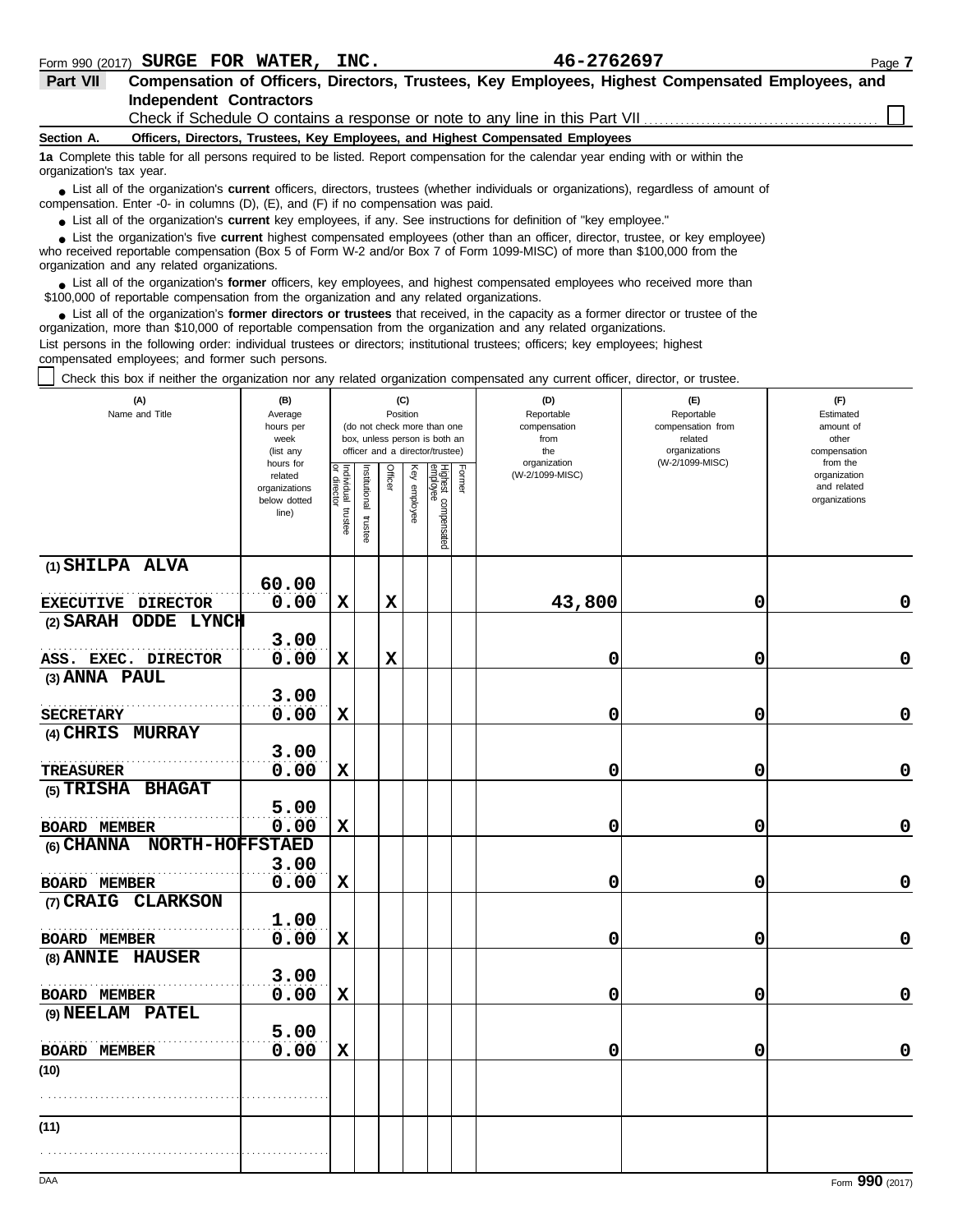| Form 990 (2017) <b>SURGE FOR WATER,</b>                                                                                                                                               |                                                                                                                                                                                                           |                                                               | INC. |                                              |                                                                                                 |        | 46-2762697                                                                                                                                                                                                                                                                                                                                                                                                                                             |                                                                                                                                  |                                                                    |                     | Page 8  |
|---------------------------------------------------------------------------------------------------------------------------------------------------------------------------------------|-----------------------------------------------------------------------------------------------------------------------------------------------------------------------------------------------------------|---------------------------------------------------------------|------|----------------------------------------------|-------------------------------------------------------------------------------------------------|--------|--------------------------------------------------------------------------------------------------------------------------------------------------------------------------------------------------------------------------------------------------------------------------------------------------------------------------------------------------------------------------------------------------------------------------------------------------------|----------------------------------------------------------------------------------------------------------------------------------|--------------------------------------------------------------------|---------------------|---------|
| Part VII                                                                                                                                                                              |                                                                                                                                                                                                           |                                                               |      |                                              |                                                                                                 |        | Section A. Officers, Directors, Trustees, Key Employees, and Highest Compensated Employees (continued)                                                                                                                                                                                                                                                                                                                                                 |                                                                                                                                  |                                                                    |                     |         |
| (A)<br>Name and title                                                                                                                                                                 |                                                                                                                                                                                                           | (B)<br>Average<br>hours per<br>week<br>(list any<br>hours for |      | (C)<br>Position                              | (do not check more than one<br>box, unless person is both an<br>officer and a director/trustee) |        | (D)<br>Reportable<br>compensation<br>from<br>the<br>organization                                                                                                                                                                                                                                                                                                                                                                                       | (E)<br>Reportable<br>compensation from<br>related<br>organizations<br>(W-2/1099-MISC)                                            | (F)<br>Estimated<br>amount of<br>other<br>compensation<br>from the |                     |         |
|                                                                                                                                                                                       | Individual trustee<br>or director<br>Highest compensated<br>employee<br>Officer<br>Key employee<br>Former<br>nstitutional trustee<br>(W-2/1099-MISC)<br>related<br>organizations<br>below dotted<br>line) |                                                               |      | organization<br>and related<br>organizations |                                                                                                 |        |                                                                                                                                                                                                                                                                                                                                                                                                                                                        |                                                                                                                                  |                                                                    |                     |         |
|                                                                                                                                                                                       |                                                                                                                                                                                                           |                                                               |      |                                              |                                                                                                 |        |                                                                                                                                                                                                                                                                                                                                                                                                                                                        |                                                                                                                                  |                                                                    |                     |         |
|                                                                                                                                                                                       |                                                                                                                                                                                                           |                                                               |      |                                              |                                                                                                 |        |                                                                                                                                                                                                                                                                                                                                                                                                                                                        |                                                                                                                                  |                                                                    |                     |         |
|                                                                                                                                                                                       |                                                                                                                                                                                                           |                                                               |      |                                              |                                                                                                 |        |                                                                                                                                                                                                                                                                                                                                                                                                                                                        |                                                                                                                                  |                                                                    |                     |         |
|                                                                                                                                                                                       |                                                                                                                                                                                                           |                                                               |      |                                              |                                                                                                 |        |                                                                                                                                                                                                                                                                                                                                                                                                                                                        |                                                                                                                                  |                                                                    |                     |         |
|                                                                                                                                                                                       |                                                                                                                                                                                                           |                                                               |      |                                              |                                                                                                 |        |                                                                                                                                                                                                                                                                                                                                                                                                                                                        |                                                                                                                                  |                                                                    |                     |         |
|                                                                                                                                                                                       |                                                                                                                                                                                                           |                                                               |      |                                              |                                                                                                 |        |                                                                                                                                                                                                                                                                                                                                                                                                                                                        |                                                                                                                                  |                                                                    |                     |         |
|                                                                                                                                                                                       |                                                                                                                                                                                                           |                                                               |      |                                              |                                                                                                 |        |                                                                                                                                                                                                                                                                                                                                                                                                                                                        |                                                                                                                                  |                                                                    |                     |         |
|                                                                                                                                                                                       |                                                                                                                                                                                                           |                                                               |      |                                              |                                                                                                 |        |                                                                                                                                                                                                                                                                                                                                                                                                                                                        |                                                                                                                                  |                                                                    |                     |         |
| 1b.<br>Total from continuation sheets to Part VII, Section A<br>c                                                                                                                     |                                                                                                                                                                                                           |                                                               |      |                                              |                                                                                                 | u<br>u | 43,800                                                                                                                                                                                                                                                                                                                                                                                                                                                 |                                                                                                                                  |                                                                    |                     |         |
| Total (add lines 1b and 1c)<br>d<br>$\overline{2}$<br>reportable compensation from the organization $\bf{u}$ 0                                                                        |                                                                                                                                                                                                           |                                                               |      |                                              |                                                                                                 | u      | 43,800<br>Total number of individuals (including but not limited to those listed above) who received more than \$100,000 of                                                                                                                                                                                                                                                                                                                            |                                                                                                                                  |                                                                    |                     |         |
| 3<br>employee on line 1a? If "Yes," complete Schedule J for such individual                                                                                                           |                                                                                                                                                                                                           |                                                               |      |                                              |                                                                                                 |        | Did the organization list any former officer, director, or trustee, key employee, or highest compensated                                                                                                                                                                                                                                                                                                                                               |                                                                                                                                  | 3                                                                  | Yes                 | No<br>X |
| 4                                                                                                                                                                                     |                                                                                                                                                                                                           |                                                               |      |                                              |                                                                                                 |        | For any individual listed on line 1a, is the sum of reportable compensation and other compensation from the<br>organization and related organizations greater than \$150,000? If "Yes," complete Schedule J for such<br>individual with a construction of the construction of the construction of the construction of the construction of the construction of the construction of the construction of the construction of the construction of the cons |                                                                                                                                  | 4                                                                  |                     | X       |
| 5                                                                                                                                                                                     |                                                                                                                                                                                                           |                                                               |      |                                              |                                                                                                 |        | Did any person listed on line 1a receive or accrue compensation from any unrelated organization or individual                                                                                                                                                                                                                                                                                                                                          |                                                                                                                                  | 5                                                                  |                     | X       |
| Section B. Independent Contractors                                                                                                                                                    |                                                                                                                                                                                                           |                                                               |      |                                              |                                                                                                 |        |                                                                                                                                                                                                                                                                                                                                                                                                                                                        |                                                                                                                                  |                                                                    |                     |         |
| $\mathbf 1$                                                                                                                                                                           |                                                                                                                                                                                                           |                                                               |      |                                              |                                                                                                 |        | Complete this table for your five highest compensated independent contractors that received more than \$100,000 of                                                                                                                                                                                                                                                                                                                                     | compensation from the organization. Report compensation for the calendar year ending with or within the organization's tax year. |                                                                    |                     |         |
|                                                                                                                                                                                       |                                                                                                                                                                                                           | (A)<br>Name and business address                              |      |                                              |                                                                                                 |        |                                                                                                                                                                                                                                                                                                                                                                                                                                                        | (B)<br>Description of services                                                                                                   |                                                                    | (C)<br>Compensation |         |
|                                                                                                                                                                                       |                                                                                                                                                                                                           |                                                               |      |                                              |                                                                                                 |        |                                                                                                                                                                                                                                                                                                                                                                                                                                                        |                                                                                                                                  |                                                                    |                     |         |
|                                                                                                                                                                                       |                                                                                                                                                                                                           |                                                               |      |                                              |                                                                                                 |        |                                                                                                                                                                                                                                                                                                                                                                                                                                                        |                                                                                                                                  |                                                                    |                     |         |
|                                                                                                                                                                                       |                                                                                                                                                                                                           |                                                               |      |                                              |                                                                                                 |        |                                                                                                                                                                                                                                                                                                                                                                                                                                                        |                                                                                                                                  |                                                                    |                     |         |
|                                                                                                                                                                                       |                                                                                                                                                                                                           |                                                               |      |                                              |                                                                                                 |        |                                                                                                                                                                                                                                                                                                                                                                                                                                                        |                                                                                                                                  |                                                                    |                     |         |
| Total number of independent contractors (including but not limited to those listed above) who<br>$\mathbf{2}$<br>received more than \$100,000 of compensation from the organization u |                                                                                                                                                                                                           |                                                               |      |                                              |                                                                                                 |        |                                                                                                                                                                                                                                                                                                                                                                                                                                                        | 0                                                                                                                                |                                                                    |                     |         |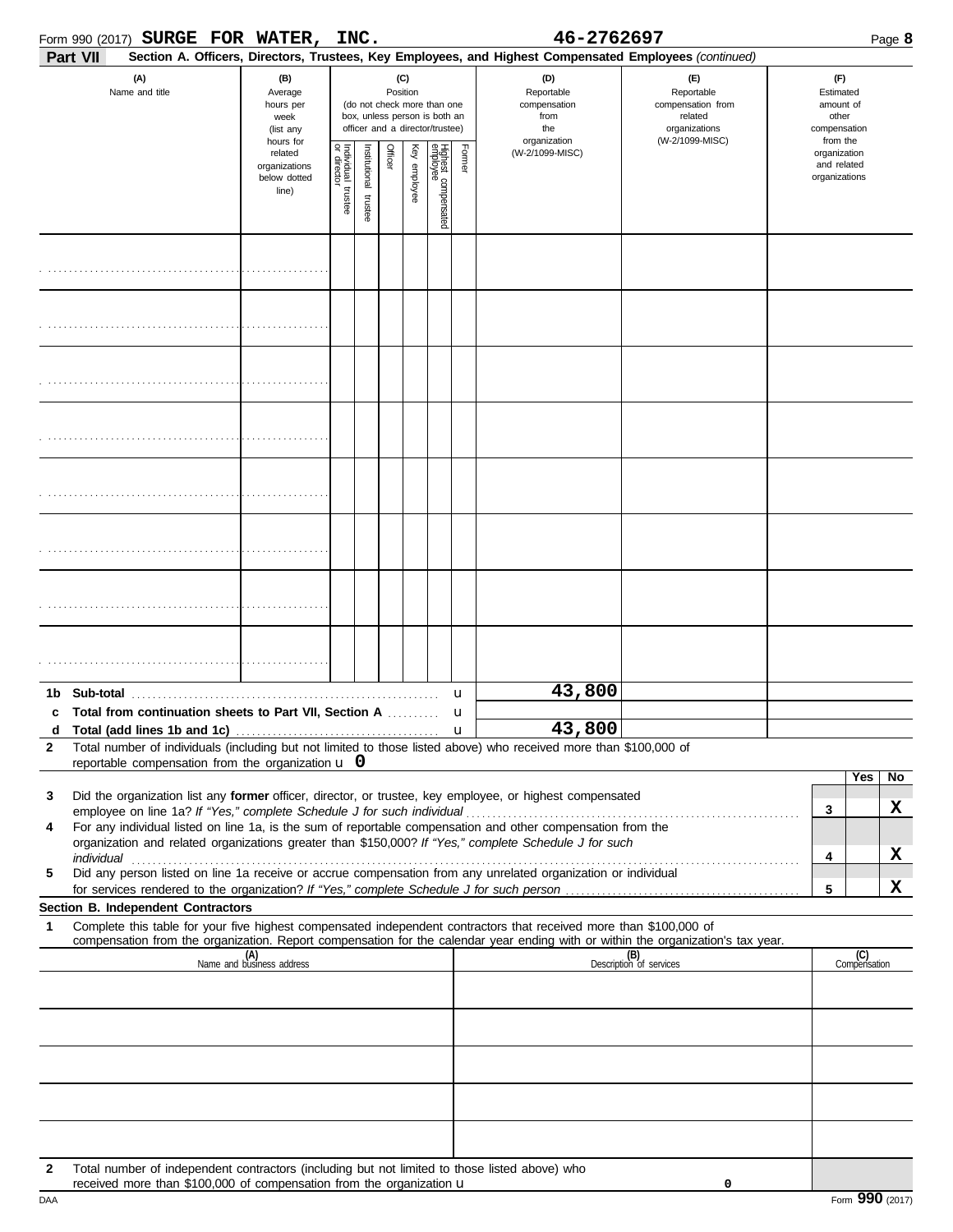|                                                           |     |                                                                                     |    |                   | (A)<br>Total revenue | (B)<br>Related or<br>exempt<br>function | (C)<br>Unrelated<br>business | (D)<br>Revenue<br>excluded from tax<br>under sections |
|-----------------------------------------------------------|-----|-------------------------------------------------------------------------------------|----|-------------------|----------------------|-----------------------------------------|------------------------------|-------------------------------------------------------|
|                                                           |     |                                                                                     |    |                   |                      | revenue                                 | revenue                      | 512-514                                               |
|                                                           |     | 1a Federated campaigns                                                              | 1a |                   |                      |                                         |                              |                                                       |
|                                                           |     | <b>b</b> Membership dues                                                            | 1b |                   |                      |                                         |                              |                                                       |
|                                                           |     | c Fundraising events                                                                | 1c | 32,692            |                      |                                         |                              |                                                       |
|                                                           |     | d Related organizations                                                             | 1d |                   |                      |                                         |                              |                                                       |
|                                                           |     | <b>e</b> Government grants (contributions)                                          | 1e |                   |                      |                                         |                              |                                                       |
| Contributions, Gifts, Grants<br>and Other Similar Amounts |     | f All other contributions, gifts, grants,<br>and similar amounts not included above | 1f | 219,259           |                      |                                         |                              |                                                       |
|                                                           |     | g Noncash contributions included in lines 1a-1f:                                    | \$ |                   |                      |                                         |                              |                                                       |
|                                                           |     |                                                                                     |    |                   | 251,951              |                                         |                              |                                                       |
| Service Revenue                                           |     |                                                                                     |    | <b>Busn. Code</b> |                      |                                         |                              |                                                       |
|                                                           | 2a  |                                                                                     |    |                   |                      |                                         |                              |                                                       |
|                                                           | b   |                                                                                     |    |                   |                      |                                         |                              |                                                       |
|                                                           | c   |                                                                                     |    |                   |                      |                                         |                              |                                                       |
|                                                           | d   |                                                                                     |    |                   |                      |                                         |                              |                                                       |
|                                                           |     |                                                                                     |    |                   |                      |                                         |                              |                                                       |
| Program                                                   |     | f All other program service revenue                                                 |    |                   |                      |                                         |                              |                                                       |
|                                                           | a   |                                                                                     |    | u                 |                      |                                         |                              |                                                       |
|                                                           | 3   | Investment income (including dividends, interest,                                   |    |                   |                      |                                         |                              |                                                       |
|                                                           |     | and other similar amounts)                                                          |    | u                 |                      |                                         |                              |                                                       |
|                                                           | 4   | Income from investment of tax-exempt bond proceeds u                                |    |                   |                      |                                         |                              |                                                       |
|                                                           | 5   |                                                                                     |    | $\mathbf u$       |                      |                                         |                              |                                                       |
|                                                           |     | (i) Real                                                                            |    | (ii) Personal     |                      |                                         |                              |                                                       |
|                                                           | 6а  | Gross rents                                                                         |    |                   |                      |                                         |                              |                                                       |
|                                                           | b   | Less: rental exps.                                                                  |    |                   |                      |                                         |                              |                                                       |
|                                                           | c   | Rental inc. or (loss)                                                               |    |                   |                      |                                         |                              |                                                       |
|                                                           | d   |                                                                                     |    |                   |                      |                                         |                              |                                                       |
|                                                           |     | <b>7a</b> Gross amount from<br>(i) Securities<br>sales of assets                    |    | (ii) Other        |                      |                                         |                              |                                                       |
|                                                           |     | other than inventory                                                                |    |                   |                      |                                         |                              |                                                       |
|                                                           |     | <b>b</b> Less: cost or other                                                        |    |                   |                      |                                         |                              |                                                       |
|                                                           |     | basis & sales exps.                                                                 |    |                   |                      |                                         |                              |                                                       |
|                                                           | c   | Gain or (loss)                                                                      |    |                   |                      |                                         |                              |                                                       |
|                                                           |     |                                                                                     |    |                   |                      |                                         |                              |                                                       |
| ิั                                                        |     | 8a Gross income from fundraising events                                             |    |                   |                      |                                         |                              |                                                       |
|                                                           |     | (not including \$<br>32,692                                                         |    |                   |                      |                                         |                              |                                                       |
|                                                           |     | of contributions reported on line 1c).                                              |    |                   |                      |                                         |                              |                                                       |
|                                                           |     | See Part IV, line $18$                                                              | al | 60,950            |                      |                                         |                              |                                                       |
| Other Revenu                                              |     | <b>b</b> Less: direct expenses                                                      | b  | 46,043            |                      |                                         |                              |                                                       |
|                                                           |     | c Net income or (loss) from fundraising events  u                                   |    |                   | 14,907               |                                         |                              |                                                       |
|                                                           |     | 9a Gross income from gaming activities.                                             |    |                   |                      |                                         |                              |                                                       |
|                                                           |     | See Part IV, line 19 $\ldots$                                                       | a  |                   |                      |                                         |                              |                                                       |
|                                                           |     | <b>b</b> Less: direct expenses                                                      | b  |                   |                      |                                         |                              |                                                       |
|                                                           |     | c Net income or (loss) from gaming activities  u                                    |    |                   |                      |                                         |                              |                                                       |
|                                                           |     | 10a Gross sales of inventory, less                                                  |    |                   |                      |                                         |                              |                                                       |
|                                                           |     | returns and allowances                                                              | a  |                   |                      |                                         |                              |                                                       |
|                                                           |     | <b>b</b> Less: cost of goods sold                                                   | b  |                   |                      |                                         |                              |                                                       |
|                                                           |     | <b>c</b> Net income or (loss) from sales of inventory $\mathbf{u}$                  |    |                   |                      |                                         |                              |                                                       |
|                                                           |     | Miscellaneous Revenue                                                               |    | Busn. Code        |                      |                                         |                              |                                                       |
|                                                           | 11a |                                                                                     |    |                   |                      |                                         |                              |                                                       |
|                                                           | b   |                                                                                     |    |                   |                      |                                         |                              |                                                       |
|                                                           | c   |                                                                                     |    |                   |                      |                                         |                              |                                                       |
|                                                           | d   |                                                                                     |    |                   |                      |                                         |                              |                                                       |
|                                                           | е   |                                                                                     |    | u                 |                      |                                         |                              |                                                       |
|                                                           | 12  |                                                                                     |    |                   | 266,858              | 0                                       | 0                            | 0                                                     |

#### Form 990 (2017) Page **9 SURGE FOR WATER, INC. 46-2762697 Part VIII Statement of Revenue**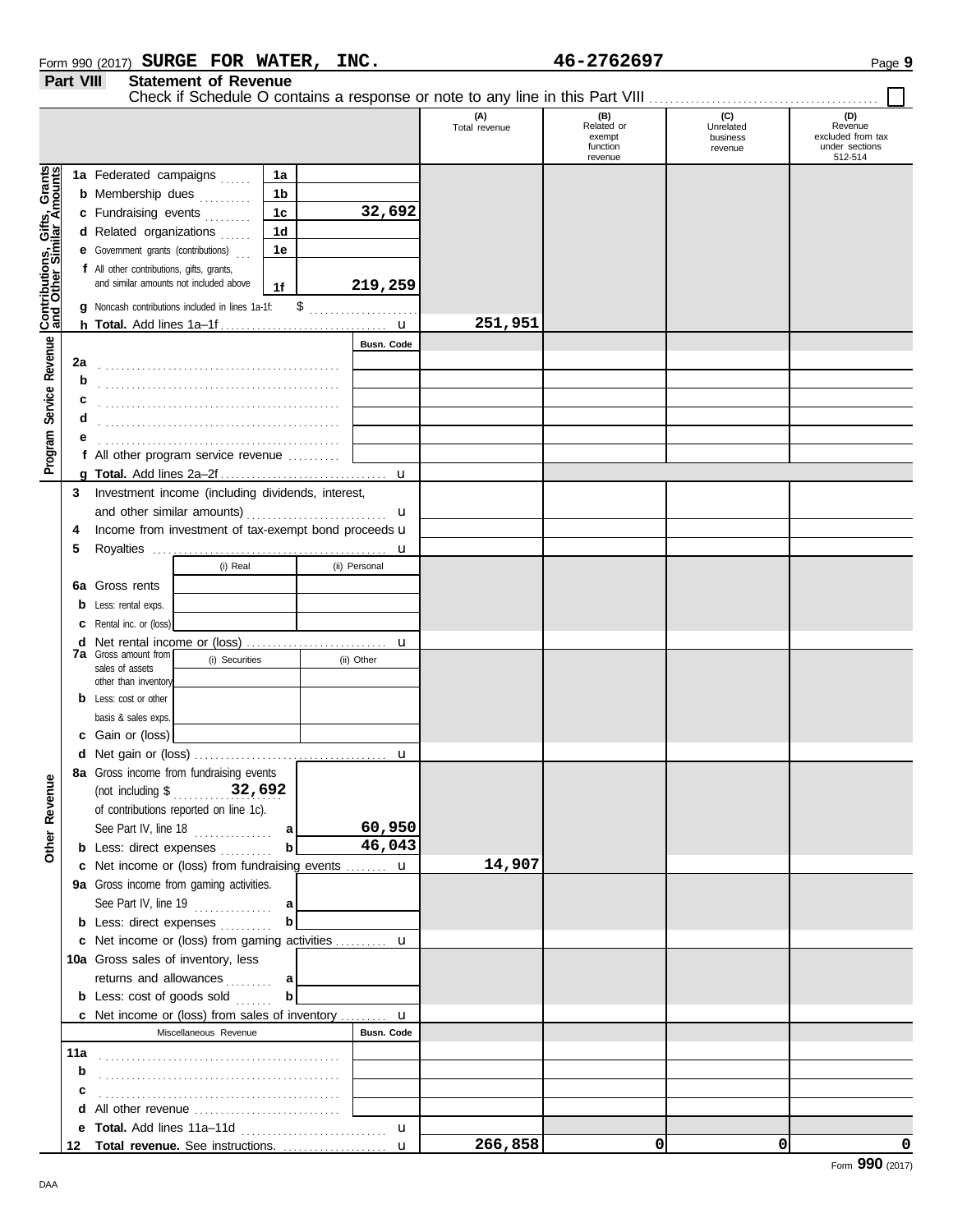|              | Section 501(c)(3) and 501(c)(4) organizations must complete all columns. All other organizations must complete column (A). |                       |                                    |                                           |                                |
|--------------|----------------------------------------------------------------------------------------------------------------------------|-----------------------|------------------------------------|-------------------------------------------|--------------------------------|
|              | Check if Schedule O contains a response or note to any line in this Part IX                                                |                       |                                    |                                           |                                |
|              | Do not include amounts reported on lines 6b,<br>7b, 8b, 9b, and 10b of Part VIII.                                          | (A)<br>Total expenses | (B)<br>Program service<br>expenses | (C)<br>Management and<br>general expenses | (D)<br>Fundraising<br>expenses |
|              | 1 Grants and other assistance to domestic organizations                                                                    |                       |                                    |                                           |                                |
|              | and domestic governments. See Part IV, line 21                                                                             |                       |                                    |                                           |                                |
| $\mathbf{2}$ | Grants and other assistance to domestic                                                                                    |                       |                                    |                                           |                                |
|              | individuals. See Part IV, line 22                                                                                          |                       |                                    |                                           |                                |
| 3            | Grants and other assistance to foreign                                                                                     |                       |                                    |                                           |                                |
|              | organizations, foreign governments, and foreign                                                                            |                       |                                    |                                           |                                |
|              | individuals. See Part IV, lines 15 and 16                                                                                  | 161,709               | 161,709                            |                                           |                                |
| 4            | Benefits paid to or for members                                                                                            |                       |                                    |                                           |                                |
| 5.           | Compensation of current officers, directors,<br>trustees, and key employees                                                | 43,800                |                                    | 43,800                                    |                                |
| 6            | Compensation not included above, to disqualified                                                                           |                       |                                    |                                           |                                |
|              | persons (as defined under section 4958(f)(1)) and                                                                          |                       |                                    |                                           |                                |
|              | persons described in section 4958(c)(3)(B)                                                                                 |                       |                                    |                                           |                                |
| 7            | Other salaries and wages                                                                                                   |                       |                                    |                                           |                                |
| 8            | Pension plan accruals and contributions (include                                                                           |                       |                                    |                                           |                                |
|              | section 401(k) and 403(b) employer contributions)                                                                          |                       |                                    |                                           |                                |
| 9            | Other employee benefits                                                                                                    |                       |                                    |                                           |                                |
| 10           |                                                                                                                            | 3,351                 |                                    | 3,351                                     |                                |
| 11           | Fees for services (non-employees):                                                                                         |                       |                                    |                                           |                                |
| а            |                                                                                                                            |                       |                                    |                                           |                                |
| b            |                                                                                                                            | 20                    |                                    | 20                                        |                                |
| c            |                                                                                                                            | 1,279                 |                                    | 1,279                                     |                                |
| d            | Lobbying                                                                                                                   |                       |                                    |                                           |                                |
| f            | Professional fundraising services. See Part IV, line 17                                                                    |                       |                                    |                                           |                                |
| q            | Investment management fees<br>Other. (If line 11g amount exceeds 10% of line 25, column                                    |                       |                                    |                                           |                                |
|              | (A) amount, list line 11g expenses on Schedule O.)                                                                         | 328                   |                                    | 328                                       |                                |
| 12           | Advertising and promotion                                                                                                  | 778                   |                                    | 728                                       | 50                             |
| 13           |                                                                                                                            | 348                   | 24                                 | 324                                       |                                |
| 14           |                                                                                                                            | 1,443                 |                                    | 1,443                                     |                                |
| 15           |                                                                                                                            |                       |                                    |                                           |                                |
| 16           |                                                                                                                            |                       |                                    |                                           |                                |
| 17           |                                                                                                                            | 9,558                 | 9,558                              |                                           |                                |
| 18           | Payments of travel or entertainment expenses                                                                               |                       |                                    |                                           |                                |
|              | for any federal, state, or local public officials                                                                          |                       |                                    |                                           |                                |
| 19           | Conferences, conventions, and meetings                                                                                     |                       |                                    |                                           |                                |
| 20           | Interest                                                                                                                   |                       |                                    |                                           |                                |
| 21<br>22     | Depreciation, depletion, and amortization                                                                                  |                       |                                    |                                           |                                |
| 23           | Insurance                                                                                                                  |                       |                                    |                                           |                                |
| 24           | Other expenses. Itemize expenses not covered                                                                               |                       |                                    |                                           |                                |
|              | above (List miscellaneous expenses in line 24e. If                                                                         |                       |                                    |                                           |                                |
|              | line 24e amount exceeds 10% of line 25, column                                                                             |                       |                                    |                                           |                                |
|              | (A) amount, list line 24e expenses on Schedule O.)                                                                         |                       |                                    |                                           |                                |
| a            | DIRECT SUPPORT                                                                                                             | 10,123                | 10,123                             |                                           |                                |
| b            | <b>BANK CHARGES</b>                                                                                                        | 5,488                 | 621                                |                                           | 4,867                          |
| c            | DUES AND SUBSCRIPTIONS                                                                                                     | 3,570                 |                                    | 173                                       | 3,397                          |
| d            | <b>SUPPLIES</b>                                                                                                            | 540                   | 540                                |                                           |                                |
| е            |                                                                                                                            | 559<br>242,894        | $\overline{124}$<br>182,699        | 435<br>51,881                             | 8,314                          |
| 25<br>26     | Total functional expenses. Add lines 1 through 24e<br>Joint costs. Complete this line only if the                          |                       |                                    |                                           |                                |
|              | organization reported in column (B) joint costs                                                                            |                       |                                    |                                           |                                |
|              | from a combined educational campaign and<br>fundraising solicitation. Check here $\mathbf{u}$     if                       |                       |                                    |                                           |                                |
|              | following SOP 98-2 (ASC 958-720)                                                                                           |                       |                                    |                                           |                                |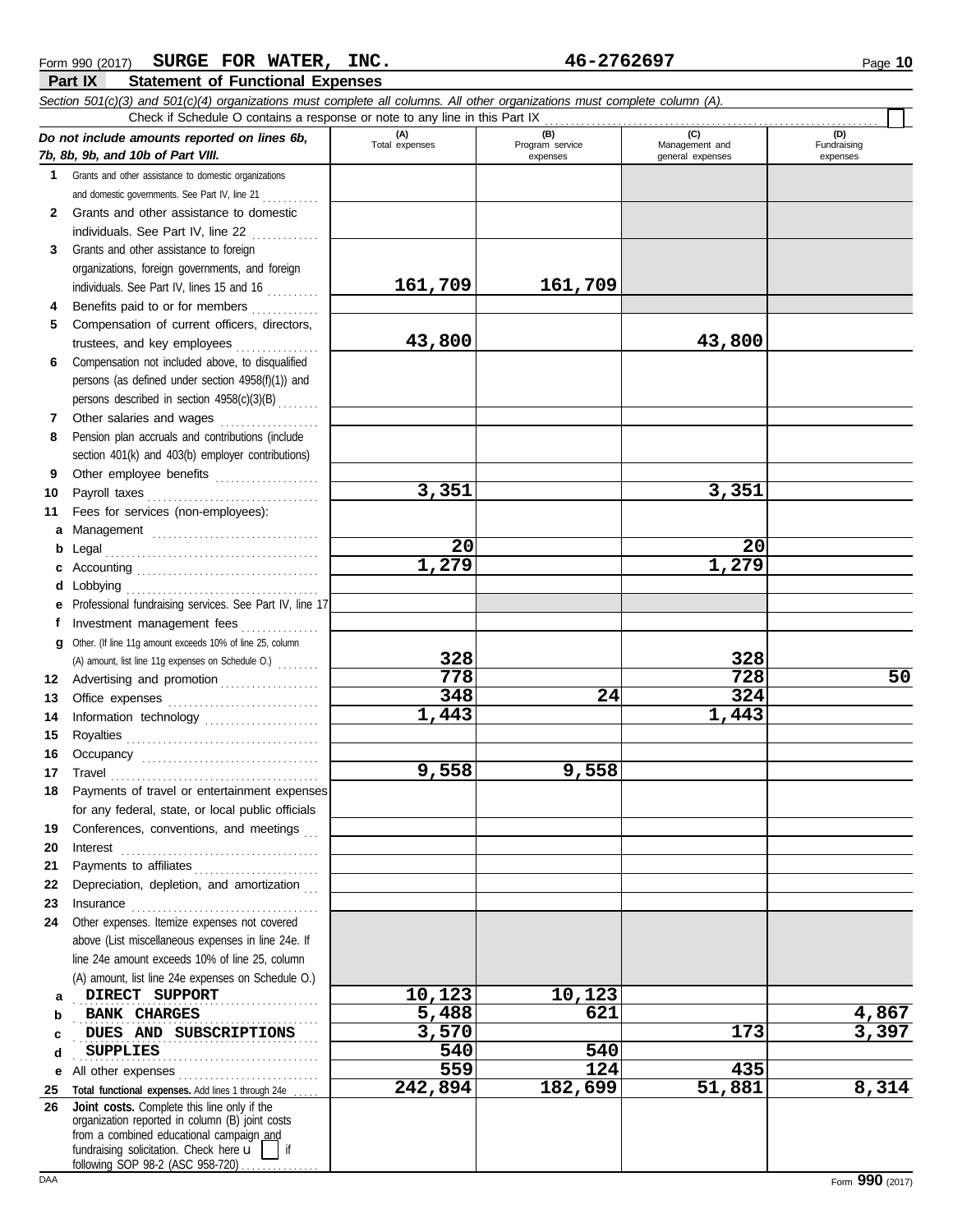#### Form 990 (2017) Page **11 SURGE FOR WATER, INC. 46-2762697 Part X Balance Sheet**

 $\overline{\blacksquare}$ 

|                 |     |                                                                                                                                                                                                                                     | (A)<br>Beginning of year |              | (B)<br>End of year |
|-----------------|-----|-------------------------------------------------------------------------------------------------------------------------------------------------------------------------------------------------------------------------------------|--------------------------|--------------|--------------------|
|                 | 1   | Cash-non-interest bearing                                                                                                                                                                                                           | 101,686                  | 1            | 126,690            |
|                 | 2   |                                                                                                                                                                                                                                     |                          | $\mathbf{2}$ |                    |
|                 | 3   |                                                                                                                                                                                                                                     |                          | 3            |                    |
|                 | 4   | Accounts receivable, net                                                                                                                                                                                                            |                          | 4            |                    |
|                 | 5   | Loans and other receivables from current and former officers, directors,                                                                                                                                                            |                          |              |                    |
|                 |     | trustees, key employees, and highest compensated employees.                                                                                                                                                                         |                          |              |                    |
|                 |     | Complete Part II of Schedule L                                                                                                                                                                                                      |                          | 5            |                    |
|                 | 6   | Loans and other receivables from other disqualified persons (as defined under section                                                                                                                                               |                          |              |                    |
|                 |     | $4958(f)(1)$ ), persons described in section $4958(c)(3)(B)$ , and contributing employers and                                                                                                                                       |                          |              |                    |
|                 |     | sponsoring organizations of section 501(c)(9) voluntary employees' beneficiary                                                                                                                                                      |                          |              |                    |
|                 |     |                                                                                                                                                                                                                                     |                          | 6            |                    |
| Assets          |     |                                                                                                                                                                                                                                     |                          | 7            |                    |
|                 | 7   |                                                                                                                                                                                                                                     |                          |              |                    |
|                 | 8   |                                                                                                                                                                                                                                     |                          | 8            |                    |
|                 | 9   |                                                                                                                                                                                                                                     |                          | 9            |                    |
|                 | 10a | Land, buildings, and equipment: cost or                                                                                                                                                                                             |                          |              |                    |
|                 |     | other basis. Complete Part VI of Schedule D  10a                                                                                                                                                                                    |                          |              |                    |
|                 |     | <b>b</b> Less: accumulated depreciation <b>contains the Less: accumulated depreciation</b>                                                                                                                                          |                          | 10c          |                    |
|                 | 11  |                                                                                                                                                                                                                                     |                          | 11           |                    |
|                 | 12  |                                                                                                                                                                                                                                     |                          | 12           |                    |
|                 | 13  |                                                                                                                                                                                                                                     |                          | 13           |                    |
|                 | 14  | Intangible assets                                                                                                                                                                                                                   |                          | 14           |                    |
|                 | 15  |                                                                                                                                                                                                                                     |                          | 15           |                    |
|                 | 16  |                                                                                                                                                                                                                                     | 101,686                  | 16           | 126,690            |
|                 | 17  |                                                                                                                                                                                                                                     |                          | 17           |                    |
|                 | 18  | Grants payable <i>communication</i> and all the contract of the contract of the contract of the contract of the contract of the contract of the contract of the contract of the contract of the contract of the contract of the con |                          | 18           |                    |
|                 | 19  | Deferred revenue communications and contain a series of the contact of the contact of the contact of the contact of the contact of the contact of the contact of the contact of the contact of the contact of the contact of t      |                          | 19           |                    |
|                 | 20  |                                                                                                                                                                                                                                     |                          | 20           |                    |
|                 | 21  | Escrow or custodial account liability. Complete Part IV of Schedule D                                                                                                                                                               |                          | 21           |                    |
|                 | 22  | Loans and other payables to current and former officers, directors,                                                                                                                                                                 |                          |              |                    |
| Liabilities     |     | trustees, key employees, highest compensated employees, and                                                                                                                                                                         |                          |              |                    |
|                 |     | disqualified persons. Complete Part II of Schedule L                                                                                                                                                                                |                          | 22           |                    |
|                 | 23  |                                                                                                                                                                                                                                     |                          | 23           |                    |
|                 | 24  | Unsecured notes and loans payable to unrelated third parties                                                                                                                                                                        |                          | 24           |                    |
|                 | 25  | Other liabilities (including federal income tax, payables to related third                                                                                                                                                          |                          |              |                    |
|                 |     | parties, and other liabilities not included on lines 17-24). Complete Part X                                                                                                                                                        |                          |              |                    |
|                 |     |                                                                                                                                                                                                                                     |                          | 25           | 1,040              |
|                 | 26  |                                                                                                                                                                                                                                     | 0                        | 26           | 1,040              |
|                 |     | Organizations that follow SFAS 117 (ASC 958), check here u<br>and                                                                                                                                                                   |                          |              |                    |
|                 |     | complete lines 27 through 29, and lines 33 and 34.                                                                                                                                                                                  |                          |              |                    |
| <b>Balances</b> | 27  | Unrestricted net assets                                                                                                                                                                                                             |                          | 27           |                    |
|                 | 28  |                                                                                                                                                                                                                                     |                          | 28           |                    |
| Fund            | 29  | Permanently restricted net assets                                                                                                                                                                                                   |                          | 29           |                    |
|                 |     | Organizations that do not follow SFAS 117 (ASC 958), check here $\mathbf{u}$ $\overline{X}$<br>and                                                                                                                                  |                          |              |                    |
| ŏ               |     | complete lines 30 through 34.                                                                                                                                                                                                       |                          |              |                    |
| Assets          | 30  | Capital stock or trust principal, or current funds                                                                                                                                                                                  |                          | 30           |                    |
|                 | 31  |                                                                                                                                                                                                                                     |                          | 31           |                    |
| Net             | 32  | Retained earnings, endowment, accumulated income, or other funds                                                                                                                                                                    | 101,686                  | 32           | 125,650            |
|                 | 33  | Total net assets or fund balances                                                                                                                                                                                                   | 101,686                  | 33           | 125,650            |
|                 | 34  |                                                                                                                                                                                                                                     | 101,686                  | 34           | 126,690            |

Form **990** (2017)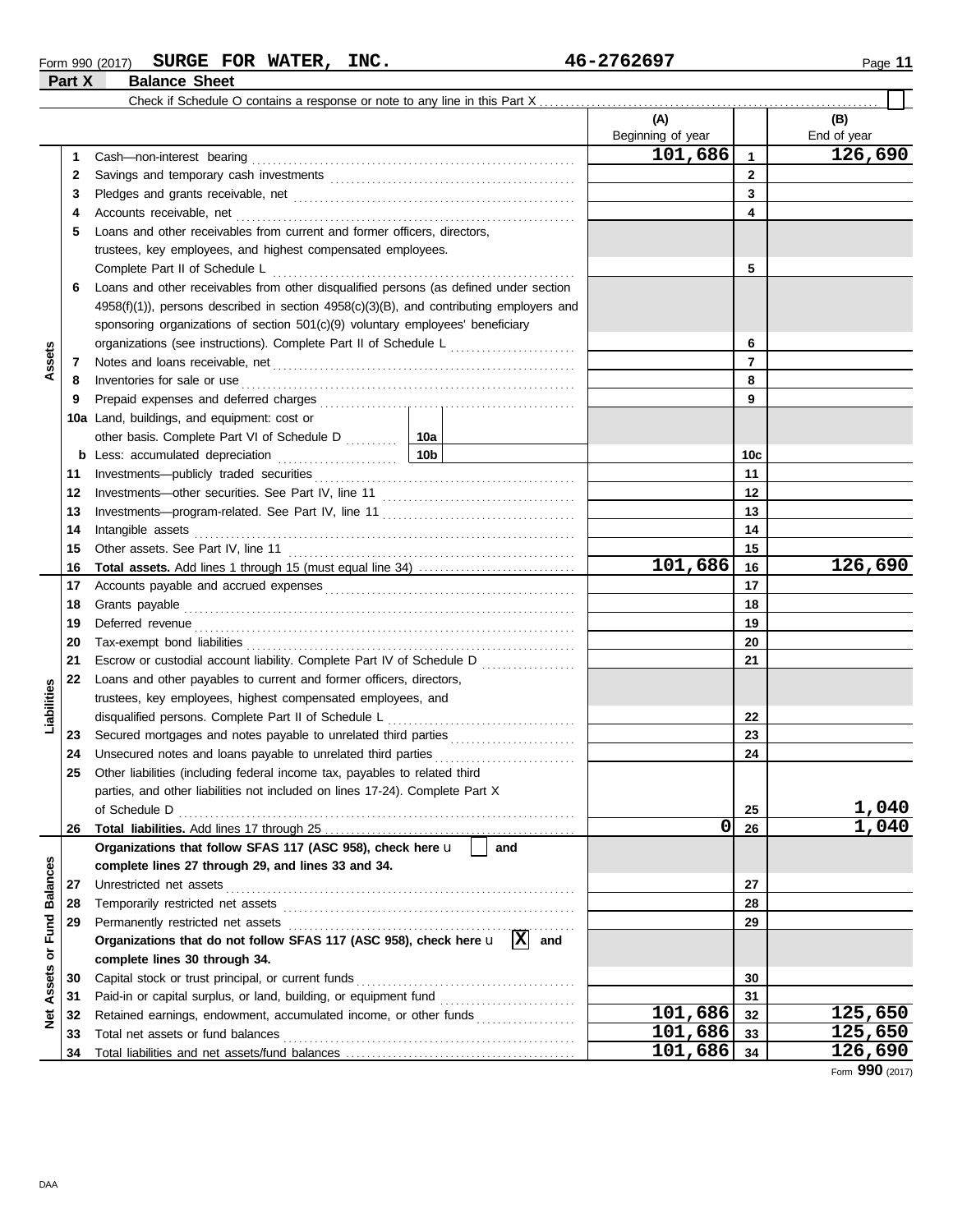|    | 46-2762697<br>Form 990 (2017) SURGE FOR WATER, INC.                                                                   |                         |    |            | Page 12 |
|----|-----------------------------------------------------------------------------------------------------------------------|-------------------------|----|------------|---------|
|    | Part XI<br><b>Reconciliation of Net Assets</b>                                                                        |                         |    |            |         |
|    |                                                                                                                       |                         |    |            |         |
| 1. |                                                                                                                       | $\mathbf{1}$            |    | 266, 858   |         |
| 2  |                                                                                                                       | $\overline{2}$          |    | 242,894    |         |
| 3  |                                                                                                                       | 3                       |    | 23,964     |         |
| 4  |                                                                                                                       | $\overline{\mathbf{4}}$ |    | 101,686    |         |
| 5  |                                                                                                                       | 5                       |    |            |         |
| 6  |                                                                                                                       | 6                       |    |            |         |
| 7  | Investment expenses                                                                                                   | $\overline{7}$          |    |            |         |
| 8  | Prior period adjustments                                                                                              | 8                       |    |            |         |
| 9  | Other changes in net assets or fund balances (explain in Schedule O)                                                  | 9                       |    |            |         |
| 10 | Net assets or fund balances at end of year. Combine lines 3 through 9 (must equal Part X, line                        |                         |    |            |         |
|    |                                                                                                                       | 10                      |    | 125,650    |         |
|    | <b>Financial Statements and Reporting</b><br>Part XII                                                                 |                         |    |            |         |
|    |                                                                                                                       |                         |    |            |         |
|    |                                                                                                                       |                         |    | <b>Yes</b> | No      |
| 1. | x<br>Accounting method used to prepare the Form 990:<br>Cash<br>Accrual<br>Other                                      |                         |    |            |         |
|    | If the organization changed its method of accounting from a prior year or checked "Other," explain in                 |                         |    |            |         |
|    | Schedule O.                                                                                                           |                         |    |            |         |
|    | 2a Were the organization's financial statements compiled or reviewed by an independent accountant?                    |                         | 2a |            | x       |
|    | If "Yes," check a box below to indicate whether the financial statements for the year were compiled or                |                         |    |            |         |
|    | reviewed on a separate basis, consolidated basis, or both:                                                            |                         |    |            |         |
|    | Separate basis<br>Consolidated basis<br>Both consolidated and separate basis<br>$\blacksquare$<br>$\mathbf{1}$        |                         |    |            |         |
|    | b Were the organization's financial statements audited by an independent accountant?                                  |                         | 2b | X          |         |
|    | If "Yes," check a box below to indicate whether the financial statements for the year were audited on a               |                         |    |            |         |
|    | separate basis, consolidated basis, or both:                                                                          |                         |    |            |         |
|    | $ \mathbf{X} $ Separate basis<br>Consolidated basis<br>    Both consolidated and separate basis                       |                         |    |            |         |
|    | c If "Yes" to line 2a or 2b, does the organization have a committee that assumes responsibility for oversight         |                         |    |            |         |
|    | of the audit, review, or compilation of its financial statements and selection of an independent accountant?          |                         | 2c | X          |         |
|    | If the organization changed either its oversight process or selection process during the tax year, explain in         |                         |    |            |         |
|    | Schedule O.                                                                                                           |                         |    |            |         |
|    | 3a As a result of a federal award, was the organization required to undergo an audit or audits as set forth in        |                         |    |            |         |
|    | the Single Audit Act and OMB Circular A-133?                                                                          |                         | 3a |            | x       |
|    | <b>b</b> If "Yes," did the organization undergo the required audit or audits? If the organization did not undergo the |                         |    |            |         |
|    | required audit or audits, explain why in Schedule O and describe any steps taken to undergo such audits.              |                         | 3b |            |         |

Form **990** (2017)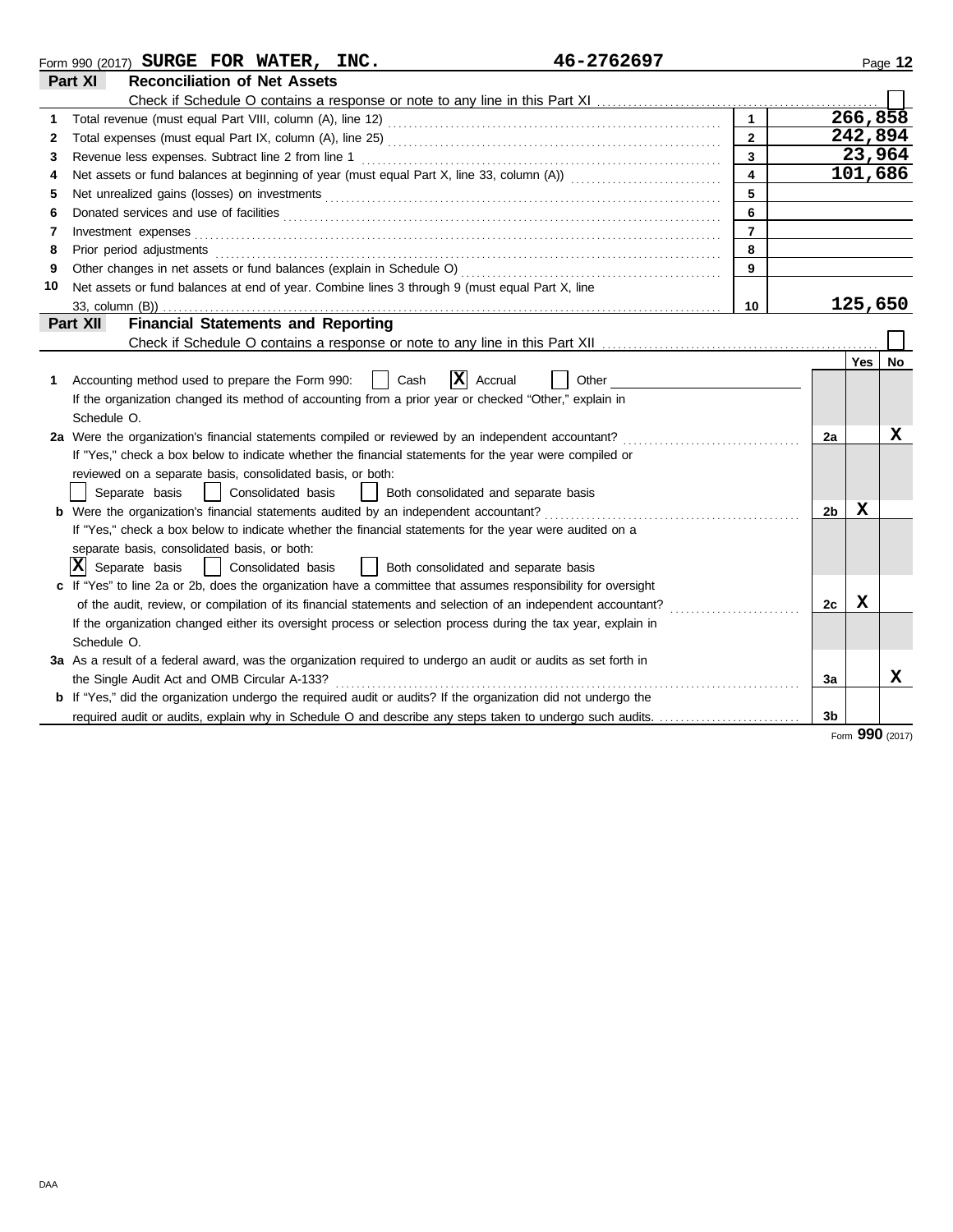| <b>SCHEDULE A</b>          |                                                            | <b>Public Charity Status and Public Support</b>                                                                                                                                                                                                                 |                                       |                               | OMB No. 1545-0047                   |
|----------------------------|------------------------------------------------------------|-----------------------------------------------------------------------------------------------------------------------------------------------------------------------------------------------------------------------------------------------------------------|---------------------------------------|-------------------------------|-------------------------------------|
| (Form 990 or 990-EZ)       |                                                            | Complete if the organization is a section 501(c)(3) organization or a section 4947(a)(1) nonexempt charitable trust.                                                                                                                                            |                                       |                               |                                     |
| Department of the Treasury |                                                            | La Attach to Form 990 or Form 990-EZ.                                                                                                                                                                                                                           |                                       |                               | Open to Public                      |
| Internal Revenue Service   |                                                            | <b>u</b> Go to <i>www.irs.gov/Form990</i> for instructions and the latest information.                                                                                                                                                                          |                                       |                               | Inspection                          |
| Name of the organization   | SURGE FOR WATER, INC.                                      |                                                                                                                                                                                                                                                                 |                                       | 46-2762697                    | Employer identification number      |
| Part I                     |                                                            | Reason for Public Charity Status (All organizations must complete this part.) See instructions.                                                                                                                                                                 |                                       |                               |                                     |
|                            |                                                            | The organization is not a private foundation because it is: (For lines 1 through 12, check only one box.)                                                                                                                                                       |                                       |                               |                                     |
| 1                          |                                                            | A church, convention of churches, or association of churches described in section 170(b)(1)(A)(i).                                                                                                                                                              |                                       |                               |                                     |
| 2                          |                                                            | A school described in <b>section 170(b)(1)(A)(ii).</b> (Attach Schedule E (Form 990 or 990-EZ).)                                                                                                                                                                |                                       |                               |                                     |
| 3                          |                                                            | A hospital or a cooperative hospital service organization described in section 170(b)(1)(A)(iii).                                                                                                                                                               |                                       |                               |                                     |
| 4                          |                                                            | A medical research organization operated in conjunction with a hospital described in section 170(b)(1)(A)(iii). Enter the hospital's name,                                                                                                                      |                                       |                               |                                     |
| city, and state:           |                                                            |                                                                                                                                                                                                                                                                 |                                       |                               |                                     |
| 5                          |                                                            | An organization operated for the benefit of a college or university owned or operated by a governmental unit described in                                                                                                                                       |                                       |                               |                                     |
|                            | section 170(b)(1)(A)(iv). (Complete Part II.)              |                                                                                                                                                                                                                                                                 |                                       |                               |                                     |
| 6<br> X<br>7               |                                                            | A federal, state, or local government or governmental unit described in section 170(b)(1)(A)(v).<br>An organization that normally receives a substantial part of its support from a governmental unit or from the general public                                |                                       |                               |                                     |
|                            | described in section 170(b)(1)(A)(vi). (Complete Part II.) |                                                                                                                                                                                                                                                                 |                                       |                               |                                     |
| 8                          |                                                            | A community trust described in section 170(b)(1)(A)(vi). (Complete Part II.)                                                                                                                                                                                    |                                       |                               |                                     |
| 9                          |                                                            | An agricultural research organization described in section 170(b)(1)(A)(ix) operated in conjunction with a land-grant college<br>or university or a non-land grant college of agriculture (see instructions). Enter the name, city, and state of the college or |                                       |                               |                                     |
| university:                |                                                            |                                                                                                                                                                                                                                                                 |                                       |                               |                                     |
| 10                         |                                                            | An organization that normally receives: (1) more than 33 1/3% of its support from contributions, membership fees, and gross<br>receipts from activities related to its exempt functions—subject to certain exceptions, and (2) no more than 33 1/3% of its      |                                       |                               |                                     |
|                            |                                                            | support from gross investment income and unrelated business taxable income (less section 511 tax) from businesses                                                                                                                                               |                                       |                               |                                     |
|                            |                                                            | acquired by the organization after June 30, 1975. See section 509(a)(2). (Complete Part III.)                                                                                                                                                                   |                                       |                               |                                     |
| 11                         |                                                            | An organization organized and operated exclusively to test for public safety. See section 509(a)(4).                                                                                                                                                            |                                       |                               |                                     |
| 12                         |                                                            | An organization organized and operated exclusively for the benefit of, to perform the functions of, or to carry out the purposes<br>of one or more publicly supported organizations described in section 509(a)(1) or section 509(a)(2). See section 509(a)(3). |                                       |                               |                                     |
|                            |                                                            | Check the box in lines 12a through 12d that describes the type of supporting organization and complete lines 12e, 12f, and 12g.                                                                                                                                 |                                       |                               |                                     |
| a                          |                                                            | Type I. A supporting organization operated, supervised, or controlled by its supported organization(s), typically by giving                                                                                                                                     |                                       |                               |                                     |
|                            |                                                            | the supported organization(s) the power to regularly appoint or elect a majority of the directors or trustees of the<br>supporting organization. You must complete Part IV, Sections A and B.                                                                   |                                       |                               |                                     |
| b                          |                                                            | Type II. A supporting organization supervised or controlled in connection with its supported organization(s), by having                                                                                                                                         |                                       |                               |                                     |
|                            |                                                            | control or management of the supporting organization vested in the same persons that control or manage the supported                                                                                                                                            |                                       |                               |                                     |
|                            |                                                            | organization(s). You must complete Part IV, Sections A and C.                                                                                                                                                                                                   |                                       |                               |                                     |
| C                          |                                                            | Type III functionally integrated. A supporting organization operated in connection with, and functionally integrated with,<br>its supported organization(s) (see instructions). You must complete Part IV, Sections A, D, and E.                                |                                       |                               |                                     |
| d                          |                                                            | Type III non-functionally integrated. A supporting organization operated in connection with its supported organization(s)                                                                                                                                       |                                       |                               |                                     |
|                            |                                                            | that is not functionally integrated. The organization generally must satisfy a distribution requirement and an attentiveness                                                                                                                                    |                                       |                               |                                     |
|                            |                                                            | requirement (see instructions). You must complete Part IV, Sections A and D, and Part V.                                                                                                                                                                        |                                       |                               |                                     |
| е                          |                                                            | Check this box if the organization received a written determination from the IRS that it is a Type I, Type II, Type III<br>functionally integrated, or Type III non-functionally integrated supporting organization.                                            |                                       |                               |                                     |
| f                          | Enter the number of supported organizations                |                                                                                                                                                                                                                                                                 |                                       |                               |                                     |
| g                          |                                                            | Provide the following information about the supported organization(s).                                                                                                                                                                                          |                                       |                               |                                     |
| (i) Name of supported      | $(ii)$ EIN                                                 | (iii) Type of organization                                                                                                                                                                                                                                      | (iv) Is the organization              | (v) Amount of monetary        | (vi) Amount of                      |
| organization               |                                                            | (described on lines 1-10<br>above (see instructions))                                                                                                                                                                                                           | listed in your governing<br>document? | support (see<br>instructions) | other support (see<br>instructions) |
|                            |                                                            |                                                                                                                                                                                                                                                                 | Yes<br>No                             |                               |                                     |
| (A)                        |                                                            |                                                                                                                                                                                                                                                                 |                                       |                               |                                     |
|                            |                                                            |                                                                                                                                                                                                                                                                 |                                       |                               |                                     |
| (B)                        |                                                            |                                                                                                                                                                                                                                                                 |                                       |                               |                                     |
|                            |                                                            |                                                                                                                                                                                                                                                                 |                                       |                               |                                     |
| (C)                        |                                                            |                                                                                                                                                                                                                                                                 |                                       |                               |                                     |
| (D)                        |                                                            |                                                                                                                                                                                                                                                                 |                                       |                               |                                     |
|                            |                                                            |                                                                                                                                                                                                                                                                 |                                       |                               |                                     |
| (E)                        |                                                            |                                                                                                                                                                                                                                                                 |                                       |                               |                                     |
|                            |                                                            |                                                                                                                                                                                                                                                                 |                                       |                               |                                     |
|                            |                                                            |                                                                                                                                                                                                                                                                 |                                       |                               |                                     |
| Total                      |                                                            |                                                                                                                                                                                                                                                                 |                                       |                               |                                     |

**For Paperwork Reduction Act Notice, see the Instructions for Form 990 or 990-EZ.**

 $\ddot{\phantom{a}}$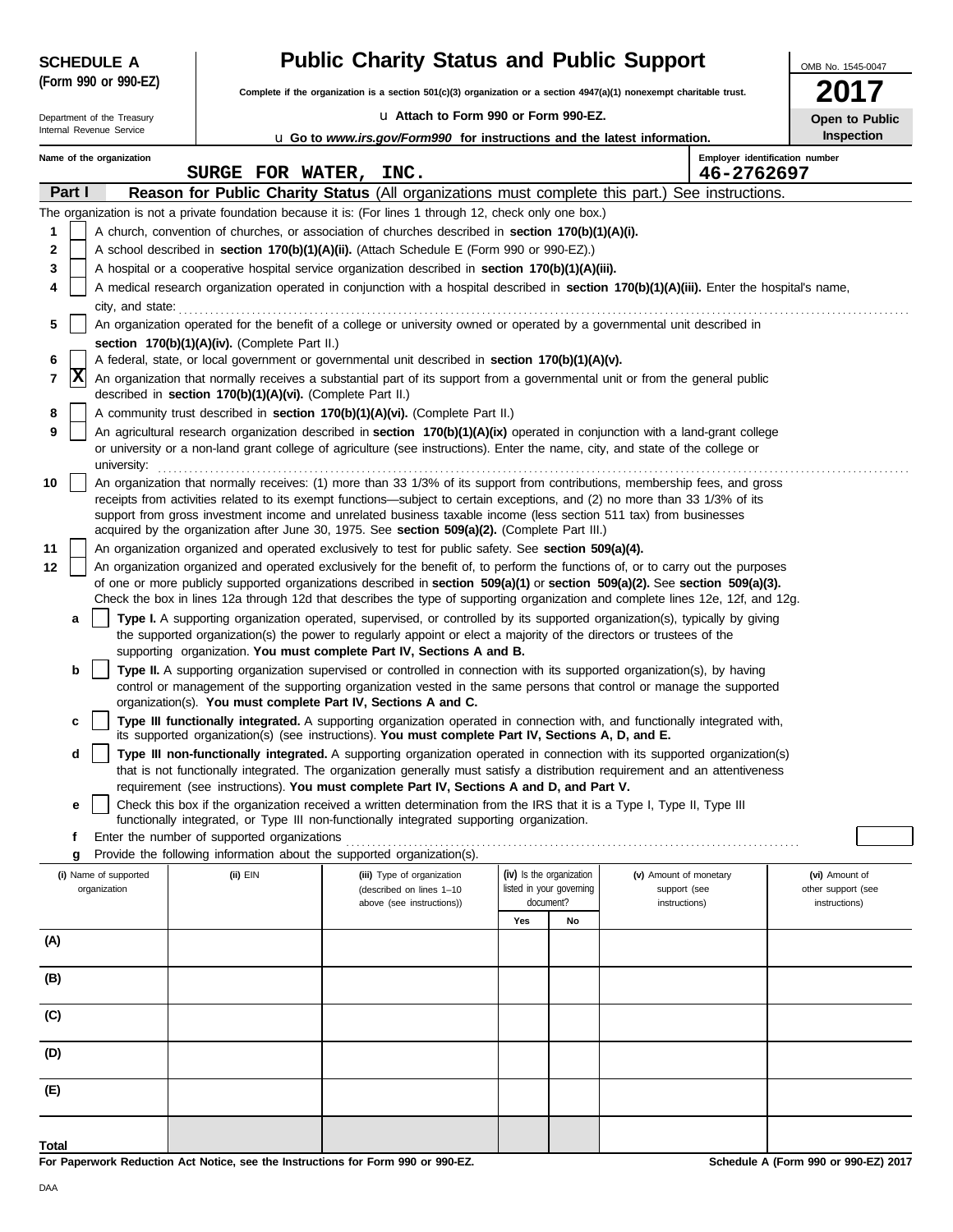|              | Schedule A (Form 990 or 990-EZ) 2017                                                                                                                                                                                                                 | SURGE FOR WATER, INC. |            |            |            | 46-2762697        | Page 2                          |
|--------------|------------------------------------------------------------------------------------------------------------------------------------------------------------------------------------------------------------------------------------------------------|-----------------------|------------|------------|------------|-------------------|---------------------------------|
|              | Support Schedule for Organizations Described in Sections 170(b)(1)(A)(iv) and 170(b)(1)(A)(vi)<br>Part II                                                                                                                                            |                       |            |            |            |                   |                                 |
|              | (Complete only if you checked the box on line 5, 7, or 8 of Part I or if the organization failed to qualify under                                                                                                                                    |                       |            |            |            |                   |                                 |
|              | Part III. If the organization fails to qualify under the tests listed below, please complete Part III.)                                                                                                                                              |                       |            |            |            |                   |                                 |
|              | <b>Section A. Public Support</b>                                                                                                                                                                                                                     |                       |            |            |            |                   |                                 |
|              | Calendar year (or fiscal year beginning in)<br>$\mathbf{u}$                                                                                                                                                                                          | (a) 2013              | (b) $2014$ | $(c)$ 2015 | $(d)$ 2016 | (e) 2017          | (f) Total                       |
| 1            | Gifts, grants, contributions, and                                                                                                                                                                                                                    |                       |            |            |            |                   |                                 |
|              | membership fees received. (Do not                                                                                                                                                                                                                    |                       |            |            |            |                   |                                 |
|              | include any "unusual grants.")                                                                                                                                                                                                                       | 40,588                | 116,229    | 128,621    | 130,359    | 251,951           | 667,748                         |
| $\mathbf{2}$ | Tax revenues levied for the<br>organization's benefit and either paid                                                                                                                                                                                |                       |            |            |            |                   |                                 |
|              | to or expended on its behalf                                                                                                                                                                                                                         |                       |            |            |            |                   |                                 |
| 3            | The value of services or facilities<br>furnished by a governmental unit to the<br>organization without charge                                                                                                                                        |                       |            |            |            |                   |                                 |
| 4            | Total. Add lines 1 through 3                                                                                                                                                                                                                         | 40,588                | 116,229    | 128,621    | 130,359    | 251,951           | 667,748                         |
| 5            | The portion of total contributions by<br>each person (other than a<br>governmental unit or publicly<br>supported organization) included on<br>line 1 that exceeds 2% of the amount                                                                   |                       |            |            |            |                   |                                 |
|              | shown on line 11, column (f)                                                                                                                                                                                                                         |                       |            |            |            |                   |                                 |
| 6            | Public support. Subtract line 5 from line 4.                                                                                                                                                                                                         |                       |            |            |            |                   | 667,748                         |
|              | <b>Section B. Total Support</b>                                                                                                                                                                                                                      |                       |            |            |            |                   |                                 |
|              | Calendar year (or fiscal year beginning in)<br>$\mathbf{u}$                                                                                                                                                                                          | (a) 2013              | (b) 2014   | $(c)$ 2015 | $(d)$ 2016 | (e) $2017$        | (f) Total                       |
| 7            | Amounts from line 4                                                                                                                                                                                                                                  | 40,588                | 116,229    | 128,621    | 130,359    | 251,951           | 667,748                         |
| 8            | Gross income from interest, dividends,<br>payments received on securities loans,<br>rents, royalties, and income from<br>similar sources                                                                                                             |                       |            |            |            |                   |                                 |
| 9            | Net income from unrelated business<br>activities, whether or not the business<br>is regularly carried on $\ldots$ , $\ldots$                                                                                                                         |                       |            |            |            |                   |                                 |
| 10           | Other income. Do not include gain or<br>loss from the sale of capital assets<br>(Explain in Part VI.)                                                                                                                                                |                       |            |            |            |                   |                                 |
| 11           | Total support. Add lines 7 through 10                                                                                                                                                                                                                |                       |            |            |            |                   | 667,748                         |
| 12           | Gross receipts from related activities, etc. (see instructions)                                                                                                                                                                                      |                       |            |            |            | $12 \overline{ }$ | 60,950                          |
| 13           | First five years. If the Form 990 is for the organization's first, second, third, fourth, or fifth tax year as a section 501(c)(3)                                                                                                                   |                       |            |            |            |                   |                                 |
|              |                                                                                                                                                                                                                                                      |                       |            |            |            |                   |                                 |
|              | Section C. Computation of Public Support Percentage                                                                                                                                                                                                  |                       |            |            |            |                   |                                 |
| 14           | Public support percentage for 2017 (line 6, column (f) divided by line 11, column (f)) [[[[[[[[[[[[[[[[[[[[[[                                                                                                                                        |                       |            |            |            | 14                | 100.00%                         |
| 15           | Public support percentage from 2016 Schedule A, Part II, line 14                                                                                                                                                                                     |                       |            |            |            | 15                | 97.69%                          |
| 16a          | 33 1/3% support test-2017. If the organization did not check the box on line 13, and line 14 is 33 1/3% or more, check this                                                                                                                          |                       |            |            |            |                   |                                 |
|              | box and stop here. The organization qualifies as a publicly supported organization                                                                                                                                                                   |                       |            |            |            |                   | $\blacktriangleright$ $\vert$ X |
| b            | 33 1/3% support test-2016. If the organization did not check a box on line 13 or 16a, and line 15 is 33 1/3% or more, check                                                                                                                          |                       |            |            |            |                   |                                 |
|              |                                                                                                                                                                                                                                                      |                       |            |            |            |                   |                                 |
|              | 17a 10%-facts-and-circumstances test-2017. If the organization did not check a box on line 13, 16a, or 16b, and line 14 is                                                                                                                           |                       |            |            |            |                   |                                 |
|              | 10% or more, and if the organization meets the "facts-and-circumstances" test, check this box and stop here. Explain in<br>Part VI how the organization meets the "facts-and-circumstances" test. The organization qualifies as a publicly supported |                       |            |            |            |                   |                                 |
|              | organization                                                                                                                                                                                                                                         |                       |            |            |            |                   |                                 |
| b            | 10%-facts-and-circumstances test-2016. If the organization did not check a box on line 13, 16a, 16b, or 17a, and line                                                                                                                                |                       |            |            |            |                   |                                 |
|              | 15 is 10% or more, and if the organization meets the "facts-and-circumstances" test, check this box and stop here.                                                                                                                                   |                       |            |            |            |                   |                                 |
|              | Explain in Part VI how the organization meets the "facts-and-circumstances" test. The organization qualifies as a publicly                                                                                                                           |                       |            |            |            |                   |                                 |
|              | supported organization<br>Private foundation. If the organization did not check a box on line 13, 16a, 16b, 17a, or 17b, check this box and see                                                                                                      |                       |            |            |            |                   |                                 |
| 18           |                                                                                                                                                                                                                                                      |                       |            |            |            |                   |                                 |
|              | instructions                                                                                                                                                                                                                                         |                       |            |            |            |                   |                                 |

| Schedule A (Form 990 or 990-EZ) 2017 |
|--------------------------------------|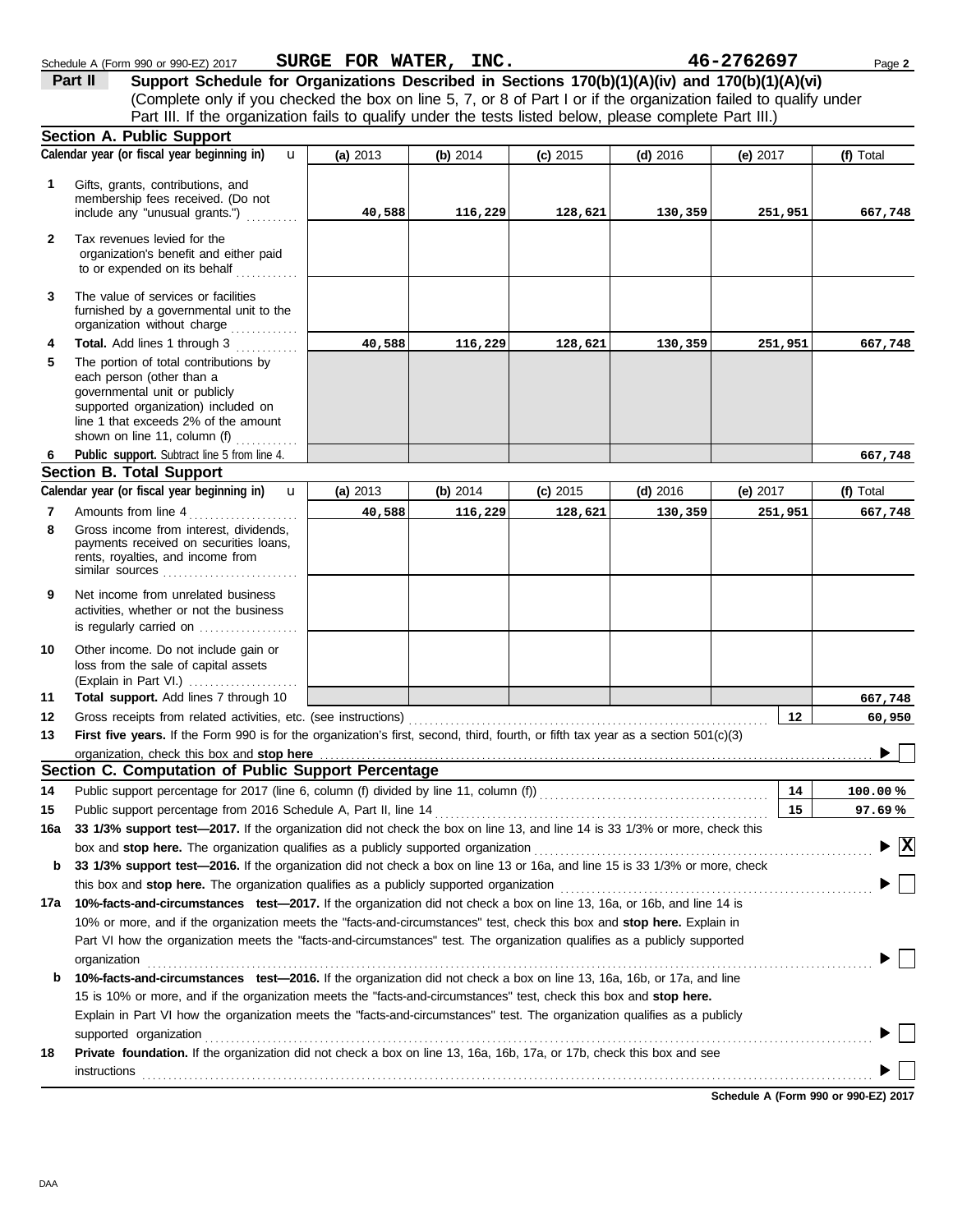|           | Calendar year (or fiscal year beginning in)<br>$\mathbf{u}$                                                                                                                       | (a) 2013   | (b) 2014   | $(c)$ 2015 | $(d)$ 2016 | (e) $2017$                           | (f) Total |
|-----------|-----------------------------------------------------------------------------------------------------------------------------------------------------------------------------------|------------|------------|------------|------------|--------------------------------------|-----------|
|           | Gifts, grants, contributions, and membership<br>fees received. (Do not include any "unusual grants.")                                                                             |            |            |            |            |                                      |           |
| 2         | Gross receipts from admissions, merchandise<br>sold or services performed, or facilities<br>furnished in any activity that is related to the<br>organization's tax-exempt purpose |            |            |            |            |                                      |           |
| 3         | Gross receipts from activities that are not an<br>unrelated trade or business under section 513                                                                                   |            |            |            |            |                                      |           |
| 4         | Tax revenues levied for the<br>organization's benefit and either paid<br>to or expended on its behalf<br>.                                                                        |            |            |            |            |                                      |           |
| 5         | The value of services or facilities<br>furnished by a governmental unit to the<br>organization without charge                                                                     |            |            |            |            |                                      |           |
| 6         | Total. Add lines 1 through 5                                                                                                                                                      |            |            |            |            |                                      |           |
| 7а        | Amounts included on lines 1, 2, and 3<br>received from disqualified persons                                                                                                       |            |            |            |            |                                      |           |
| b         | Amounts included on lines 2 and 3<br>received from other than disqualified<br>persons that exceed the greater of \$5,000<br>or 1% of the amount on line 13 for the year $\ldots$  |            |            |            |            |                                      |           |
| c         | Add lines 7a and 7b                                                                                                                                                               |            |            |            |            |                                      |           |
| 8         | Public support. (Subtract line 7c from<br>line $6.$ )                                                                                                                             |            |            |            |            |                                      |           |
|           | <b>Section B. Total Support</b>                                                                                                                                                   |            |            |            |            |                                      |           |
|           | Calendar year (or fiscal year beginning in)<br>$\mathbf{u}$                                                                                                                       | (a) $2013$ | (b) $2014$ | $(c)$ 2015 | $(d)$ 2016 | (e) $2017$                           | (f) Total |
| 9         | Amounts from line 6                                                                                                                                                               |            |            |            |            |                                      |           |
| 10a       | Gross income from interest, dividends,<br>payments received on securities loans, rents,<br>royalties, and income from similar sources                                             |            |            |            |            |                                      |           |
| b         | Unrelated business taxable income (less<br>section 511 taxes) from businesses<br>acquired after June 30, 1975                                                                     |            |            |            |            |                                      |           |
| c         | Add lines 10a and 10b                                                                                                                                                             |            |            |            |            |                                      |           |
| 11        | Net income from unrelated business<br>activities not included in line 10b, whether<br>or not the business is regularly carried on                                                 |            |            |            |            |                                      |           |
| 12        | Other income. Do not include gain or<br>loss from the sale of capital assets<br>(Explain in Part VI.)<br>.                                                                        |            |            |            |            |                                      |           |
| 13        | Total support. (Add lines 9, 10c, 11,<br>and $12.$ )                                                                                                                              |            |            |            |            |                                      |           |
| 14        | First five years. If the Form 990 is for the organization's first, second, third, fourth, or fifth tax year as a section 501(c)(3)                                                |            |            |            |            |                                      |           |
|           | organization, check this box and stop here                                                                                                                                        |            |            |            |            |                                      |           |
|           | Section C. Computation of Public Support Percentage                                                                                                                               |            |            |            |            |                                      |           |
| 15        | Public support percentage for 2017 (line 8, column (f) divided by line 13, column (f)) [[[[[[[[[[[[[[[[[[[[[[                                                                     |            |            |            |            | 15                                   | %         |
| 16        |                                                                                                                                                                                   |            |            |            |            | 16                                   | $\%$      |
|           | Section D. Computation of Investment Income Percentage                                                                                                                            |            |            |            |            |                                      |           |
| 17        | Investment income percentage for 2017 (line 10c, column (f) divided by line 13, column (f)) [[[[[[[[[[[[[[[[[[                                                                    |            |            |            |            | 17<br>18                             | %         |
| 18<br>19a | Investment income percentage from 2016 Schedule A, Part III, line 17 [ <i>[[11] Contention communication</i> content income percentage from 2016 Schedule A, Part III, line 17    |            |            |            |            |                                      | %         |
|           | 33 1/3% support tests-2017. If the organization did not check the box on line 14, and line 15 is more than 33 1/3%, and line                                                      |            |            |            |            |                                      |           |
| b         | 33 1/3% support tests-2016. If the organization did not check a box on line 14 or line 19a, and line 16 is more than 33 1/3%, and                                                 |            |            |            |            |                                      |           |
|           |                                                                                                                                                                                   |            |            |            |            |                                      |           |
| 20        |                                                                                                                                                                                   |            |            |            |            |                                      |           |
|           |                                                                                                                                                                                   |            |            |            |            | Schedule A (Form 990 or 990-EZ) 2017 |           |

(Complete only if you checked the box on line 10 of Part I or if the organization failed to qualify under Part II.

Schedule A (Form 990 or 990-EZ) 2017 Page **3 SURGE FOR WATER, INC. 46-2762697**

If the organization fails to qualify under the tests listed below, please complete Part II.)

**Part III Support Schedule for Organizations Described in Section 509(a)(2)**

**Section A. Public Support**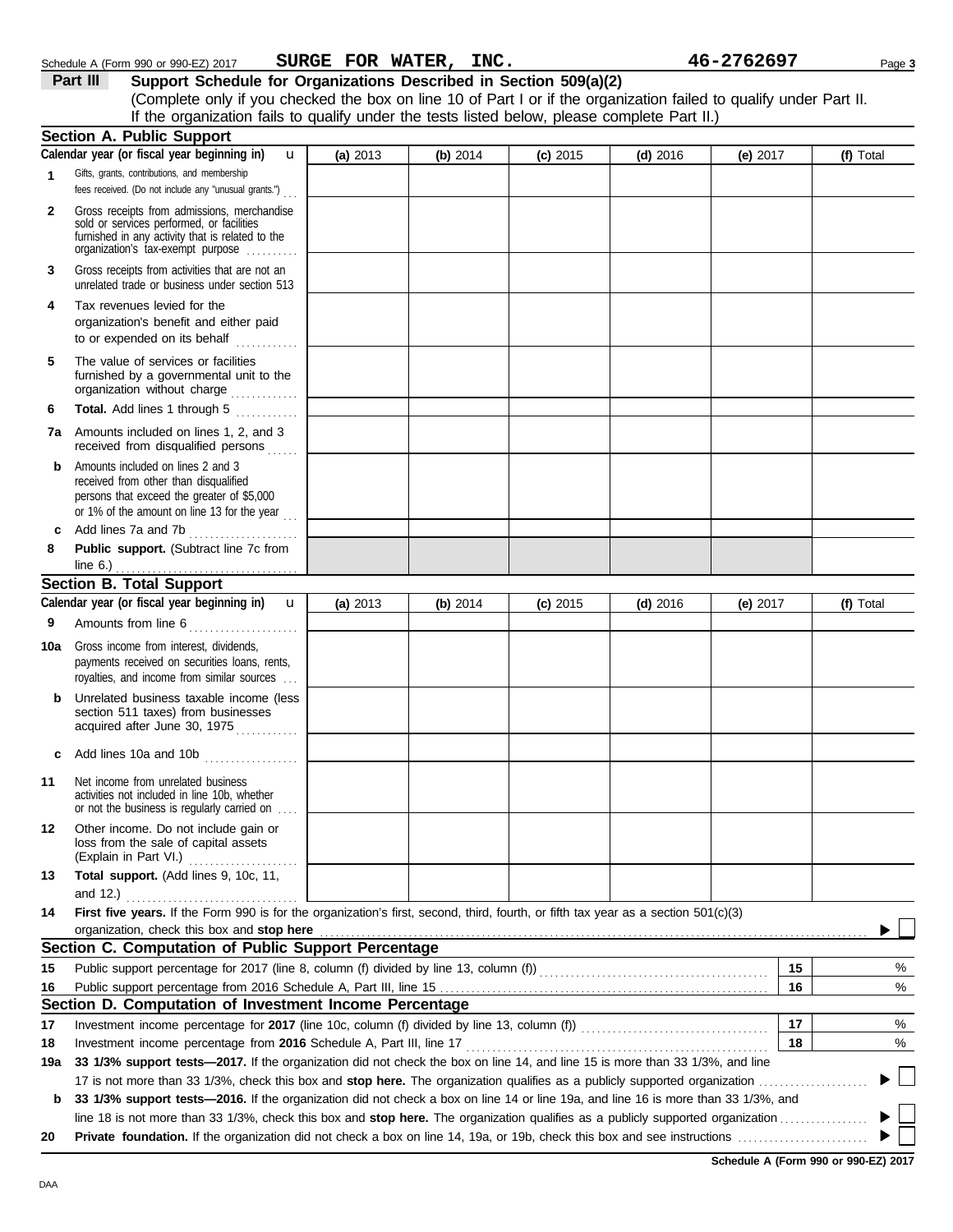|     | SURGE FOR WATER, INC.<br>Schedule A (Form 990 or 990-EZ) 2017                                                                                                                            | 46-2762697                                |     | Page 4 |
|-----|------------------------------------------------------------------------------------------------------------------------------------------------------------------------------------------|-------------------------------------------|-----|--------|
|     | <b>Part IV</b><br><b>Supporting Organizations</b>                                                                                                                                        |                                           |     |        |
|     | (Complete only if you checked a box in line 12 on Part I. If you checked 12a of Part I, complete Sections A                                                                              |                                           |     |        |
|     | and B. If you checked 12b of Part I, complete Sections A and C. If you checked 12c of Part I, complete                                                                                   |                                           |     |        |
|     | Sections A, D, and E. If you checked 12d of Part I, complete Sections A and D, and complete Part V.)                                                                                     |                                           |     |        |
|     | Section A. All Supporting Organizations                                                                                                                                                  |                                           |     |        |
|     |                                                                                                                                                                                          |                                           | Yes | No     |
| 1   | Are all of the organization's supported organizations listed by name in the organization's governing                                                                                     |                                           |     |        |
|     | documents? If "No," describe in Part VI how the supported organizations are designated. If designated by                                                                                 |                                           |     |        |
|     | class or purpose, describe the designation. If historic and continuing relationship, explain.                                                                                            | 1                                         |     |        |
| 2   | Did the organization have any supported organization that does not have an IRS determination of status                                                                                   |                                           |     |        |
|     | under section 509(a)(1) or (2)? If "Yes," explain in Part VI how the organization determined that the supported                                                                          |                                           |     |        |
|     | organization was described in section 509(a)(1) or (2).                                                                                                                                  | $\mathbf{2}$                              |     |        |
| За  | Did the organization have a supported organization described in section $501(c)(4)$ , (5), or (6)? If "Yes," answer                                                                      |                                           |     |        |
|     | $(b)$ and $(c)$ below.                                                                                                                                                                   | 3a                                        |     |        |
| b   | Did the organization confirm that each supported organization qualified under section $501(c)(4)$ , $(5)$ , or $(6)$ and                                                                 |                                           |     |        |
|     | satisfied the public support tests under section 509(a)(2)? If "Yes," describe in Part VI when and how the                                                                               |                                           |     |        |
|     | organization made the determination.                                                                                                                                                     | 3 <sub>b</sub>                            |     |        |
| c   | Did the organization ensure that all support to such organizations was used exclusively for section $170(c)(2)(B)$                                                                       |                                           |     |        |
|     | purposes? If "Yes," explain in Part VI what controls the organization put in place to ensure such use.                                                                                   | 3 <sub>c</sub>                            |     |        |
| 4a  | Was any supported organization not organized in the United States ("foreign supported organization")? If                                                                                 | 4a                                        |     |        |
|     | "Yes," and if you checked 12a or 12b in Part I, answer (b) and (c) below.<br>Did the organization have ultimate control and discretion in deciding whether to make grants to the foreign |                                           |     |        |
| b   | supported organization? If "Yes," describe in Part VI how the organization had such control and discretion                                                                               |                                           |     |        |
|     | despite being controlled or supervised by or in connection with its supported organizations.                                                                                             | 4b                                        |     |        |
| c   | Did the organization support any foreign supported organization that does not have an IRS determination                                                                                  |                                           |     |        |
|     | under sections $501(c)(3)$ and $509(a)(1)$ or (2)? If "Yes," explain in Part VI what controls the organization used                                                                      |                                           |     |        |
|     | to ensure that all support to the foreign supported organization was used exclusively for section $170(c)(2)(B)$                                                                         |                                           |     |        |
|     | purposes.                                                                                                                                                                                | 4c                                        |     |        |
| 5a  | Did the organization add, substitute, or remove any supported organizations during the tax year? If "Yes,"                                                                               |                                           |     |        |
|     | answer (b) and (c) below (if applicable). Also, provide detail in Part VI, including (i) the names and EIN                                                                               |                                           |     |        |
|     | numbers of the supported organizations added, substituted, or removed; (ii) the reasons for each such action;                                                                            |                                           |     |        |
|     | (iii) the authority under the organization's organizing document authorizing such action; and (iv) how the action                                                                        |                                           |     |        |
|     | was accomplished (such as by amendment to the organizing document).                                                                                                                      | 5a                                        |     |        |
| b   | Type I or Type II only. Was any added or substituted supported organization part of a class already                                                                                      |                                           |     |        |
|     | designated in the organization's organizing document?                                                                                                                                    | 5b                                        |     |        |
| c   | Substitutions only. Was the substitution the result of an event beyond the organization's control?                                                                                       | 5c                                        |     |        |
|     | Did the organization provide support (whether in the form of grants or the provision of services or facilities) to                                                                       |                                           |     |        |
|     | anyone other than (i) its supported organizations, (ii) individuals that are part of the charitable class benefited                                                                      |                                           |     |        |
|     | by one or more of its supported organizations, or (iii) other supporting organizations that also support or                                                                              |                                           |     |        |
|     | benefit one or more of the filing organization's supported organizations? If "Yes," provide detail in Part VI.                                                                           | 6                                         |     |        |
| 7   | Did the organization provide a grant, loan, compensation, or other similar payment to a substantial contributor                                                                          |                                           |     |        |
|     | (defined in section $4958(c)(3)(C)$ ), a family member of a substantial contributor, or a 35% controlled entity with                                                                     |                                           |     |        |
|     | regard to a substantial contributor? If "Yes," complete Part I of Schedule L (Form 990 or 990-EZ).                                                                                       | $\overline{\mathbf{r}}$                   |     |        |
| 8   | Did the organization make a loan to a disqualified person (as defined in section 4958) not described in line 7?                                                                          |                                           |     |        |
|     | If "Yes," complete Part I of Schedule L (Form 990 or 990-EZ).                                                                                                                            | 8                                         |     |        |
| 9а  | Was the organization controlled directly or indirectly at any time during the tax year by one or more                                                                                    |                                           |     |        |
|     | disqualified persons as defined in section 4946 (other than foundation managers and organizations described<br>in section 509(a)(1) or (2))? If "Yes," provide detail in Part VI.        | 9a                                        |     |        |
| b   | Did one or more disqualified persons (as defined in line 9a) hold a controlling interest in any entity in which                                                                          |                                           |     |        |
|     | the supporting organization had an interest? If "Yes," provide detail in Part VI.                                                                                                        | 9b                                        |     |        |
| c   | Did a disqualified person (as defined in line 9a) have an ownership interest in, or derive any personal benefit                                                                          |                                           |     |        |
|     | from, assets in which the supporting organization also had an interest? If "Yes," provide detail in Part VI.                                                                             | 9c                                        |     |        |
| 10a | Was the organization subject to the excess business holdings rules of section 4943 because of section                                                                                    |                                           |     |        |
|     | 4943(f) (regarding certain Type II supporting organizations, and all Type III non-functionally integrated                                                                                |                                           |     |        |
|     | supporting organizations)? If "Yes," answer 10b below.                                                                                                                                   | 10a                                       |     |        |
| b   | Did the organization have any excess business holdings in the tax year? (Use Schedule C, Form 4720, to                                                                                   |                                           |     |        |
|     | determine whether the organization had excess business holdings.)                                                                                                                        | 10b                                       |     |        |
|     |                                                                                                                                                                                          | <b>Cabadula A (Farm 000 ar 000 E7) 20</b> |     |        |

**Schedule A (Form 990 or 990-EZ) 2017**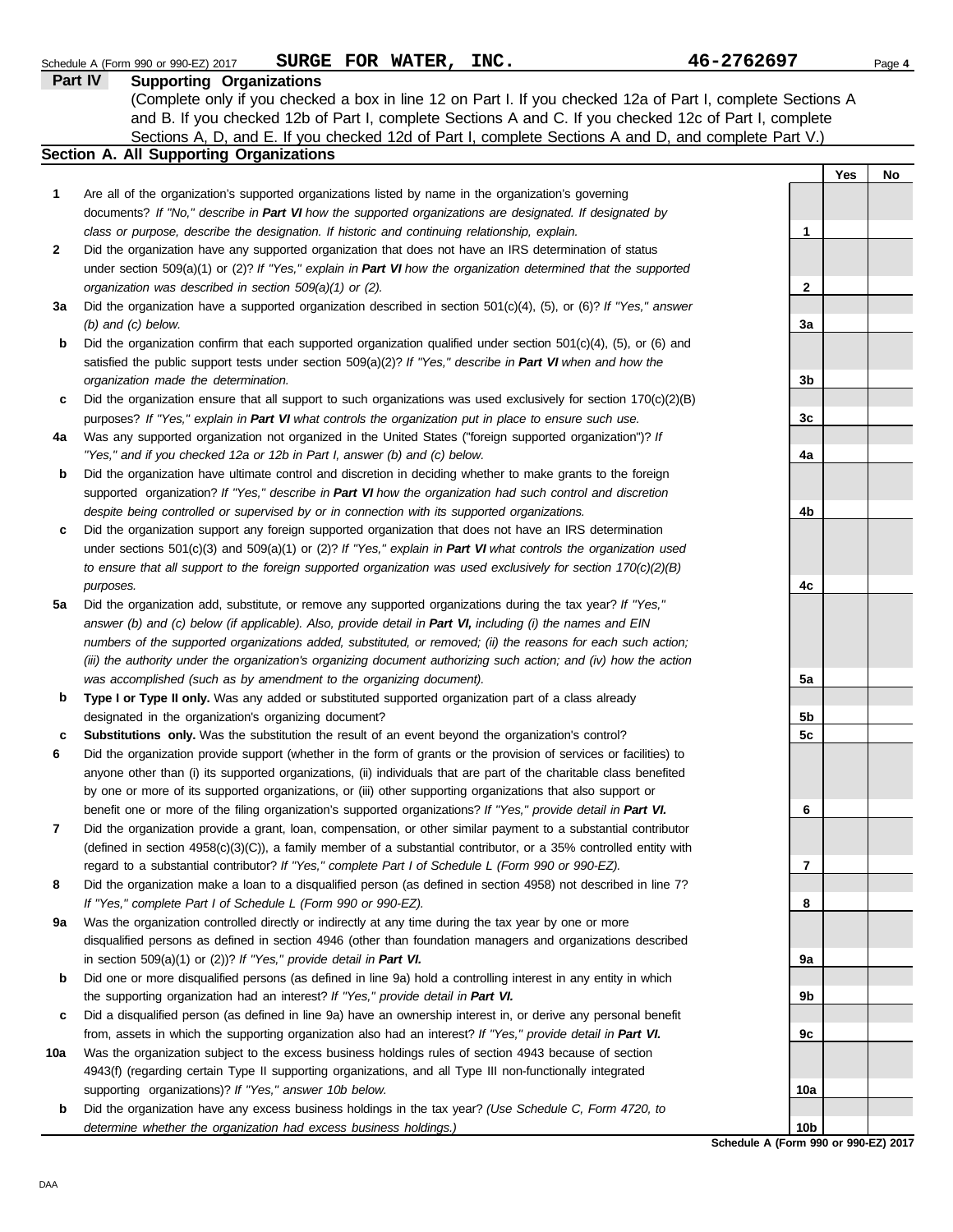|              | SURGE FOR WATER, INC.<br>Schedule A (Form 990 or 990-EZ) 2017                                                                     | 46-2762697      |            | Page 5 |
|--------------|-----------------------------------------------------------------------------------------------------------------------------------|-----------------|------------|--------|
|              | <b>Supporting Organizations (continued)</b><br><b>Part IV</b>                                                                     |                 |            |        |
|              |                                                                                                                                   |                 | <b>Yes</b> | No     |
| 11           | Has the organization accepted a gift or contribution from any of the following persons?                                           |                 |            |        |
| a            | A person who directly or indirectly controls, either alone or together with persons described in (b) and (c)                      |                 |            |        |
|              | below, the governing body of a supported organization?                                                                            | 11a             |            |        |
|              | <b>b</b> A family member of a person described in (a) above?                                                                      | 11 <sub>b</sub> |            |        |
|              | c A 35% controlled entity of a person described in (a) or (b) above? If "Yes" to a, b, or c, provide detail in Part VI.           | 11c             |            |        |
|              | <b>Section B. Type I Supporting Organizations</b>                                                                                 |                 |            |        |
|              |                                                                                                                                   |                 | Yes        | No     |
| 1            | Did the directors, trustees, or membership of one or more supported organizations have the power to                               |                 |            |        |
|              | regularly appoint or elect at least a majority of the organization's directors or trustees at all times during the                |                 |            |        |
|              | tax year? If "No," describe in Part VI how the supported organization(s) effectively operated, supervised, or                     |                 |            |        |
|              | controlled the organization's activities. If the organization had more than one supported organization,                           |                 |            |        |
|              | describe how the powers to appoint and/or remove directors or trustees were allocated among the supported                         |                 |            |        |
|              | organizations and what conditions or restrictions, if any, applied to such powers during the tax year.                            | 1               |            |        |
| 2            | Did the organization operate for the benefit of any supported organization other than the supported                               |                 |            |        |
|              | organization(s) that operated, supervised, or controlled the supporting organization? If "Yes," explain in Part                   |                 |            |        |
|              | VI how providing such benefit carried out the purposes of the supported organization(s) that operated,                            |                 |            |        |
|              | supervised, or controlled the supporting organization.                                                                            | 2               |            |        |
|              | Section C. Type II Supporting Organizations                                                                                       |                 |            |        |
|              |                                                                                                                                   |                 | Yes        | No     |
| 1            | Were a majority of the organization's directors or trustees during the tax year also a majority of the directors                  |                 |            |        |
|              | or trustees of each of the organization's supported organization(s)? If "No," describe in Part VI how control                     |                 |            |        |
|              | or management of the supporting organization was vested in the same persons that controlled or managed                            |                 |            |        |
|              | the supported organization(s).                                                                                                    | 1               |            |        |
|              | Section D. All Type III Supporting Organizations                                                                                  |                 |            |        |
|              |                                                                                                                                   |                 | Yes        | No     |
| 1            | Did the organization provide to each of its supported organizations, by the last day of the fifth month of the                    |                 |            |        |
|              | organization's tax year, (i) a written notice describing the type and amount of support provided during the prior tax             |                 |            |        |
|              | year, (ii) a copy of the Form 990 that was most recently filed as of the date of notification, and (iii) copies of the            |                 |            |        |
|              | organization's governing documents in effect on the date of notification, to the extent not previously provided?                  | $\mathbf{1}$    |            |        |
| $\mathbf{2}$ | Were any of the organization's officers, directors, or trustees either (i) appointed or elected by the supported                  |                 |            |        |
|              | organization(s) or (ii) serving on the governing body of a supported organization? If "No," explain in Part VI how                |                 |            |        |
|              | the organization maintained a close and continuous working relationship with the supported organization(s).                       | 2               |            |        |
| 3            | By reason of the relationship described in (2), did the organization's supported organizations have a                             |                 |            |        |
|              | significant voice in the organization's investment policies and in directing the use of the organization's                        |                 |            |        |
|              | income or assets at all times during the tax year? If "Yes," describe in Part VI the role the organization's                      |                 |            |        |
|              | supported organizations played in this regard.                                                                                    | 3               |            |        |
|              | Section E. Type III Functionally-Integrated Supporting Organizations                                                              |                 |            |        |
| 1            | Check the box next to the method that the organization used to satisfy the Integral Part Test during the year (see instructions). |                 |            |        |
| a            | The organization satisfied the Activities Test. Complete line 2 below.                                                            |                 |            |        |

ties Test. *Complete IIne 2 below.* 

The organization is the parent of each of its supported organizations. *Complete line 3 below.* **b**

The organization supported a governmental entity. *Describe in Part VI how you supported a government entity (see instructions).* **c**

**2** Activities Test. *Answer (a) and (b) below.*

- **a** Did substantially all of the organization's activities during the tax year directly further the exempt purposes of the supported organization(s) to which the organization was responsive? *If "Yes," then in Part VI identify those supported organizations and explain how these activities directly furthered their exempt purposes, how the organization was responsive to those supported organizations, and how the organization determined that these activities constituted substantially all of its activities.*
- **b** Did the activities described in (a) constitute activities that, but for the organization's involvement, one or more of the organization's supported organization(s) would have been engaged in? *If "Yes," explain in Part VI the reasons for the organization's position that its supported organization(s) would have engaged in these activities but for the organization's involvement.*
- **3** Parent of Supported Organizations. *Answer (a) and (b) below.*
- **a** Did the organization have the power to regularly appoint or elect a majority of the officers, directors, or trustees of each of the supported organizations? *Provide details in Part VI.*
- **b** Did the organization exercise a substantial degree of direction over the policies, programs, and activities of each of its supported organizations? *If "Yes," describe in Part VI the role played by the organization in this regard.*

**2a 2b 3a 3b**

**Yes No**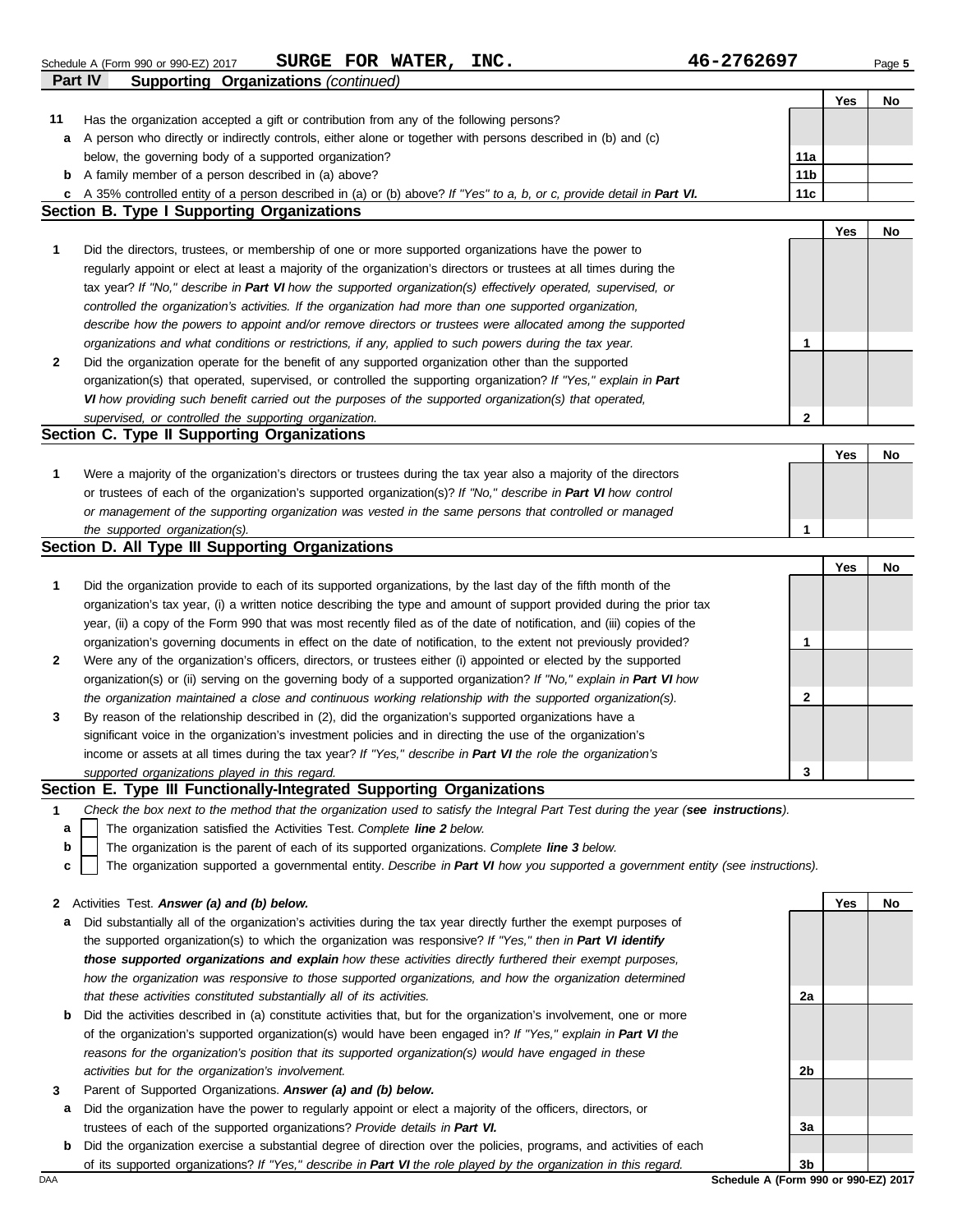| Check here if the organization satisfied the Integral Part Test as a qualifying trust on Nov. 20, 1970 (explain in Part VI). See<br>$\mathbf{1}$ |                         |                |                                |  |  |  |
|--------------------------------------------------------------------------------------------------------------------------------------------------|-------------------------|----------------|--------------------------------|--|--|--|
| instructions. All other Type III non-functionally integrated supporting organizations must complete Sections A through E.                        |                         |                |                                |  |  |  |
| Section A - Adjusted Net Income                                                                                                                  |                         | (A) Prior Year | (B) Current Year<br>(optional) |  |  |  |
| Net short-term capital gain<br>1                                                                                                                 | 1                       |                |                                |  |  |  |
| $\mathbf{2}$<br>Recoveries of prior-year distributions                                                                                           | $\mathbf{2}$            |                |                                |  |  |  |
| 3<br>Other gross income (see instructions)                                                                                                       | 3                       |                |                                |  |  |  |
| Add lines 1 through 3.<br>4                                                                                                                      | 4                       |                |                                |  |  |  |
| 5<br>Depreciation and depletion                                                                                                                  | 5                       |                |                                |  |  |  |
| Portion of operating expenses paid or incurred for production or<br>6                                                                            |                         |                |                                |  |  |  |
| collection of gross income or for management, conservation, or                                                                                   |                         |                |                                |  |  |  |
| maintenance of property held for production of income (see instructions)                                                                         | 6                       |                |                                |  |  |  |
| Other expenses (see instructions)<br>7 <sup>7</sup>                                                                                              | $\overline{7}$          |                |                                |  |  |  |
| 8<br>Adjusted Net Income (subtract lines 5, 6 and 7 from line 4).                                                                                | 8                       |                |                                |  |  |  |
| <b>Section B - Minimum Asset Amount</b>                                                                                                          |                         | (A) Prior Year | (B) Current Year<br>(optional) |  |  |  |
| Aggregate fair market value of all non-exempt-use assets (see<br>1                                                                               |                         |                |                                |  |  |  |
| instructions for short tax year or assets held for part of year):                                                                                |                         |                |                                |  |  |  |
| <b>a</b> Average monthly value of securities                                                                                                     | 1a                      |                |                                |  |  |  |
| Average monthly cash balances<br>b                                                                                                               | 1b                      |                |                                |  |  |  |
| Fair market value of other non-exempt-use assets<br>$\mathbf{c}$                                                                                 | 1 <sub>c</sub>          |                |                                |  |  |  |
| Total (add lines 1a, 1b, and 1c)<br>d                                                                                                            | 1 <sub>d</sub>          |                |                                |  |  |  |
| <b>Discount</b> claimed for blockage or other<br>е                                                                                               |                         |                |                                |  |  |  |
| factors (explain in detail in <b>Part VI)</b> :                                                                                                  |                         |                |                                |  |  |  |
| $\mathbf{2}$<br>Acquisition indebtedness applicable to non-exempt-use assets                                                                     | $\mathbf{2}$            |                |                                |  |  |  |
| Subtract line 2 from line 1d.<br>3                                                                                                               | 3                       |                |                                |  |  |  |
| 4<br>Cash deemed held for exempt use. Enter 1-1/2% of line 3 (for greater amount,                                                                |                         |                |                                |  |  |  |
| see instructions)                                                                                                                                | 4                       |                |                                |  |  |  |
| 5<br>Net value of non-exempt-use assets (subtract line 4 from line 3)                                                                            | 5                       |                |                                |  |  |  |
| Multiply line 5 by .035.<br>6                                                                                                                    | 6                       |                |                                |  |  |  |
| $\overline{7}$<br>Recoveries of prior-year distributions                                                                                         | $\overline{\mathbf{r}}$ |                |                                |  |  |  |
| 8<br>Minimum Asset Amount (add line 7 to line 6)                                                                                                 | 8                       |                |                                |  |  |  |
| Section C - Distributable Amount                                                                                                                 |                         |                | <b>Current Year</b>            |  |  |  |
| Adjusted net income for prior year (from Section A, line 8, Column A)<br>1                                                                       | $\mathbf{1}$            |                |                                |  |  |  |
| $\mathbf{2}$<br>Enter 85% of line 1.                                                                                                             | $\mathbf{2}$            |                |                                |  |  |  |
| 3<br>Minimum asset amount for prior year (from Section B, line 8, Column A)                                                                      | 3                       |                |                                |  |  |  |
| 4<br>Enter greater of line 2 or line 3.                                                                                                          | 4                       |                |                                |  |  |  |
| 5<br>Income tax imposed in prior year                                                                                                            | 5                       |                |                                |  |  |  |
| 6<br><b>Distributable Amount.</b> Subtract line 5 from line 4, unless subject to                                                                 |                         |                |                                |  |  |  |
| emergency temporary reduction (see instructions).                                                                                                | 6                       |                |                                |  |  |  |

**7** | Check here if the current year is the organization's first as a non-functionally integrated Type III supporting organization (see instructions).

**Schedule A (Form 990 or 990-EZ) 2017**

**Part V Type III Non-Functionally Integrated 509(a)(3) Supporting Organizations** Schedule A (Form 990 or 990-EZ) 2017 Page **6 SURGE FOR WATER, INC. 46-2762697**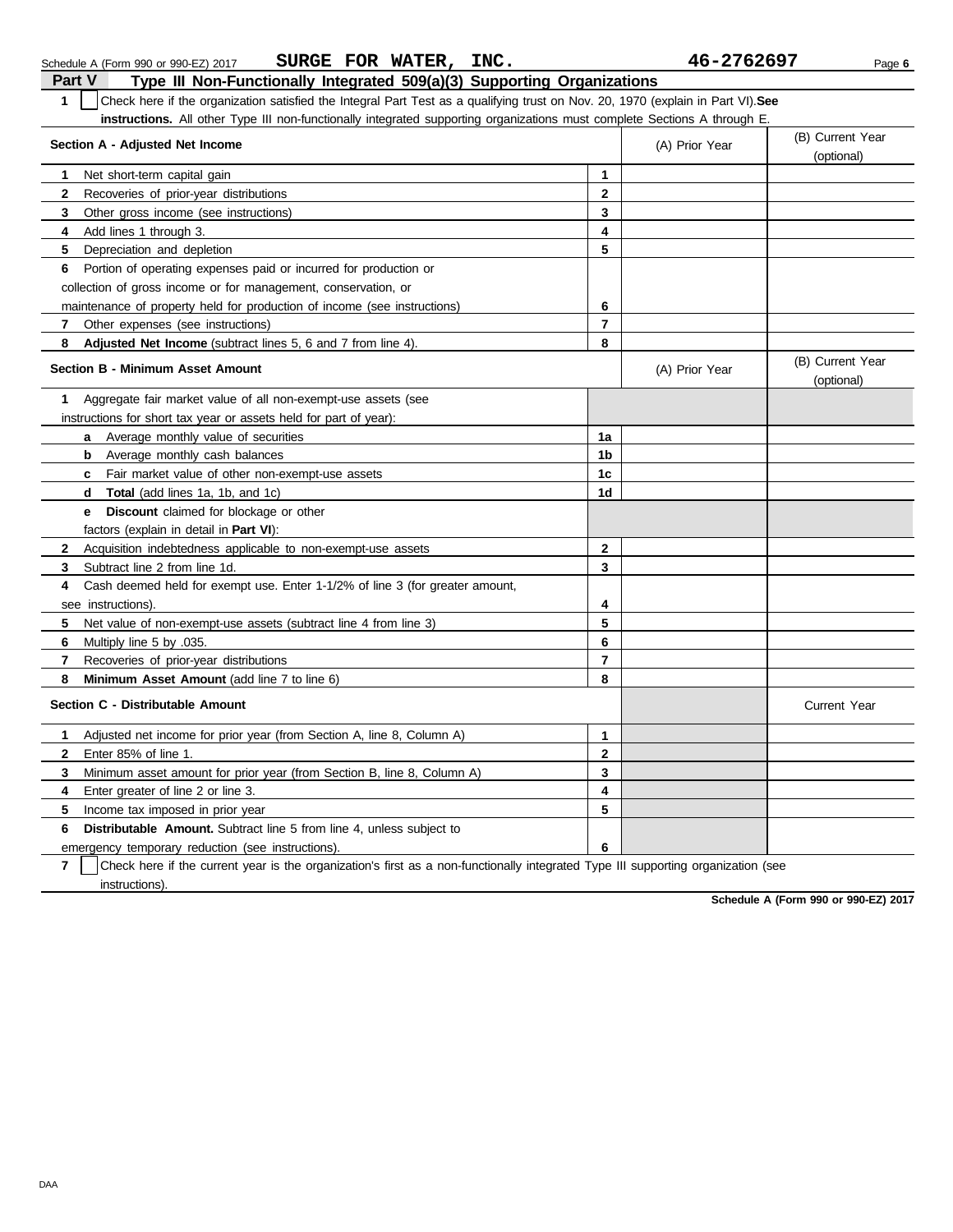|              | SURGE FOR WATER, INC.<br>Schedule A (Form 990 or 990-EZ) 2017                                           |                                    | 46-2762697                        | Page 7                        |
|--------------|---------------------------------------------------------------------------------------------------------|------------------------------------|-----------------------------------|-------------------------------|
| Part V       | Type III Non-Functionally Integrated 509(a)(3) Supporting Organizations (continued)                     |                                    |                                   |                               |
|              | <b>Section D - Distributions</b>                                                                        |                                    |                                   | <b>Current Year</b>           |
| 1            | Amounts paid to supported organizations to accomplish exempt purposes                                   |                                    |                                   |                               |
| 2            | Amounts paid to perform activity that directly furthers exempt purposes of supported                    |                                    |                                   |                               |
|              | organizations, in excess of income from activity                                                        |                                    |                                   |                               |
| 3            | Administrative expenses paid to accomplish exempt purposes of supported organizations                   |                                    |                                   |                               |
| 4            | Amounts paid to acquire exempt-use assets                                                               |                                    |                                   |                               |
| 5            | Qualified set-aside amounts (prior IRS approval required)                                               |                                    |                                   |                               |
| 6            | Other distributions (describe in Part VI). See instructions.                                            |                                    |                                   |                               |
| 7            | Total annual distributions. Add lines 1 through 6.                                                      |                                    |                                   |                               |
| 8            | Distributions to attentive supported organizations to which the organization is responsive              |                                    |                                   |                               |
|              | (provide details in Part VI). See instructions.                                                         |                                    |                                   |                               |
| 9            | Distributable amount for 2017 from Section C, line 6                                                    |                                    |                                   |                               |
| 10           | Line 8 amount divided by line 9 amount                                                                  |                                    |                                   |                               |
|              | Section E - Distribution Allocations (see instructions)                                                 | (i)<br><b>Excess Distributions</b> | (ii)<br><b>Underdistributions</b> | (iii)<br><b>Distributable</b> |
|              |                                                                                                         |                                    | Pre-2017                          | Amount for 2017               |
| 1            | Distributable amount for 2017 from Section C, line 6                                                    |                                    |                                   |                               |
| $\mathbf{2}$ | Underdistributions, if any, for years prior to 2017                                                     |                                    |                                   |                               |
|              | (reasonable cause required-explain in Part VI). See                                                     |                                    |                                   |                               |
|              | instructions.                                                                                           |                                    |                                   |                               |
| 3            | Excess distributions carryover, if any, to 2017:                                                        |                                    |                                   |                               |
| a            |                                                                                                         |                                    |                                   |                               |
|              | $b$ From 2013                                                                                           |                                    |                                   |                               |
|              |                                                                                                         |                                    |                                   |                               |
|              |                                                                                                         |                                    |                                   |                               |
|              |                                                                                                         |                                    |                                   |                               |
|              | f Total of lines 3a through e                                                                           |                                    |                                   |                               |
|              | g Applied to underdistributions of prior years                                                          |                                    |                                   |                               |
|              | h Applied to 2017 distributable amount                                                                  |                                    |                                   |                               |
| İ.           | Carryover from 2012 not applied (see instructions)<br>Remainder. Subtract lines 3g, 3h, and 3i from 3f. |                                    |                                   |                               |
| 4            | Distributions for 2017 from                                                                             |                                    |                                   |                               |
|              | Section D, line 7:<br>\$                                                                                |                                    |                                   |                               |
|              | a Applied to underdistributions of prior years                                                          |                                    |                                   |                               |
|              | <b>b</b> Applied to 2017 distributable amount                                                           |                                    |                                   |                               |
|              | <b>c</b> Remainder. Subtract lines 4a and 4b from 4.                                                    |                                    |                                   |                               |
| 5            | Remaining underdistributions for years prior to 2017, if                                                |                                    |                                   |                               |
|              | any. Subtract lines 3g and 4a from line 2. For result                                                   |                                    |                                   |                               |
|              | greater than zero, explain in Part VI. See instructions.                                                |                                    |                                   |                               |
| 6            | Remaining underdistributions for 2017. Subtract lines 3h                                                |                                    |                                   |                               |
|              | and 4b from line 1. For result greater than zero, explain in                                            |                                    |                                   |                               |
|              | Part VI. See instructions.                                                                              |                                    |                                   |                               |
| 7            | Excess distributions carryover to 2018. Add lines 3j                                                    |                                    |                                   |                               |
|              | and 4c.                                                                                                 |                                    |                                   |                               |
| 8            | Breakdown of line 7:                                                                                    |                                    |                                   |                               |
|              | a Excess from 2013                                                                                      |                                    |                                   |                               |
|              |                                                                                                         |                                    |                                   |                               |
|              |                                                                                                         |                                    |                                   |                               |
|              |                                                                                                         |                                    |                                   |                               |
|              | e Excess from 2017                                                                                      |                                    |                                   |                               |

**Schedule A (Form 990 or 990-EZ) 2017**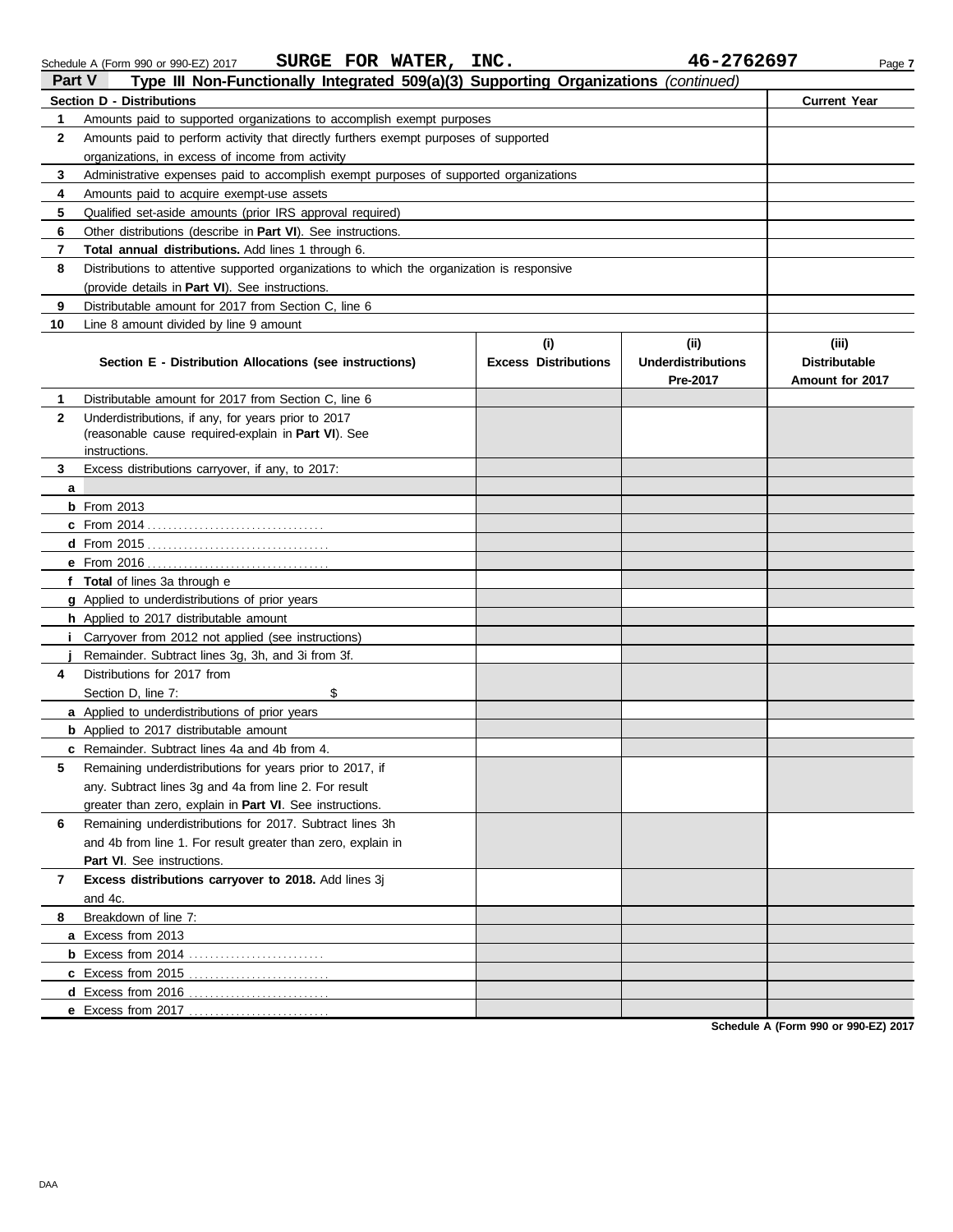|         | Schedule A (Form 990 or 990-EZ) 2017                                                           |  | SURGE FOR WATER, INC. |  | 46-2762697                                                                                                                                                                                                                                                                                                                                                                                                                                                                               | Page 8 |
|---------|------------------------------------------------------------------------------------------------|--|-----------------------|--|------------------------------------------------------------------------------------------------------------------------------------------------------------------------------------------------------------------------------------------------------------------------------------------------------------------------------------------------------------------------------------------------------------------------------------------------------------------------------------------|--------|
| Part VI |                                                                                                |  |                       |  | Supplemental Information. Provide the explanations required by Part II, line 10; Part II, line 17a or 17b; Part<br>III, line 12; Part IV, Section A, lines 1, 2, 3b, 3c, 4b, 4c, 5a, 6, 9a, 9b, 9c, 11a, 11b, and 11c; Part IV, Section<br>B, lines 1 and 2; Part IV, Section C, line 1; Part IV, Section D, lines 2 and 3; Part IV, Section E, lines 1c, 2a, 2b,<br>3a and 3b; Part V, line 1; Part V, Section B, line 1e; Part V, Section D, lines 5, 6, and 8; and Part V, Section E, |        |
|         | lines 2, 5, and 6. Also complete this part for any additional information. (See instructions.) |  |                       |  |                                                                                                                                                                                                                                                                                                                                                                                                                                                                                          |        |
|         |                                                                                                |  |                       |  |                                                                                                                                                                                                                                                                                                                                                                                                                                                                                          |        |
|         |                                                                                                |  |                       |  |                                                                                                                                                                                                                                                                                                                                                                                                                                                                                          |        |
|         |                                                                                                |  |                       |  |                                                                                                                                                                                                                                                                                                                                                                                                                                                                                          |        |
|         |                                                                                                |  |                       |  |                                                                                                                                                                                                                                                                                                                                                                                                                                                                                          |        |
|         |                                                                                                |  |                       |  |                                                                                                                                                                                                                                                                                                                                                                                                                                                                                          |        |
|         |                                                                                                |  |                       |  |                                                                                                                                                                                                                                                                                                                                                                                                                                                                                          |        |
|         |                                                                                                |  |                       |  |                                                                                                                                                                                                                                                                                                                                                                                                                                                                                          |        |
|         |                                                                                                |  |                       |  |                                                                                                                                                                                                                                                                                                                                                                                                                                                                                          |        |
|         |                                                                                                |  |                       |  |                                                                                                                                                                                                                                                                                                                                                                                                                                                                                          |        |
|         |                                                                                                |  |                       |  |                                                                                                                                                                                                                                                                                                                                                                                                                                                                                          |        |
|         |                                                                                                |  |                       |  |                                                                                                                                                                                                                                                                                                                                                                                                                                                                                          |        |
|         |                                                                                                |  |                       |  |                                                                                                                                                                                                                                                                                                                                                                                                                                                                                          |        |
|         |                                                                                                |  |                       |  |                                                                                                                                                                                                                                                                                                                                                                                                                                                                                          |        |
|         |                                                                                                |  |                       |  |                                                                                                                                                                                                                                                                                                                                                                                                                                                                                          |        |
|         |                                                                                                |  |                       |  |                                                                                                                                                                                                                                                                                                                                                                                                                                                                                          |        |
|         |                                                                                                |  |                       |  |                                                                                                                                                                                                                                                                                                                                                                                                                                                                                          |        |
|         |                                                                                                |  |                       |  |                                                                                                                                                                                                                                                                                                                                                                                                                                                                                          |        |
|         |                                                                                                |  |                       |  |                                                                                                                                                                                                                                                                                                                                                                                                                                                                                          |        |
|         |                                                                                                |  |                       |  |                                                                                                                                                                                                                                                                                                                                                                                                                                                                                          |        |
|         |                                                                                                |  |                       |  |                                                                                                                                                                                                                                                                                                                                                                                                                                                                                          |        |
|         |                                                                                                |  |                       |  |                                                                                                                                                                                                                                                                                                                                                                                                                                                                                          |        |
|         |                                                                                                |  |                       |  |                                                                                                                                                                                                                                                                                                                                                                                                                                                                                          |        |
|         |                                                                                                |  |                       |  |                                                                                                                                                                                                                                                                                                                                                                                                                                                                                          |        |
|         |                                                                                                |  |                       |  |                                                                                                                                                                                                                                                                                                                                                                                                                                                                                          |        |
|         |                                                                                                |  |                       |  |                                                                                                                                                                                                                                                                                                                                                                                                                                                                                          |        |
|         |                                                                                                |  |                       |  |                                                                                                                                                                                                                                                                                                                                                                                                                                                                                          |        |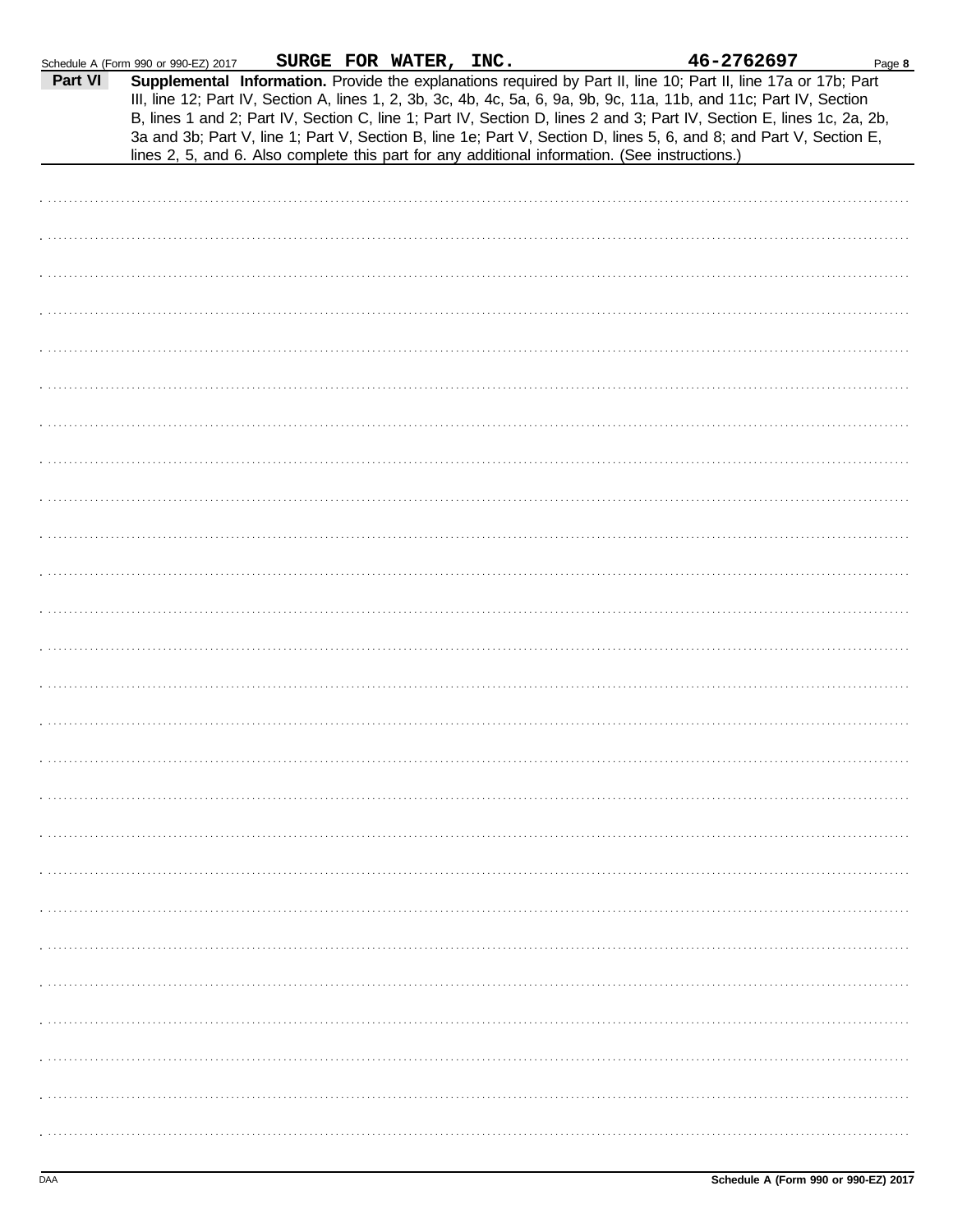### **Schedule of Contributors Schedule B**

Department of the Treasury Internal Revenue Service **(Form 990, 990-EZ,**

#### **Name of the organization**

#### **SURGE FOR WATER, INC. 46-2762697**

| Organization type (check one): |                                                                             |  |  |
|--------------------------------|-----------------------------------------------------------------------------|--|--|
| Filers of:                     | Section:                                                                    |  |  |
| Form 990 or 990-EZ             | $ \mathbf{X} $ 501(c)(<br>3 ) (enter number) organization                   |  |  |
|                                | $4947(a)(1)$ nonexempt charitable trust not treated as a private foundation |  |  |
|                                | 527 political organization                                                  |  |  |
| Form 990-PF                    | 501(c)(3) exempt private foundation                                         |  |  |
|                                | 4947(a)(1) nonexempt charitable trust treated as a private foundation       |  |  |
|                                | 501(c)(3) taxable private foundation                                        |  |  |
|                                |                                                                             |  |  |

Check if your organization is covered by the **General Rule** or a **Special Rule. Note:** Only a section 501(c)(7), (8), or (10) organization can check boxes for both the General Rule and a Special Rule. See instructions.

#### **General Rule**

For an organization filing Form 990, 990-EZ, or 990-PF that received, during the year, contributions totaling \$5,000 or more (in money or property) from any one contributor. Complete Parts I and II. See instructions for determining a contributor's total contributions.

#### **Special Rules**

| <b>X</b> For an organization described in section 501(c)(3) filing Form 990 or 990-EZ that met the 33 <sup>1</sup> /3% support test of the |
|--------------------------------------------------------------------------------------------------------------------------------------------|
| regulations under sections 509(a)(1) and 170(b)(1)(A)(vi), that checked Schedule A (Form 990 or 990-EZ), Part II, line                     |
| 13, 16a, or 16b, and that received from any one contributor, during the year, total contributions of the greater of (1)                    |
| \$5,000; or (2) 2% of the amount on (i) Form 990, Part VIII, line 1h; or (ii) Form 990-EZ, line 1. Complete Parts I and II.                |

literary, or educational purposes, or for the prevention of cruelty to children or animals. Complete Parts I, II, and III. For an organization described in section  $501(c)(7)$ ,  $(8)$ , or  $(10)$  filing Form 990 or 990-EZ that received from any one contributor, during the year, total contributions of more than \$1,000 *exclusively* for religious, charitable, scientific,

For an organization described in section 501(c)(7), (8), or (10) filing Form 990 or 990-EZ that received from any one contributor, during the year, contributions *exclusively* for religious, charitable, etc., purposes, but no such contributions totaled more than \$1,000. If this box is checked, enter here the total contributions that were received during the year for an *exclusively* religious, charitable, etc., purpose. Don't complete any of the parts unless the **General Rule** applies to this organization because it received *nonexclusively* religious, charitable, etc., contributions totaling \$5,000 or more during the year . . . . . . . . . . . . . . . . . . . . . . . . . . . . . . . . . . . . . . . . . . . . . . . . . . . . . . . . . . . . . . . . . . . . . . . . . . . . . . . .

990-EZ, or 990-PF), but it **must** answer "No" on Part IV, line 2, of its Form 990; or check the box on line H of its Form 990-EZ or on its Form 990-PF, Part I, line 2, to certify that it doesn't meet the filing requirements of Schedule B (Form 990, 990-EZ, or 990-PF). **Caution:** An organization that isn't covered by the General Rule and/or the Special Rules doesn't file Schedule B (Form 990,

**For Paperwork Reduction Act Notice, see the instructions for Form 990, 990-EZ, or 990-PF.**

 $\triangleright$  \$



**2017**

**or 990-PF)** u **Attach to Form 990, Form 990-EZ, or Form 990-PF.** u **Go to** *www.irs.gov/Form990* **for the latest information.**

**Employer identification number**

| Schedule B        |  |  |
|-------------------|--|--|
| (Form 990, 990-E2 |  |  |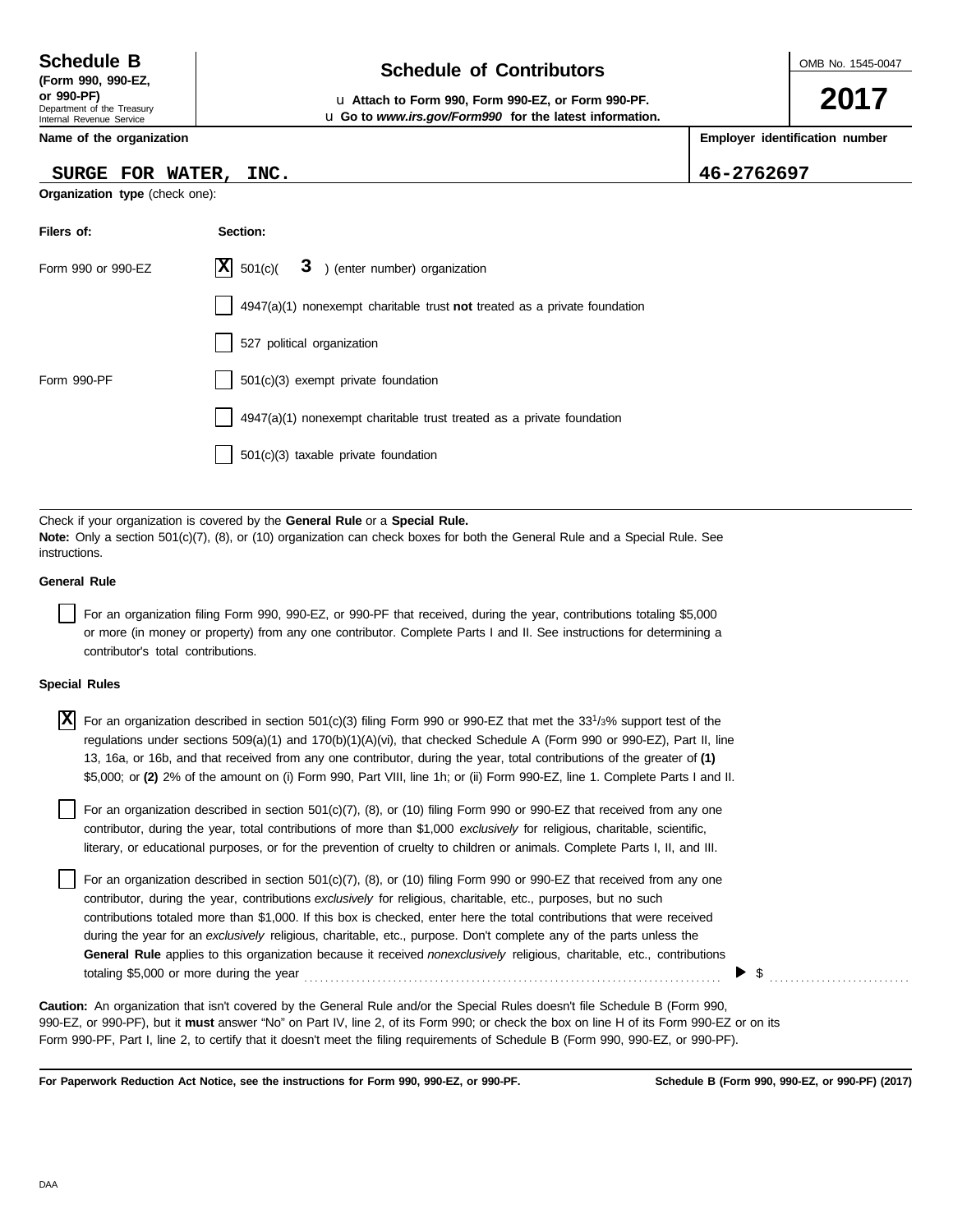| Name of organization | SURGE FOR WATER, INC.                                                                                           |                                   | Employer identification number<br>46-2762697                                                  |
|----------------------|-----------------------------------------------------------------------------------------------------------------|-----------------------------------|-----------------------------------------------------------------------------------------------|
| Part I               | <b>Contributors</b> (see instructions). Use duplicate copies of Part I if additional space is needed.           |                                   |                                                                                               |
| (a)<br>No.           | (b)<br>Name, address, and ZIP + 4                                                                               | (c)<br><b>Total contributions</b> | (d)<br>Type of contribution                                                                   |
| $1$                  | PHILIP BRENDAN MCCARTER<br>THE SUSTAINABLE CITY<br><b>DUBAI</b>                                                 | 9,865<br>$\frac{1}{2}$            | ΙX<br>Person<br>Payroll<br>Noncash<br>(Complete Part II for<br>noncash contributions.)        |
| (a)<br>No.           | (b)<br>Name, address, and ZIP + 4                                                                               | (c)<br><b>Total contributions</b> | (d)<br>Type of contribution                                                                   |
| $2_{\ldots}$         | <b>ADAM BRUCKNER</b><br>PO BOX 14057<br>PA 19122<br>PHILADELPHIA                                                | 21,100<br>$\mathsf{\$}$           | X<br>Person<br>Payroll<br>Noncash<br>(Complete Part II for<br>noncash contributions.)         |
| (a)<br>No.           | (b)<br>Name, address, and ZIP + 4                                                                               | (c)<br><b>Total contributions</b> | (d)<br>Type of contribution                                                                   |
| $3_{\ldots}$         | AZHAR SIDDIQUI<br>MEDIAPLUS ESPRESSO BUILDING 1-B<br>UNIT B403-B406, PO BOX 502865<br><b>DUBAI</b>              | 9,975<br>\$                       | ΙX<br>Person<br>Payroll<br>Noncash<br>(Complete Part II for<br>noncash contributions.)        |
| (a)<br>No.           | (b)<br>Name, address, and ZIP + 4                                                                               | (c)<br><b>Total contributions</b> | (d)<br>Type of contribution                                                                   |
| 4                    | JOHN CULLEN LIGHTING<br><b>JUMEIRAH BUSINESS CENTER 2</b><br>CLUSTER V, CLUSTER E<br><b>DUBAI</b>               | 8,166<br>$\frac{1}{2}$            | ΙX<br>Person<br>Payroll<br><b>Noncash</b><br>(Complete Part II for<br>noncash contributions.) |
| (a)                  | (b)                                                                                                             | (c)                               | (d)                                                                                           |
| No.                  | Name, address, and ZIP + 4                                                                                      | <b>Total contributions</b>        | Type of contribution                                                                          |
| 5 <sub>1</sub>       | HEIMTEX FURNISHING LLC<br>RASHID AL DAHERY BUILDING, KALID BIN<br>WALID STREET BUR, PO BOX 8239<br><b>DUBAI</b> | 8,139<br>$\mathsf{\$}$            | ΙX<br>Person<br>Payroll<br><b>Noncash</b><br>(Complete Part II for<br>noncash contributions.) |
| (a)<br>No.           | (b)<br>Name, address, and ZIP + 4                                                                               | (c)<br><b>Total contributions</b> | (d)<br>Type of contribution                                                                   |
| $6 \frac{1}{2}$      | AL NABOODAH INTERIORS LLC<br>PO BOX 80657, AL AWIR 800<br>HATTA ROAD, E44<br><b>DUBAI</b>                       | 5,410<br>\$                       | ΙX<br>Person<br>Payroll<br><b>Noncash</b><br>(Complete Part II for<br>noncash contributions.) |

Page **2**

**PAGE 1 OF 2**

Schedule B (Form 990, 990-EZ, or 990-PF) (2017)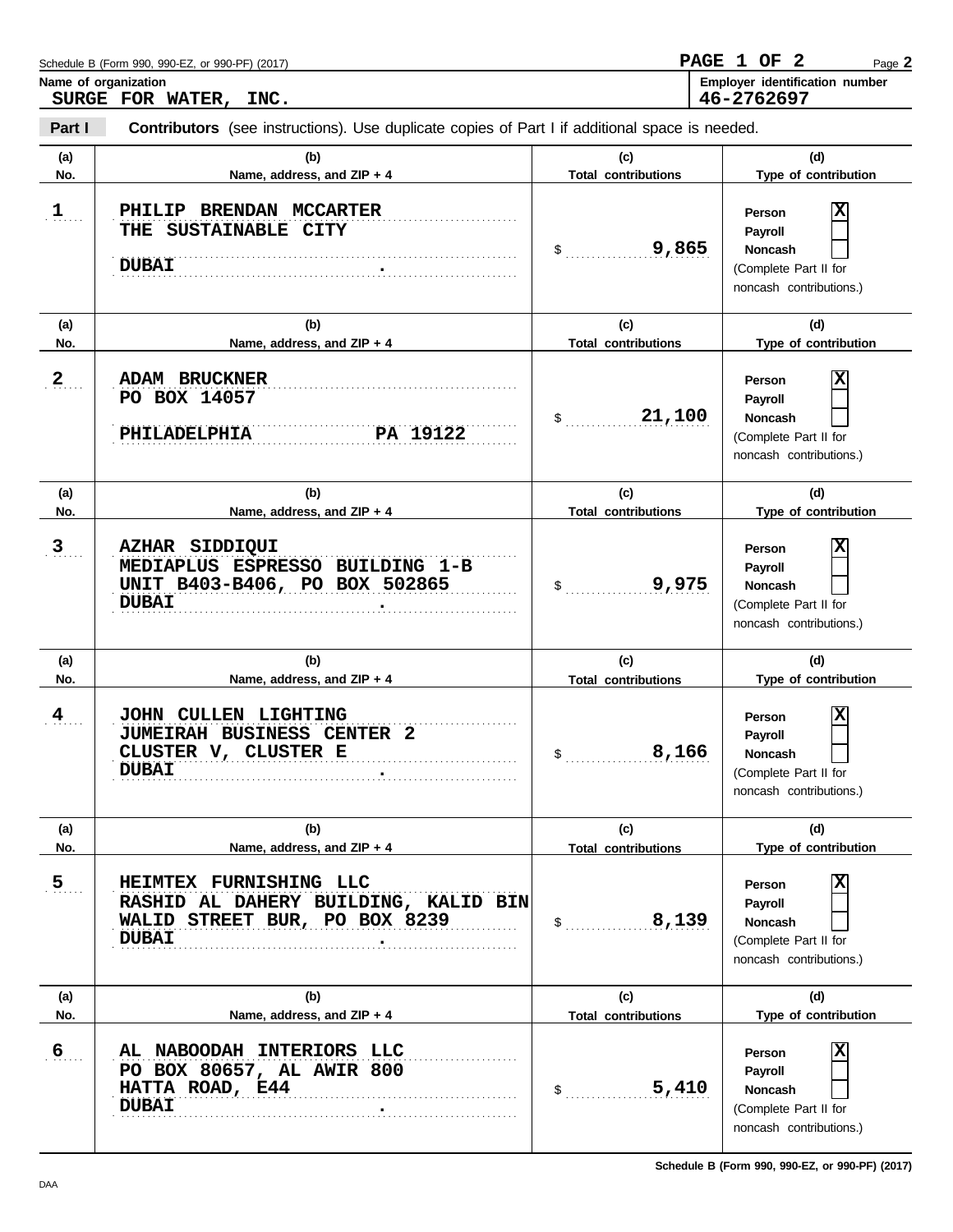|               | SURGE FOR WATER, INC.                                                                          |                                   | 46-2762697                                                                            |
|---------------|------------------------------------------------------------------------------------------------|-----------------------------------|---------------------------------------------------------------------------------------|
| Part I        | Contributors (see instructions). Use duplicate copies of Part I if additional space is needed. |                                   |                                                                                       |
| (a)<br>No.    | (b)<br>Name, address, and ZIP + 4                                                              | (c)<br><b>Total contributions</b> | (d)<br>Type of contribution                                                           |
| $7_{\ldots}$  | HITEC OFFICES<br>30TH STREET, UMM HURAIR ROAD<br>AL KARAMA<br><b>DUBAI</b>                     | 8,129<br>$\sim$                   | X<br>Person<br>Payroll<br>Noncash<br>(Complete Part II for<br>noncash contributions.) |
| (a)           | (b)                                                                                            | (c)                               | (d)                                                                                   |
| No.           | Name, address, and ZIP + 4                                                                     | <b>Total contributions</b>        | Type of contribution                                                                  |
| 8 <sub></sub> | EDWARD RAY - NGA<br>OFFICE 1105, SABA TOWER 1 E CLUSTER<br>JLT, PO BOX 938890<br><b>DUBAI</b>  | 9,420<br>$\mathsf{S}$             | X<br>Person<br>Payroll<br>Noncash<br>(Complete Part II for<br>noncash contributions.) |
| (a)           | (b)                                                                                            | (c)                               | (d)                                                                                   |
| No.           | Name, address, and ZIP + 4                                                                     | <b>Total contributions</b>        | Type of contribution                                                                  |
|               |                                                                                                | $\frac{1}{2}$                     | Person<br>Payroll<br>Noncash<br>(Complete Part II for<br>noncash contributions.)      |
| (a)           | (b)                                                                                            | (c)                               | (d)                                                                                   |
| No.           | Name, address, and ZIP + 4                                                                     | <b>Total contributions</b>        | Type of contribution                                                                  |
|               |                                                                                                | $\mathsf{\$}$                     | Person<br>Payroll<br>Noncash<br>(Complete Part II for<br>noncash contributions.)      |
| (a)           | (b)                                                                                            | (c)                               | (d)                                                                                   |
| No.           | Name, address, and ZIP + 4                                                                     | <b>Total contributions</b>        | Type of contribution                                                                  |
|               |                                                                                                | \$                                | Person<br>Payroll<br>Noncash<br>(Complete Part II for<br>noncash contributions.)      |
| (a)           | (b)                                                                                            | (c)                               | (d)                                                                                   |
| No.           | Name, address, and ZIP + 4                                                                     | <b>Total contributions</b>        | Type of contribution                                                                  |
|               |                                                                                                | \$                                | Person<br>Payroll<br>Noncash<br>(Complete Part II for<br>noncash contributions.)      |

Name of organization<br>  $\begin{array}{c|c|c|c|c} \hline \text{Employer identification number} \end{array}$ 

Page **2**

**PAGE 2 OF 2**

Schedule B (Form 990, 990-EZ, or 990-PF) (2017)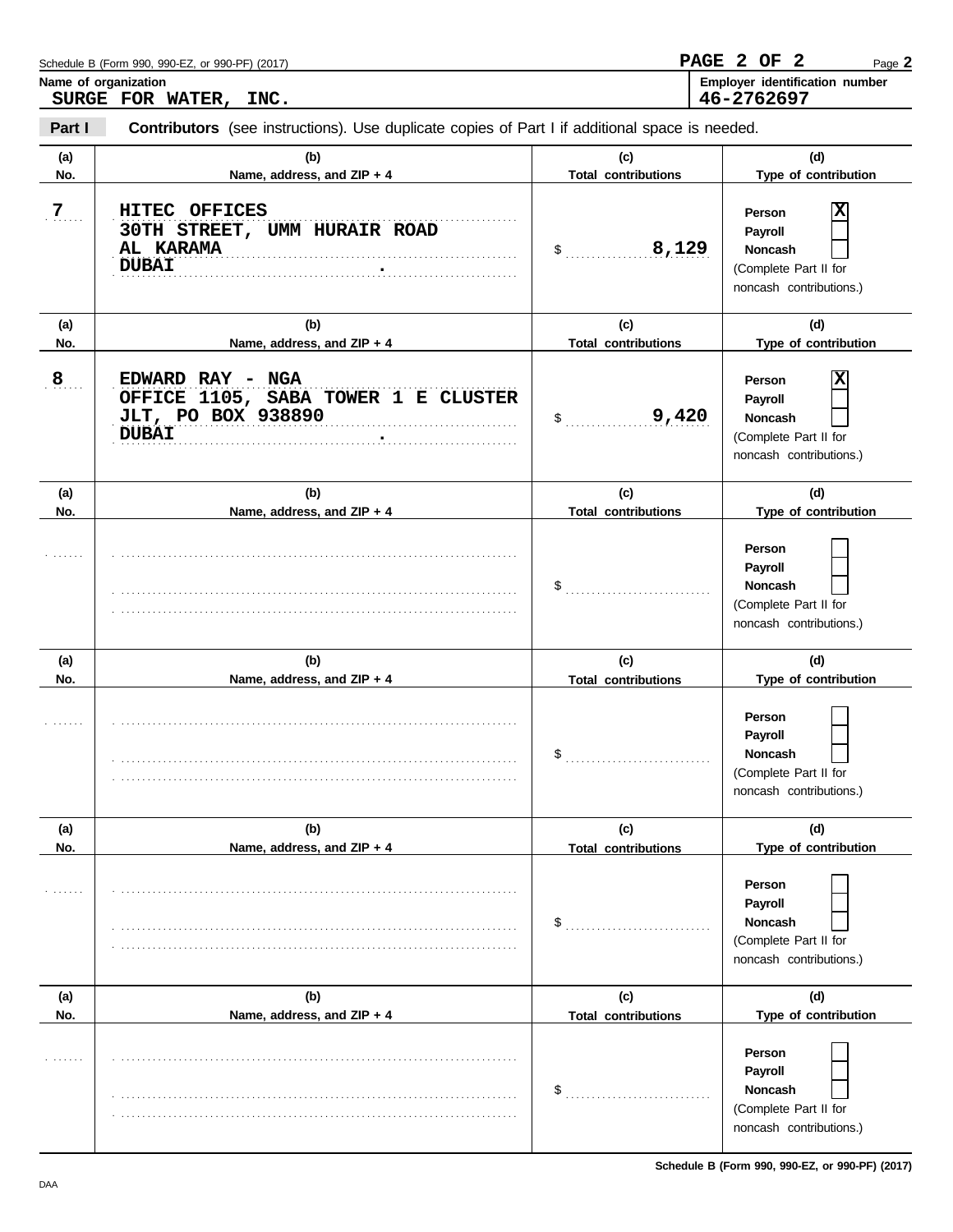Department of the Treasury Internal Revenue Service

### **SCHEDULE D Supplemental Financial Statements**

**Part IV, line 6, 7, 8, 9, 10, 11a, 11b, 11c, 11d, 11e, 11f, 12a, or 12b.** u **Complete if the organization answered "Yes" on Form 990,**

u **Attach to Form 990.**  u **Go to** *www.irs.gov/Form990* **for instructions and the latest information.**

**Employer identification number Inspection**

**2017**

**Open to Public**

OMB No. 1545-0047

|   | Name of the organization                                                                                                                  |                                                    | Employer identification number  |
|---|-------------------------------------------------------------------------------------------------------------------------------------------|----------------------------------------------------|---------------------------------|
|   |                                                                                                                                           |                                                    |                                 |
|   | SURGE FOR WATER, INC.<br>Organizations Maintaining Donor Advised Funds or Other Similar Funds or Accounts.<br>Part I                      |                                                    | 46-2762697                      |
|   | Complete if the organization answered "Yes" on Form 990, Part IV, line 6.                                                                 |                                                    |                                 |
|   |                                                                                                                                           | (a) Donor advised funds                            | (b) Funds and other accounts    |
| 1 | Total number at end of year                                                                                                               |                                                    |                                 |
| 2 |                                                                                                                                           |                                                    |                                 |
| 3 |                                                                                                                                           |                                                    |                                 |
| 4 |                                                                                                                                           |                                                    |                                 |
| 5 | Did the organization inform all donors and donor advisors in writing that the assets held in donor advised                                |                                                    |                                 |
|   |                                                                                                                                           |                                                    | <b>Yes</b><br>No                |
| 6 | Did the organization inform all grantees, donors, and donor advisors in writing that grant funds can be used                              |                                                    |                                 |
|   | only for charitable purposes and not for the benefit of the donor or donor advisor, or for any other purpose                              |                                                    |                                 |
|   |                                                                                                                                           |                                                    | <b>Yes</b><br>No                |
|   | <b>Conservation Easements.</b><br>Part II                                                                                                 |                                                    |                                 |
|   | Complete if the organization answered "Yes" on Form 990, Part IV, line 7.                                                                 |                                                    |                                 |
| 1 | Purpose(s) of conservation easements held by the organization (check all that apply).                                                     |                                                    |                                 |
|   | Preservation of land for public use (e.g., recreation or education)                                                                       | Preservation of a historically important land area |                                 |
|   | Protection of natural habitat                                                                                                             | Preservation of a certified historic structure     |                                 |
|   | Preservation of open space                                                                                                                |                                                    |                                 |
| 2 | Complete lines 2a through 2d if the organization held a qualified conservation contribution in the form of a conservation                 |                                                    |                                 |
|   | easement on the last day of the tax year.                                                                                                 |                                                    | Held at the End of the Tax Year |
| а |                                                                                                                                           |                                                    | 2a                              |
| b |                                                                                                                                           |                                                    | 2 <sub>b</sub>                  |
| с | Number of conservation easements on a certified historic structure included in (a) [[[[[ [ [ ]]]                                          |                                                    | 2c                              |
| d | Number of conservation easements included in (c) acquired after 7/25/06, and not on a                                                     |                                                    |                                 |
|   | Number of conservation easements modified, transferred, released, extinguished, or terminated by the organization during the              |                                                    | 2d                              |
| 3 |                                                                                                                                           |                                                    |                                 |
|   | tax year $\mathbf{u}$<br>Number of states where property subject to conservation easement is located u                                    |                                                    |                                 |
| 5 | Does the organization have a written policy regarding the periodic monitoring, inspection, handling of                                    |                                                    |                                 |
|   |                                                                                                                                           |                                                    | Yes<br>No                       |
| 6 | Staff and volunteer hours devoted to monitoring, inspecting, handling of violations, and enforcing conservation easements during the year |                                                    |                                 |
|   | u                                                                                                                                         |                                                    |                                 |
| 7 | Amount of expenses incurred in monitoring, inspecting, handling of violations, and enforcing conservation easements during the year       |                                                    |                                 |
|   |                                                                                                                                           |                                                    |                                 |
|   | Does each conservation easement reported on line 2(d) above satisfy the requirements of section 170(h)(4)(B)(i)                           |                                                    |                                 |
|   |                                                                                                                                           |                                                    | Yes<br>No                       |
| 9 | In Part XIII, describe how the organization reports conservation easements in its revenue and expense statement, and                      |                                                    |                                 |
|   | balance sheet, and include, if applicable, the text of the footnote to the organization's financial statements that describes the         |                                                    |                                 |
|   | organization's accounting for conservation easements.                                                                                     |                                                    |                                 |
|   | Organizations Maintaining Collections of Art, Historical Treasures, or Other Similar Assets.<br>Part III                                  |                                                    |                                 |
|   | Complete if the organization answered "Yes" on Form 990, Part IV, line 8.                                                                 |                                                    |                                 |
|   | 1a If the organization elected, as permitted under SFAS 116 (ASC 958), not to report in its revenue statement and balance sheet           |                                                    |                                 |
|   | works of art, historical treasures, or other similar assets held for public exhibition, education, or research in furtherance of          |                                                    |                                 |
|   | public service, provide, in Part XIII, the text of the footnote to its financial statements that describes these items.                   |                                                    |                                 |
|   | <b>b</b> If the organization elected, as permitted under SFAS 116 (ASC 958), to report in its revenue statement and balance sheet         |                                                    |                                 |
|   | works of art, historical treasures, or other similar assets held for public exhibition, education, or research in furtherance of          |                                                    |                                 |
|   | public service, provide the following amounts relating to these items:                                                                    |                                                    |                                 |
|   |                                                                                                                                           |                                                    |                                 |
|   |                                                                                                                                           |                                                    | $\mathbf{u}$ \$                 |
| 2 | If the organization received or held works of art, historical treasures, or other similar assets for financial gain, provide the          |                                                    |                                 |
|   | following amounts required to be reported under SFAS 116 (ASC 958) relating to these items:                                               |                                                    |                                 |
| а |                                                                                                                                           |                                                    | u \$                            |
|   |                                                                                                                                           |                                                    |                                 |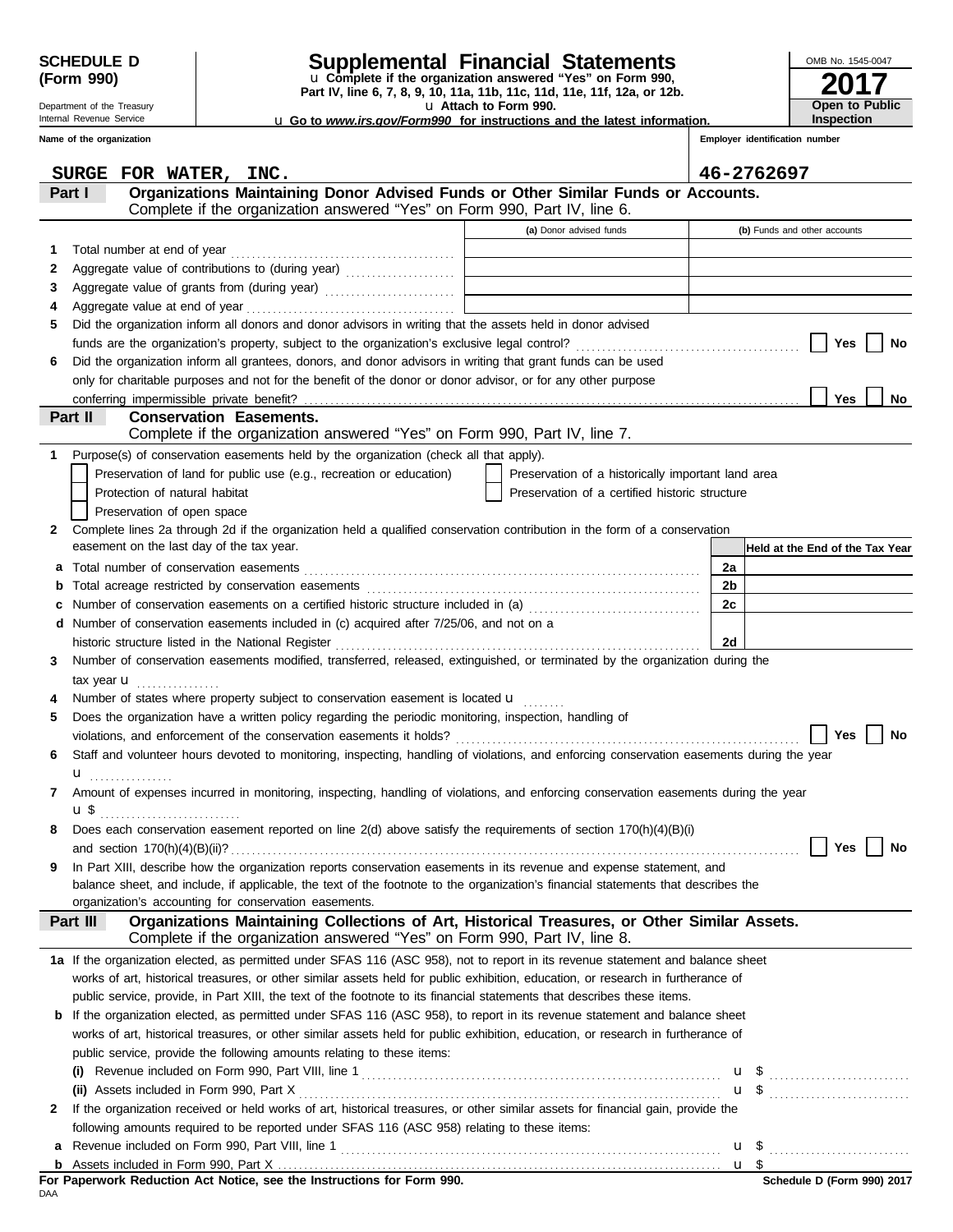|    | Schedule D (Form 990) 2017 SURGE FOR WATER, INC.                                                                                                                                                                               |                         |                |                         | 46-2762697      |                      |                | Page 2              |  |
|----|--------------------------------------------------------------------------------------------------------------------------------------------------------------------------------------------------------------------------------|-------------------------|----------------|-------------------------|-----------------|----------------------|----------------|---------------------|--|
|    | Organizations Maintaining Collections of Art, Historical Treasures, or Other Similar Assets (continued)<br>Part III                                                                                                            |                         |                |                         |                 |                      |                |                     |  |
| 3  | Using the organization's acquisition, accession, and other records, check any of the following that are a significant use of its<br>collection items (check all that apply):                                                   |                         |                |                         |                 |                      |                |                     |  |
| a  | Public exhibition<br>Loan or exchange programs<br>d                                                                                                                                                                            |                         |                |                         |                 |                      |                |                     |  |
| b  | Scholarly research<br>е                                                                                                                                                                                                        |                         |                |                         |                 |                      |                |                     |  |
| c  | Preservation for future generations                                                                                                                                                                                            |                         |                |                         |                 |                      |                |                     |  |
|    | Provide a description of the organization's collections and explain how they further the organization's exempt purpose in Part                                                                                                 |                         |                |                         |                 |                      |                |                     |  |
|    | XIII.                                                                                                                                                                                                                          |                         |                |                         |                 |                      |                |                     |  |
| 5. | During the year, did the organization solicit or receive donations of art, historical treasures, or other similar                                                                                                              |                         |                |                         |                 |                      |                |                     |  |
|    |                                                                                                                                                                                                                                |                         |                |                         |                 |                      | Yes            | No                  |  |
|    | Part IV<br><b>Escrow and Custodial Arrangements.</b>                                                                                                                                                                           |                         |                |                         |                 |                      |                |                     |  |
|    | Complete if the organization answered "Yes" on Form 990, Part IV, line 9, or reported an amount on Form                                                                                                                        |                         |                |                         |                 |                      |                |                     |  |
|    | 990, Part X, line 21.                                                                                                                                                                                                          |                         |                |                         |                 |                      |                |                     |  |
|    | 1a Is the organization an agent, trustee, custodian or other intermediary for contributions or other assets not                                                                                                                |                         |                |                         |                 |                      |                |                     |  |
|    |                                                                                                                                                                                                                                |                         |                |                         |                 |                      | Yes            | No                  |  |
|    | <b>b</b> If "Yes," explain the arrangement in Part XIII and complete the following table:                                                                                                                                      |                         |                |                         |                 |                      | Amount         |                     |  |
|    |                                                                                                                                                                                                                                |                         |                |                         |                 |                      |                |                     |  |
|    | c Beginning balance                                                                                                                                                                                                            |                         |                |                         |                 | 1с                   |                |                     |  |
|    |                                                                                                                                                                                                                                |                         |                |                         |                 | 1 <sub>d</sub><br>1e |                |                     |  |
|    |                                                                                                                                                                                                                                |                         |                |                         |                 | 1f                   |                |                     |  |
|    | Ending balance contains and a series of the contact of the contact of the contact of the contact of the contact of the contact of the contact of the contact of the contact of the contact of the contact of the contact of th |                         |                |                         |                 |                      | Yes            |                     |  |
|    |                                                                                                                                                                                                                                |                         |                |                         |                 |                      |                | <b>No</b>           |  |
|    | <b>Endowment Funds.</b><br>Part V                                                                                                                                                                                              |                         |                |                         |                 |                      |                |                     |  |
|    | Complete if the organization answered "Yes" on Form 990, Part IV, line 10.                                                                                                                                                     |                         |                |                         |                 |                      |                |                     |  |
|    |                                                                                                                                                                                                                                | (a) Current year        | (b) Prior year | (c) Two years back      |                 | (d) Three years back |                | (e) Four years back |  |
|    |                                                                                                                                                                                                                                |                         |                |                         |                 |                      |                |                     |  |
|    | <b>1a</b> Beginning of year balance                                                                                                                                                                                            |                         |                |                         |                 |                      |                |                     |  |
|    | Contributions <b>Contributions</b>                                                                                                                                                                                             |                         |                |                         |                 |                      |                |                     |  |
| c  | Net investment earnings, gains, and                                                                                                                                                                                            |                         |                |                         |                 |                      |                |                     |  |
|    | d Grants or scholarships                                                                                                                                                                                                       |                         |                |                         |                 |                      |                |                     |  |
|    |                                                                                                                                                                                                                                |                         |                |                         |                 |                      |                |                     |  |
|    | e Other expenditures for facilities and                                                                                                                                                                                        |                         |                |                         |                 |                      |                |                     |  |
|    |                                                                                                                                                                                                                                |                         |                |                         |                 |                      |                |                     |  |
|    | f Administrative expenses                                                                                                                                                                                                      |                         |                |                         |                 |                      |                |                     |  |
| 2  | End of year balance <i>[[[[[[[[[[[[[[[[[[[[[[[[[[[[[]]</i> ]]]]<br>Provide the estimated percentage of the current year end balance (line 1g, column (a)) held as:                                                             |                         |                |                         |                 |                      |                |                     |  |
|    |                                                                                                                                                                                                                                |                         |                |                         |                 |                      |                |                     |  |
|    | <b>b</b> Permanent endowment $\mathbf{u}$ %                                                                                                                                                                                    |                         |                |                         |                 |                      |                |                     |  |
|    | c Temporarily restricted endowment <b>u</b>                                                                                                                                                                                    | %                       |                |                         |                 |                      |                |                     |  |
|    | The percentages on lines 2a, 2b, and 2c should equal 100%.                                                                                                                                                                     |                         |                |                         |                 |                      |                |                     |  |
|    | 3a Are there endowment funds not in the possession of the organization that are held and administered for the                                                                                                                  |                         |                |                         |                 |                      |                |                     |  |
|    | organization by:                                                                                                                                                                                                               |                         |                |                         |                 |                      |                | Yes<br>No           |  |
|    |                                                                                                                                                                                                                                |                         |                |                         |                 |                      | 3a(i)          |                     |  |
|    |                                                                                                                                                                                                                                |                         |                |                         |                 |                      | 3a(ii)         |                     |  |
|    |                                                                                                                                                                                                                                |                         |                |                         |                 |                      | 3b             |                     |  |
|    | Describe in Part XIII the intended uses of the organization's endowment funds.                                                                                                                                                 |                         |                |                         |                 |                      |                |                     |  |
|    | Land, Buildings, and Equipment.<br>Part VI                                                                                                                                                                                     |                         |                |                         |                 |                      |                |                     |  |
|    | Complete if the organization answered "Yes" on Form 990, Part IV, line 11a. See Form 990, Part X, line 10.                                                                                                                     |                         |                |                         |                 |                      |                |                     |  |
|    | Description of property                                                                                                                                                                                                        | (a) Cost or other basis |                | (b) Cost or other basis | (c) Accumulated |                      | (d) Book value |                     |  |
|    |                                                                                                                                                                                                                                | (investment)            |                | (other)                 | depreciation    |                      |                |                     |  |
|    |                                                                                                                                                                                                                                |                         |                |                         |                 |                      |                |                     |  |
|    |                                                                                                                                                                                                                                |                         |                |                         |                 |                      |                |                     |  |
|    | c Leasehold improvements                                                                                                                                                                                                       |                         |                |                         |                 |                      |                |                     |  |
|    |                                                                                                                                                                                                                                |                         |                |                         |                 |                      |                |                     |  |
|    | e Other                                                                                                                                                                                                                        |                         |                |                         |                 |                      |                |                     |  |
|    |                                                                                                                                                                                                                                |                         |                |                         |                 | $\mathbf{u}$         |                |                     |  |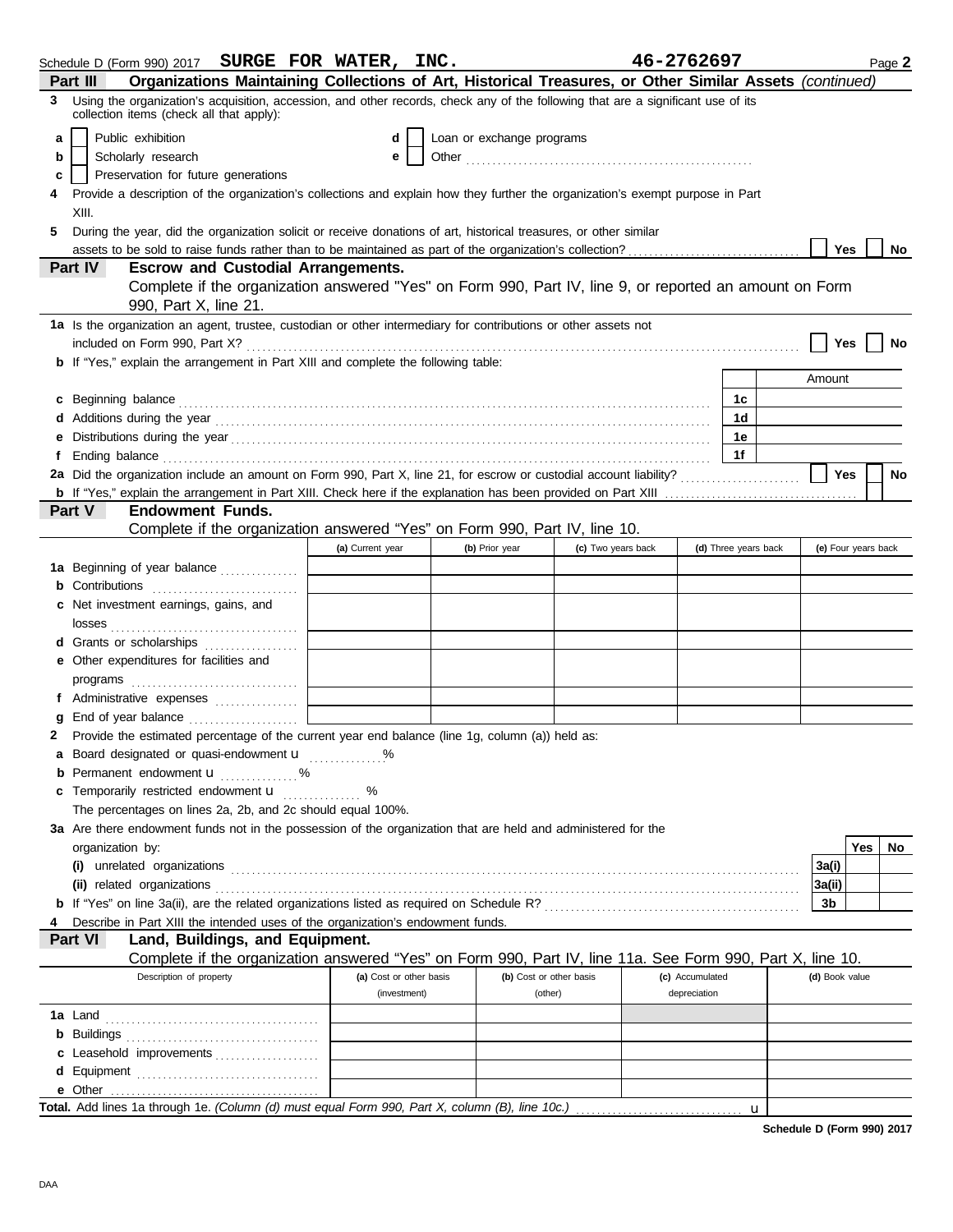|            | Schedule D (Form 990) 2017 SURGE FOR WATER, INC.                                                           |                | 46-2762697                       | Page 3         |
|------------|------------------------------------------------------------------------------------------------------------|----------------|----------------------------------|----------------|
| Part VII   | Investments-Other Securities.                                                                              |                |                                  |                |
|            | Complete if the organization answered "Yes" on Form 990, Part IV, line 11b. See Form 990, Part X, line 12. |                |                                  |                |
|            | (a) Description of security or category                                                                    | (b) Book value | (c) Method of valuation:         |                |
|            | (including name of security)                                                                               |                | Cost or end-of-year market value |                |
|            |                                                                                                            |                |                                  |                |
|            |                                                                                                            |                |                                  |                |
|            | (3) Other $\ldots$ and $\ldots$ and $\ldots$ and $\ldots$                                                  |                |                                  |                |
| (A)        |                                                                                                            |                |                                  |                |
| (B)        |                                                                                                            |                |                                  |                |
| (C)        |                                                                                                            |                |                                  |                |
| (D)        |                                                                                                            |                |                                  |                |
| (E)        |                                                                                                            |                |                                  |                |
| (F)        |                                                                                                            |                |                                  |                |
| (G)        |                                                                                                            |                |                                  |                |
| (H)        |                                                                                                            |                |                                  |                |
|            | Total. (Column (b) must equal Form 990, Part X, col. (B) line 12.) $\mathbf u$                             |                |                                  |                |
| Part VIII  | Investments-Program Related.                                                                               |                |                                  |                |
|            | Complete if the organization answered "Yes" on Form 990, Part IV, line 11c. See Form 990, Part X, line 13. |                |                                  |                |
|            | (a) Description of investment                                                                              | (b) Book value | (c) Method of valuation:         |                |
|            |                                                                                                            |                | Cost or end-of-year market value |                |
| (1)        |                                                                                                            |                |                                  |                |
| (2)        |                                                                                                            |                |                                  |                |
| (3)        |                                                                                                            |                |                                  |                |
| (4)        |                                                                                                            |                |                                  |                |
| (5)        |                                                                                                            |                |                                  |                |
| (6)        |                                                                                                            |                |                                  |                |
| (7)        |                                                                                                            |                |                                  |                |
| (8)        |                                                                                                            |                |                                  |                |
| (9)        |                                                                                                            |                |                                  |                |
|            | Total. (Column (b) must equal Form 990, Part X, col. (B) line 13.) $\mathbf u$                             |                |                                  |                |
| Part IX    | Other Assets.                                                                                              |                |                                  |                |
|            | Complete if the organization answered "Yes" on Form 990, Part IV, line 11d. See Form 990, Part X, line 15. |                |                                  |                |
|            | (a) Description                                                                                            |                |                                  | (b) Book value |
| (1)        |                                                                                                            |                |                                  |                |
| (2)        |                                                                                                            |                |                                  |                |
| (3)        |                                                                                                            |                |                                  |                |
| <u>(4)</u> |                                                                                                            |                |                                  |                |
| (5)        |                                                                                                            |                |                                  |                |
| (6)        |                                                                                                            |                |                                  |                |
| (7)        |                                                                                                            |                |                                  |                |
| (8)        |                                                                                                            |                |                                  |                |
| (9)        |                                                                                                            |                |                                  |                |
|            | Total. (Column (b) must equal Form 990, Part X, col. (B) line 15.)                                         |                | u                                |                |
| Part X     | Other Liabilities.                                                                                         |                |                                  |                |
|            | Complete if the organization answered "Yes" on Form 990, Part IV, line 11e or 11f. See Form 990, Part X,   |                |                                  |                |
|            | line 25.                                                                                                   |                |                                  |                |
| 1.         | (a) Description of liability                                                                               | (b) Book value |                                  |                |
| (1)        | Federal income taxes                                                                                       |                |                                  |                |
| (2)        | PAYROLL LIABILITIES                                                                                        | 1,040          |                                  |                |
| (3)        |                                                                                                            |                |                                  |                |
| (4)        |                                                                                                            |                |                                  |                |
| (5)        |                                                                                                            |                |                                  |                |
| (6)        |                                                                                                            |                |                                  |                |
| (7)        |                                                                                                            |                |                                  |                |
| (8)        |                                                                                                            |                |                                  |                |
| (9)        |                                                                                                            |                |                                  |                |

| <b>Total.</b> (Column (b) must equal Form 990, Part X, col. (B) line 25.) $\mathbf{u}$                                                               | 1,040 |  |
|------------------------------------------------------------------------------------------------------------------------------------------------------|-------|--|
| 2. Liability for uncertain tax positions. In Part XIII, provide the text of the footnote to the organization's financial statements that reports the |       |  |

organization's liability for uncertain tax positions under FIN 48 (ASC 740). Check here if the text of the footnote has been provided in Part XIII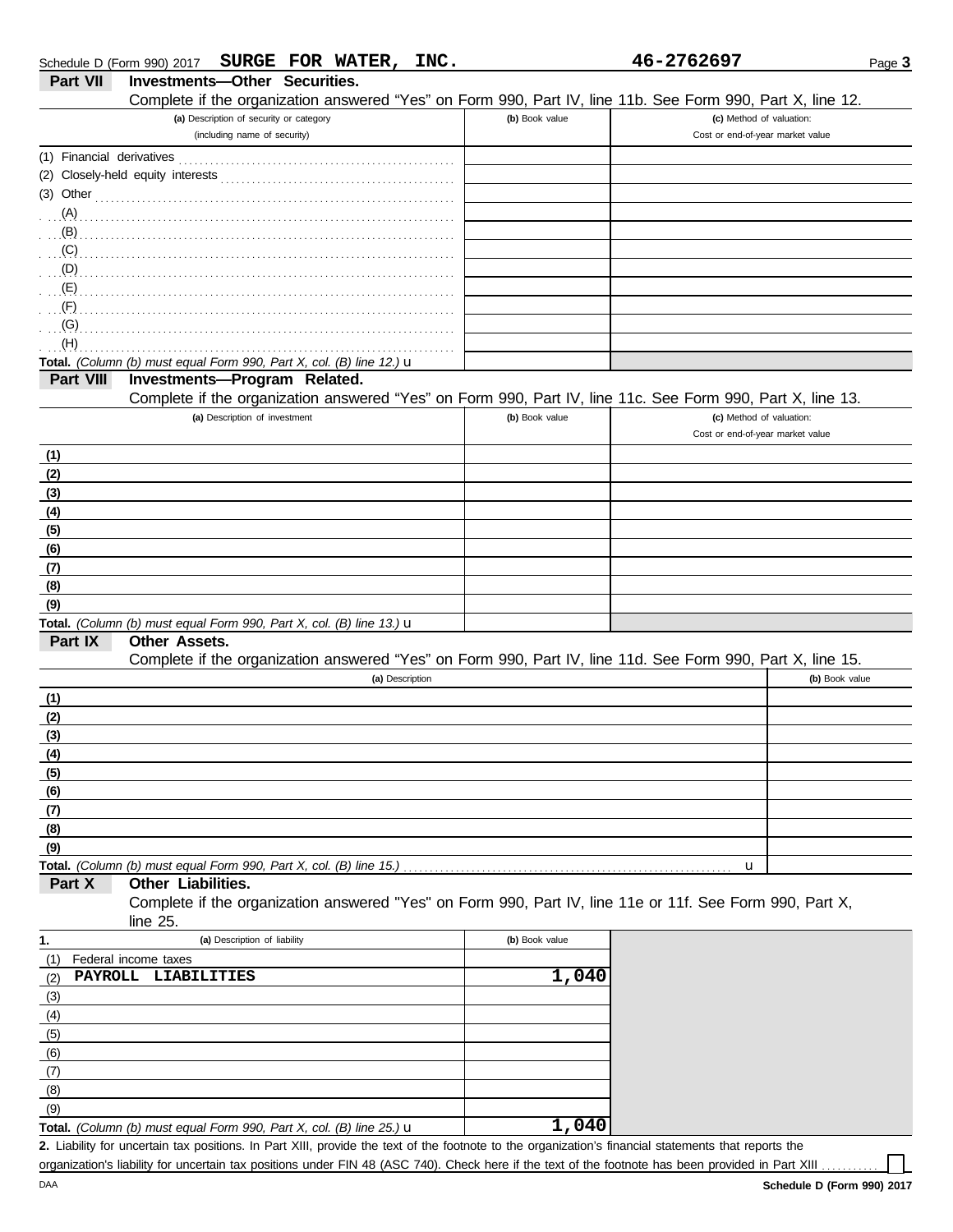|    | Schedule D (Form 990) 2017 SURGE FOR WATER, INC.                                                                                                                                                                              |                | 46-2762697   | Page 4 |
|----|-------------------------------------------------------------------------------------------------------------------------------------------------------------------------------------------------------------------------------|----------------|--------------|--------|
|    | Reconciliation of Revenue per Audited Financial Statements With Revenue per Return.<br>Part XI                                                                                                                                |                |              |        |
|    | Complete if the organization answered "Yes" on Form 990, Part IV, line 12a.                                                                                                                                                   |                |              |        |
| 1. |                                                                                                                                                                                                                               |                | $\mathbf{1}$ |        |
| 2  | Amounts included on line 1 but not on Form 990, Part VIII, line 12:                                                                                                                                                           |                |              |        |
| а  |                                                                                                                                                                                                                               | 2a             |              |        |
| b  |                                                                                                                                                                                                                               | 2 <sub>b</sub> |              |        |
| с  |                                                                                                                                                                                                                               | 2c             |              |        |
| d  |                                                                                                                                                                                                                               | 2d             |              |        |
| е  | Add lines 2a through 2d [11] Add [12] Add [12] Add lines 2a through 2d [12] Add lines 2a through 2d [12] Add [12] Add [12] Add [12] Add [12] Add [12] Add [12] Add [12] Add [12] Add [12] Add [12] Add [12] Add [12] Add [12] |                | 2e           |        |
| З  |                                                                                                                                                                                                                               |                | 3            |        |
| 4  | Amounts included on Form 990, Part VIII, line 12, but not on line 1:                                                                                                                                                          |                |              |        |
| а  |                                                                                                                                                                                                                               | 4a             |              |        |
| b  |                                                                                                                                                                                                                               | 4b             |              |        |
|    | Add lines 4a and 4b                                                                                                                                                                                                           |                | 4c           |        |
| 5  |                                                                                                                                                                                                                               |                | 5            |        |
|    | Reconciliation of Expenses per Audited Financial Statements With Expenses per Return.<br>Part XII                                                                                                                             |                |              |        |
|    | Complete if the organization answered "Yes" on Form 990, Part IV, line 12a.                                                                                                                                                   |                |              |        |
| 1. | Total expenses and losses per audited financial statements                                                                                                                                                                    |                | 1            |        |
| 2  | Amounts included on line 1 but not on Form 990, Part IX, line 25:                                                                                                                                                             |                |              |        |
| а  |                                                                                                                                                                                                                               | 2a             |              |        |
| b  |                                                                                                                                                                                                                               | 2 <sub>b</sub> |              |        |
| с  |                                                                                                                                                                                                                               | 2c             |              |        |
| d  |                                                                                                                                                                                                                               | 2d             |              |        |
| е  |                                                                                                                                                                                                                               |                | 2e           |        |
| 3  |                                                                                                                                                                                                                               |                | 3            |        |
| 4  | Amounts included on Form 990, Part IX, line 25, but not on line 1:                                                                                                                                                            |                |              |        |
| а  |                                                                                                                                                                                                                               | 4a<br>4b       |              |        |
| b  | Add lines 4a and 4b                                                                                                                                                                                                           |                | 4c           |        |
| 5  |                                                                                                                                                                                                                               |                | 5            |        |
|    | Part XIII Supplemental Information.                                                                                                                                                                                           |                |              |        |
|    | Provide the descriptions required for Part II, lines 3, 5, and 9; Part III, lines 1a and 4; Part IV, lines 1b and 2b; Part V, line 4; Part X, line                                                                            |                |              |        |
|    | 2; Part XI, lines 2d and 4b; and Part XII, lines 2d and 4b. Also complete this part to provide any additional information.                                                                                                    |                |              |        |
|    |                                                                                                                                                                                                                               |                |              |        |
|    |                                                                                                                                                                                                                               |                |              |        |
|    |                                                                                                                                                                                                                               |                |              |        |
|    |                                                                                                                                                                                                                               |                |              |        |
|    |                                                                                                                                                                                                                               |                |              |        |
|    |                                                                                                                                                                                                                               |                |              |        |
|    |                                                                                                                                                                                                                               |                |              |        |
|    |                                                                                                                                                                                                                               |                |              |        |
|    |                                                                                                                                                                                                                               |                |              |        |
|    |                                                                                                                                                                                                                               |                |              |        |
|    |                                                                                                                                                                                                                               |                |              |        |
|    |                                                                                                                                                                                                                               |                |              |        |
|    |                                                                                                                                                                                                                               |                |              |        |
|    |                                                                                                                                                                                                                               |                |              |        |
|    |                                                                                                                                                                                                                               |                |              |        |
|    |                                                                                                                                                                                                                               |                |              |        |
|    |                                                                                                                                                                                                                               |                |              |        |
|    |                                                                                                                                                                                                                               |                |              |        |
|    |                                                                                                                                                                                                                               |                |              |        |
|    |                                                                                                                                                                                                                               |                |              |        |
|    |                                                                                                                                                                                                                               |                |              |        |
|    |                                                                                                                                                                                                                               |                |              |        |
|    |                                                                                                                                                                                                                               |                |              |        |
|    |                                                                                                                                                                                                                               |                |              |        |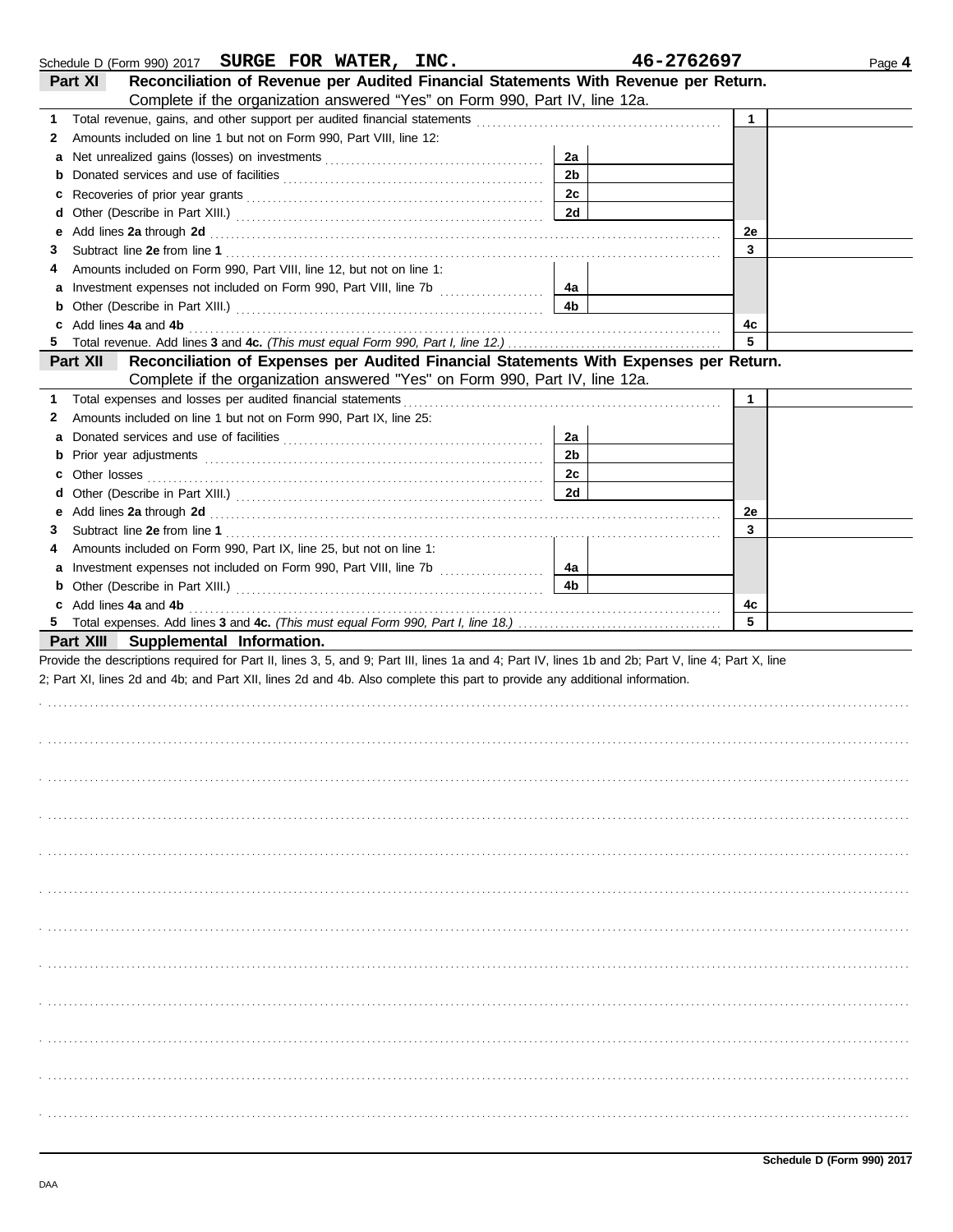| Schedule D (Form 990) 2017 SURGE FOR WATER, INC.      |  |  | 46-2762697 | Page 5 |
|-------------------------------------------------------|--|--|------------|--------|
| <b>Part XIII Supplemental Information (continued)</b> |  |  |            |        |
|                                                       |  |  |            |        |
|                                                       |  |  |            |        |
|                                                       |  |  |            |        |
|                                                       |  |  |            |        |
|                                                       |  |  |            |        |
|                                                       |  |  |            |        |
|                                                       |  |  |            |        |
|                                                       |  |  |            |        |
|                                                       |  |  |            |        |
|                                                       |  |  |            |        |
|                                                       |  |  |            |        |
|                                                       |  |  |            |        |
|                                                       |  |  |            |        |
|                                                       |  |  |            |        |
|                                                       |  |  |            |        |
|                                                       |  |  |            |        |
|                                                       |  |  |            |        |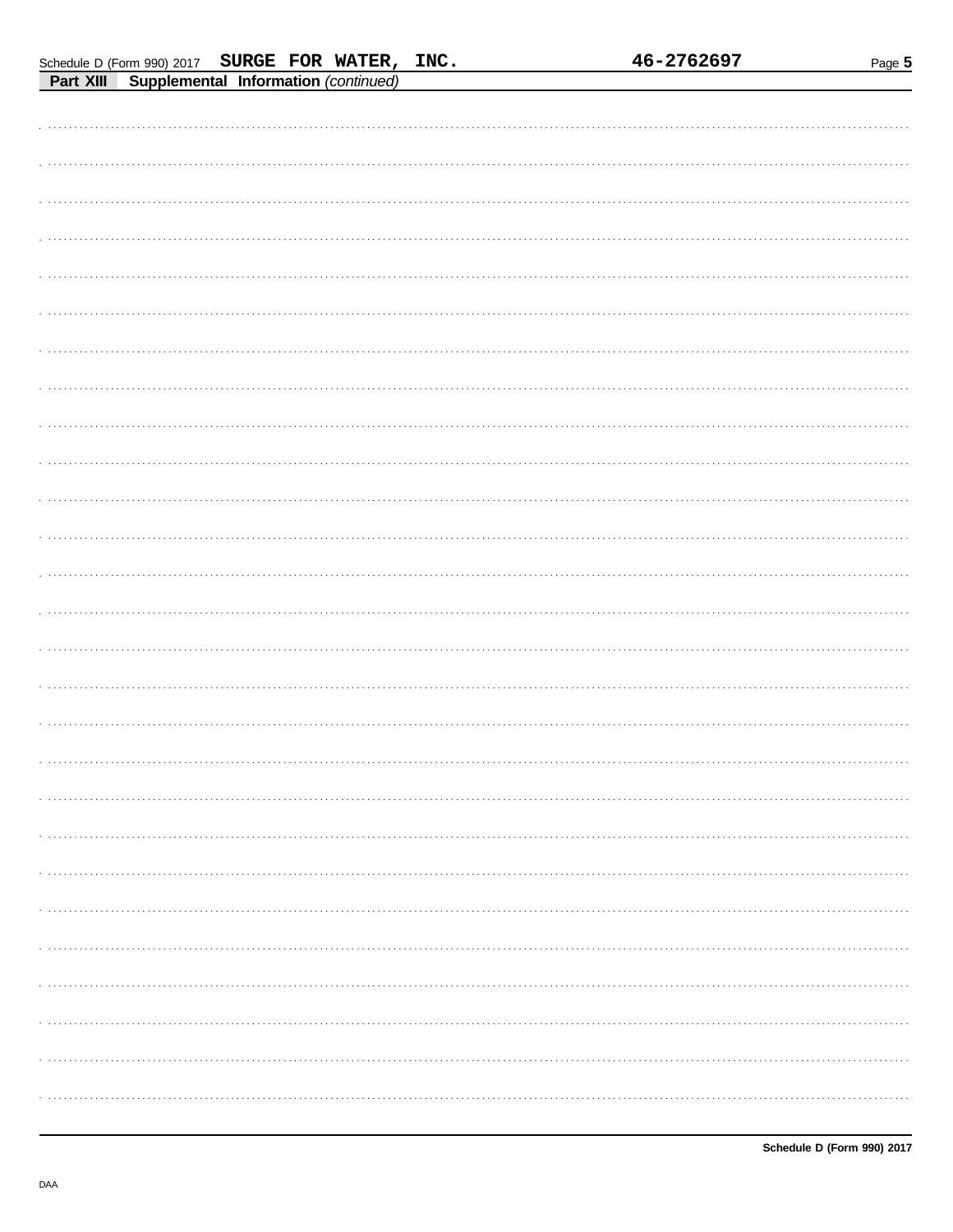| <b>SCHEDULE F</b>                                      |                                           |                                                                                           |               | <b>Statement of Activities Outside the United States</b>                                                                                                                                                                       |                                                                                                                 |                                              | OMB No. 1545-0047                                                 |
|--------------------------------------------------------|-------------------------------------------|-------------------------------------------------------------------------------------------|---------------|--------------------------------------------------------------------------------------------------------------------------------------------------------------------------------------------------------------------------------|-----------------------------------------------------------------------------------------------------------------|----------------------------------------------|-------------------------------------------------------------------|
| (Form 990)                                             |                                           |                                                                                           |               | u Complete if the organization answered "Yes" on Form 990, Part IV, line 14b, 15, or 16.                                                                                                                                       |                                                                                                                 |                                              |                                                                   |
| Department of the Treasury<br>Internal Revenue Service |                                           |                                                                                           |               | u Attach to Form 990.<br><b>u</b> Go to www.irs.gov/Form990 for instructions and the latest information.                                                                                                                       |                                                                                                                 |                                              | Open to Public<br><b>Inspection</b>                               |
| Name of the organization                               |                                           | SURGE FOR WATER, INC.                                                                     |               |                                                                                                                                                                                                                                |                                                                                                                 | Employer identification number<br>46-2762697 |                                                                   |
| Part I                                                 |                                           |                                                                                           |               | General Information on Activities Outside the United States. Complete if the organization answered "Yes" on                                                                                                                    |                                                                                                                 |                                              |                                                                   |
| 1                                                      | Form 990, Part IV, line 14b.              |                                                                                           |               | For grantmakers. Does the organization maintain records to substantiate the amount of its grants and other<br>assistance, the grantees' eligibility for the grants or assistance, and the selection criteria used to award the |                                                                                                                 |                                              |                                                                   |
| grants or assistance?                                  |                                           |                                                                                           |               |                                                                                                                                                                                                                                |                                                                                                                 |                                              | $ {\bf x} $<br>Yes<br>No                                          |
| $\mathbf{2}$<br>assistance outside the United States.  |                                           |                                                                                           |               | For grantmakers. Describe in Part V the organization's procedures for monitoring the use of its grants and other                                                                                                               |                                                                                                                 |                                              |                                                                   |
| 3                                                      |                                           |                                                                                           |               | Activities per Region. (The following Part I, line 3 table can be duplicated if additional space is needed.)                                                                                                                   |                                                                                                                 |                                              |                                                                   |
| (a) Region                                             | (b) Number of<br>offices in the<br>region | (c) Number of<br>employees,<br>agents, and<br>independent<br>contractors<br>in the region |               | (d) Activities conducted in the<br>region (by type) (such as,<br>fundraising, program services,<br>investments, grants to recipients<br>located in the region)                                                                 | (e) If activity listed in (d) is<br>a program service,<br>describe specific type of<br>service(s) in the region |                                              | (f) Total<br>expenditures for<br>and investments<br>in the region |
| CENTRAL AMERICA AND THE<br>(1)                         |                                           | <b>CARIBBEAN</b>                                                                          | <b>GRANTS</b> | TO RECIPIENTS CLEAN WATER PROJECTS                                                                                                                                                                                             |                                                                                                                 |                                              | 48,332                                                            |
| EAST ASIA AND THE PACIFIC                              |                                           |                                                                                           |               |                                                                                                                                                                                                                                |                                                                                                                 |                                              |                                                                   |
| (2)<br>SUB-SAHARAN AFRICA                              |                                           |                                                                                           | <b>GRANTS</b> | TO RECIPIENTS CLEAN WATER PROJECTS                                                                                                                                                                                             |                                                                                                                 |                                              | 10,851                                                            |
| <u>(3)</u>                                             |                                           |                                                                                           | <b>GRANTS</b> | TO RECIPIENTS CLEAN WATER PROJECTS                                                                                                                                                                                             |                                                                                                                 |                                              | 102,526                                                           |
| (4)                                                    |                                           |                                                                                           |               |                                                                                                                                                                                                                                |                                                                                                                 |                                              |                                                                   |
| (5)                                                    |                                           |                                                                                           |               |                                                                                                                                                                                                                                |                                                                                                                 |                                              |                                                                   |
| (6)                                                    |                                           |                                                                                           |               |                                                                                                                                                                                                                                |                                                                                                                 |                                              |                                                                   |
| (7)                                                    |                                           |                                                                                           |               |                                                                                                                                                                                                                                |                                                                                                                 |                                              |                                                                   |
|                                                        |                                           |                                                                                           |               |                                                                                                                                                                                                                                |                                                                                                                 |                                              |                                                                   |
| (8)                                                    |                                           |                                                                                           |               |                                                                                                                                                                                                                                |                                                                                                                 |                                              |                                                                   |
| <u>(9)</u>                                             |                                           |                                                                                           |               |                                                                                                                                                                                                                                |                                                                                                                 |                                              |                                                                   |
| (10)                                                   |                                           |                                                                                           |               |                                                                                                                                                                                                                                |                                                                                                                 |                                              |                                                                   |
| (11)                                                   |                                           |                                                                                           |               |                                                                                                                                                                                                                                |                                                                                                                 |                                              |                                                                   |
| (12)                                                   |                                           |                                                                                           |               |                                                                                                                                                                                                                                |                                                                                                                 |                                              |                                                                   |
| (13)                                                   |                                           |                                                                                           |               |                                                                                                                                                                                                                                |                                                                                                                 |                                              |                                                                   |
| (14)                                                   |                                           |                                                                                           |               |                                                                                                                                                                                                                                |                                                                                                                 |                                              |                                                                   |
| (15)                                                   |                                           |                                                                                           |               |                                                                                                                                                                                                                                |                                                                                                                 |                                              |                                                                   |
| (16)                                                   |                                           |                                                                                           |               |                                                                                                                                                                                                                                |                                                                                                                 |                                              |                                                                   |
| (17)                                                   |                                           |                                                                                           |               |                                                                                                                                                                                                                                |                                                                                                                 |                                              |                                                                   |
| <b>3a</b> Sub-total                                    |                                           |                                                                                           |               |                                                                                                                                                                                                                                |                                                                                                                 |                                              | 161,709                                                           |
| <b>b</b> Total from continuation<br>sheets to Part I   |                                           |                                                                                           |               |                                                                                                                                                                                                                                |                                                                                                                 |                                              |                                                                   |
| c Totals (add<br>lines 3a and 3b)                      |                                           |                                                                                           |               |                                                                                                                                                                                                                                |                                                                                                                 |                                              | 161,709                                                           |

**For Paperwork Reduction Act Notice, see the Instructions for Form 990.** Schedule F (Form 990) 2017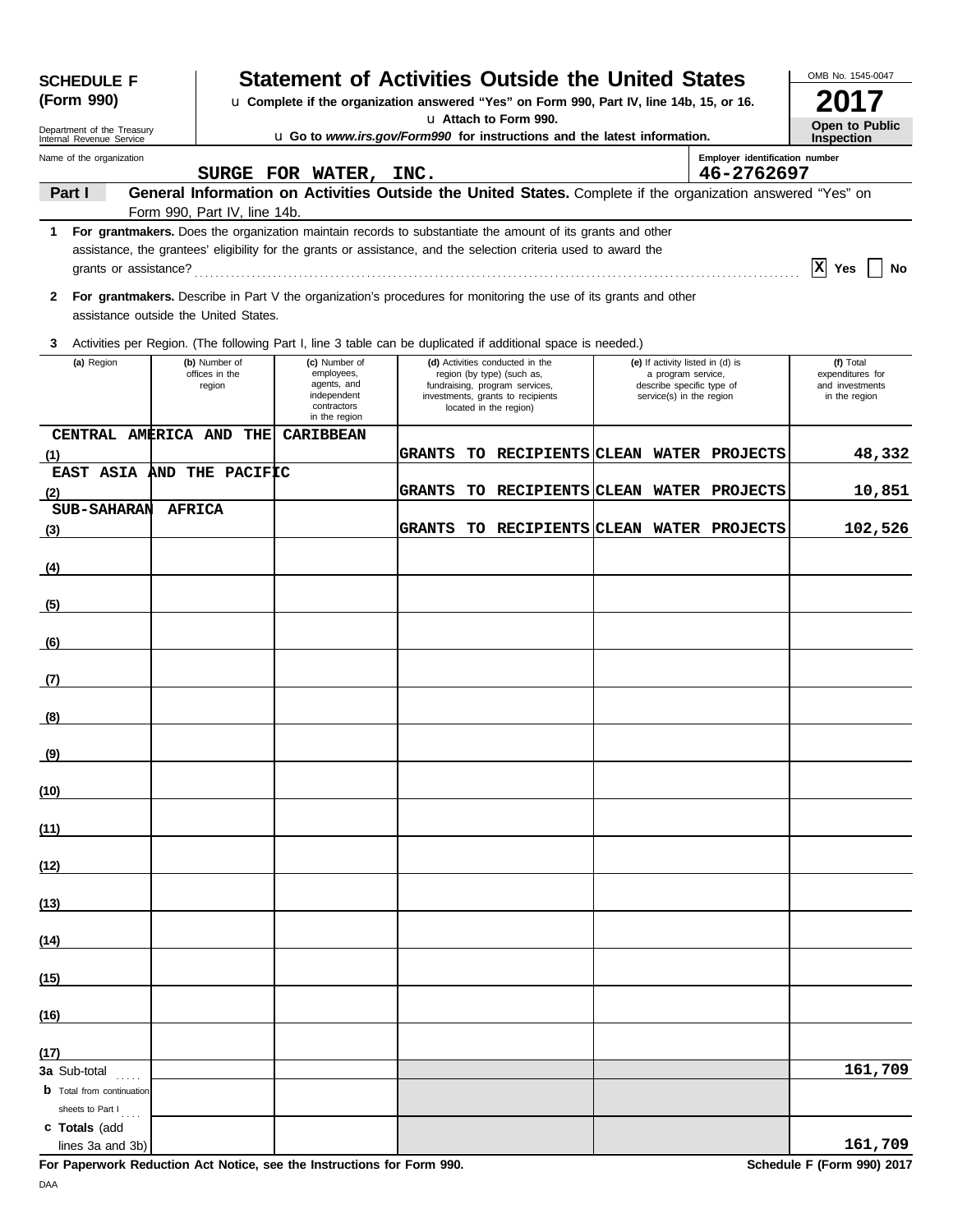Part II Grants and Other Assistance to Organizations or Entities Outside the United States. Complete if the organization answered "Yes" on Form 990, Part IV, line 15, for any recipient who received more than \$5,000. Part II can be duplicated if additional space is needed.

| $\mathbf{1}$ | (a) Name of<br>organization | (b) IRS code<br>section and EIN<br>(if applicable) | (c) Region         | (d) Purpose of<br>grant           | (e) Amount of<br>cash grant | ---------<br>(f) Manner of<br>cash<br>disbursement | <br>(g) Amount of<br>noncash<br>assistance | (h) Description<br>of noncash assistance | (i) Method of<br>valuation<br>(book, FMV,<br>appraisal, other) |
|--------------|-----------------------------|----------------------------------------------------|--------------------|-----------------------------------|-----------------------------|----------------------------------------------------|--------------------------------------------|------------------------------------------|----------------------------------------------------------------|
|              |                             |                                                    |                    | CLEAN WATER PROJECTS              | 25,066                      | <b>WIRE TRANSFER</b>                               |                                            |                                          | <b>FMV</b>                                                     |
|              |                             |                                                    |                    | CENTRAL AMERICA AND THE CARIBBEAN |                             |                                                    |                                            |                                          |                                                                |
| (1)          |                             |                                                    |                    | CLEAN WATER PROJECTS              | 10,851                      | WIRE TRANSFER                                      |                                            |                                          | <b>FMV</b>                                                     |
| (2)          |                             |                                                    |                    | EAST ASIA AND THE PACIFIC         |                             |                                                    |                                            |                                          |                                                                |
|              |                             |                                                    |                    | CLEAN WATER PROJECTS              | 23,266                      | WIRE TRANSFER                                      |                                            |                                          | <b>FMV</b>                                                     |
| (3)          |                             |                                                    |                    | CENTRAL AMERICA AND THE CARIBBEAN |                             |                                                    |                                            |                                          |                                                                |
|              |                             |                                                    |                    | CLEAN WATER PROJECTS              | 102,526                     | WIRE TRANSFER                                      |                                            |                                          | <b>FMV</b>                                                     |
| (4)          |                             |                                                    | SUB-SAHARAN AFRICA |                                   |                             |                                                    |                                            |                                          |                                                                |
|              |                             |                                                    |                    |                                   |                             |                                                    |                                            |                                          |                                                                |
| (5)          |                             |                                                    |                    |                                   |                             |                                                    |                                            |                                          |                                                                |
|              |                             |                                                    |                    |                                   |                             |                                                    |                                            |                                          |                                                                |
| (6)          |                             |                                                    |                    |                                   |                             |                                                    |                                            |                                          |                                                                |
|              |                             |                                                    |                    |                                   |                             |                                                    |                                            |                                          |                                                                |
| (7)          |                             |                                                    |                    |                                   |                             |                                                    |                                            |                                          |                                                                |
|              |                             |                                                    |                    |                                   |                             |                                                    |                                            |                                          |                                                                |
| (8)          |                             |                                                    |                    |                                   |                             |                                                    |                                            |                                          |                                                                |
| (9)          |                             |                                                    |                    |                                   |                             |                                                    |                                            |                                          |                                                                |
|              |                             |                                                    |                    |                                   |                             |                                                    |                                            |                                          |                                                                |
| (10)         |                             |                                                    |                    |                                   |                             |                                                    |                                            |                                          |                                                                |
| (11)         |                             |                                                    |                    |                                   |                             |                                                    |                                            |                                          |                                                                |
|              |                             |                                                    |                    |                                   |                             |                                                    |                                            |                                          |                                                                |
| (12)         |                             |                                                    |                    |                                   |                             |                                                    |                                            |                                          |                                                                |
|              |                             |                                                    |                    |                                   |                             |                                                    |                                            |                                          |                                                                |
| (13)         |                             |                                                    |                    |                                   |                             |                                                    |                                            |                                          |                                                                |
| (14)         |                             |                                                    |                    |                                   |                             |                                                    |                                            |                                          |                                                                |
|              |                             |                                                    |                    |                                   |                             |                                                    |                                            |                                          |                                                                |
| (15)         |                             |                                                    |                    |                                   |                             |                                                    |                                            |                                          |                                                                |
| (16)         |                             |                                                    |                    |                                   |                             |                                                    |                                            |                                          |                                                                |

**2** Enter total number of recipient organizations listed above that are recognized as charities by the foreign country, recognized as tax-exempt

**3** Enter total number of other organizations or entities . . . . . . . . . . . . . . . . . . . . . . . . . . . . . . . . . . . . . . . . . . . . . . . . . . . . . . . . . . . . . . . . . . . . . . . . . . . . . . . . . . . . . . . . . . . . . . . . . . . . . . . . . . . . . . . . . . . . . . . . . .

by the IRS, or for which the grantee or counsel has provided a section 501(c)(3) equivalency letter . . . . . . . . . . . . . . . . . . . . . . . . . . . . . . . . . . . . . . . . . . . . . . . . . . . . . . . . . . . . . . . . . . . . . . . . . u

u

**Schedule F (Form 990) 2017**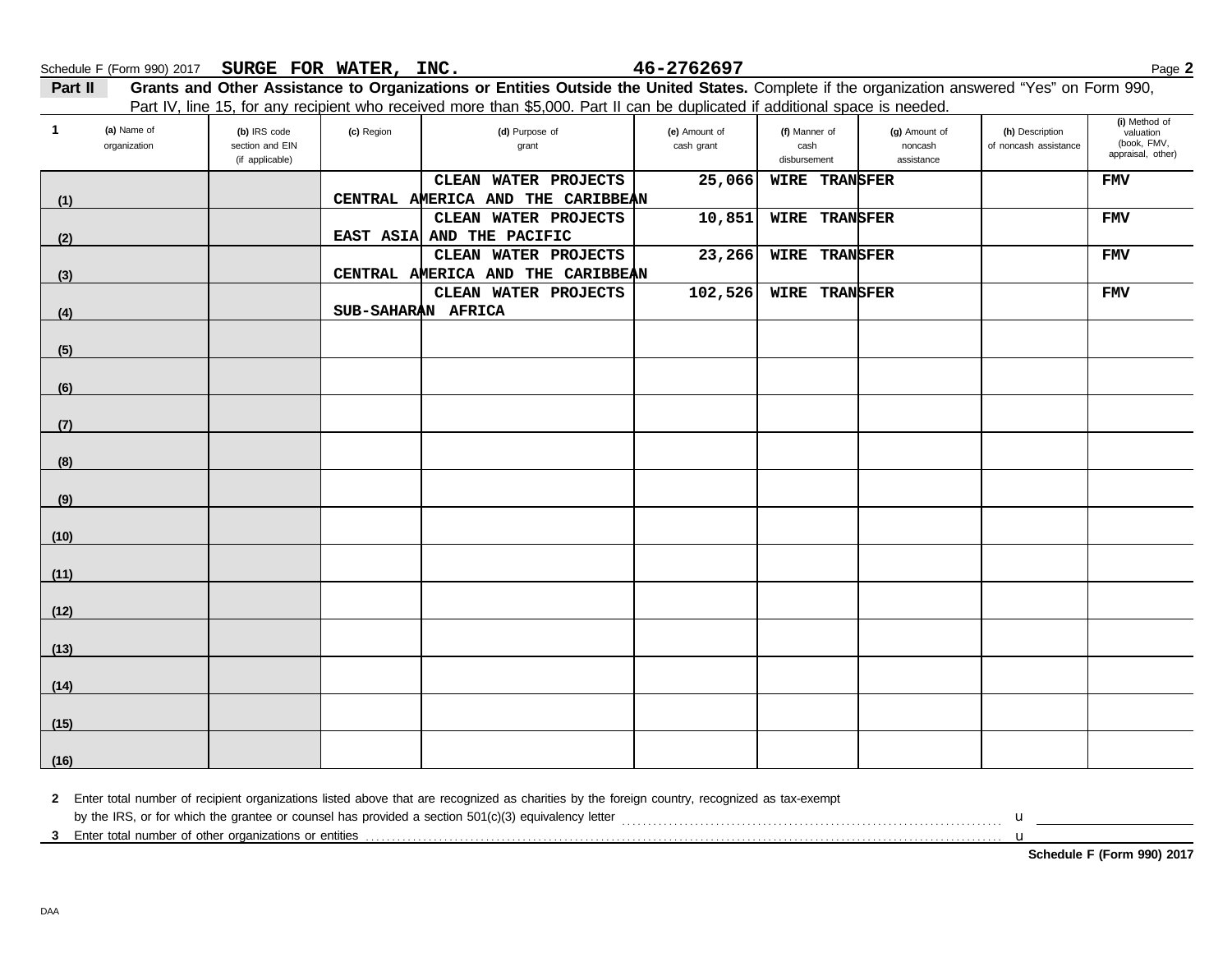| Part III | Grants and Other Assistance to Individuals Outside the United States. Complete if the organization answered "Yes" on Form 990, Part IV, line 16. |            |                             |                             |                                       |                                        |                                          |                                                                |
|----------|--------------------------------------------------------------------------------------------------------------------------------------------------|------------|-----------------------------|-----------------------------|---------------------------------------|----------------------------------------|------------------------------------------|----------------------------------------------------------------|
|          | Part III can be duplicated if additional space is needed.                                                                                        |            |                             |                             |                                       |                                        |                                          |                                                                |
|          | (a) Type of grant or assistance                                                                                                                  | (b) Region | (c) Number of<br>recipients | (d) Amount of<br>cash grant | (e) Manner of<br>cash<br>disbursement | (f) Amount of<br>noncash<br>assistance | (g) Description<br>of noncash assistance | (h) Method of<br>valuation<br>(book, FMV,<br>appraisal, other) |
| (1)      |                                                                                                                                                  |            |                             |                             |                                       |                                        |                                          |                                                                |
| (2)      |                                                                                                                                                  |            |                             |                             |                                       |                                        |                                          |                                                                |
|          |                                                                                                                                                  |            |                             |                             |                                       |                                        |                                          |                                                                |

| (3)  |  |  |  |  |
|------|--|--|--|--|
| (4)  |  |  |  |  |
| (5)  |  |  |  |  |
|      |  |  |  |  |
| (6)  |  |  |  |  |
| (7)  |  |  |  |  |
| (8)  |  |  |  |  |
| (9)  |  |  |  |  |
| (10) |  |  |  |  |
| (11) |  |  |  |  |
| (12) |  |  |  |  |
| (13) |  |  |  |  |
| (14) |  |  |  |  |
| (15) |  |  |  |  |
| (16) |  |  |  |  |
| (17) |  |  |  |  |
| (18) |  |  |  |  |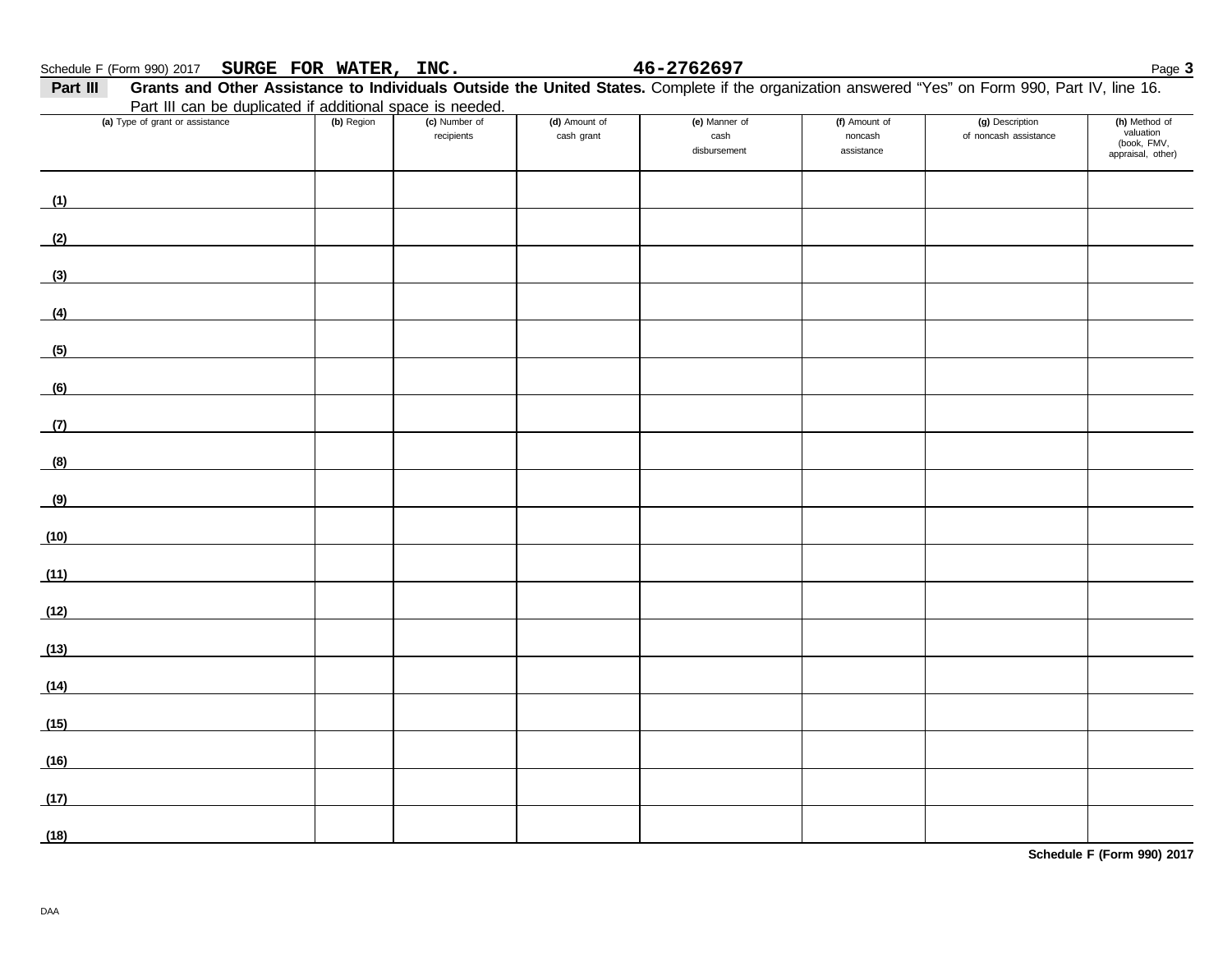Schedule F (Form 990) 2017 Page **4 SURGE FOR WATER, INC. 46-2762697**

|   | Part IV<br><b>Foreign Forms</b>                                                                                                                                                                                                                                                                                                                                                                                        |     |                 |
|---|------------------------------------------------------------------------------------------------------------------------------------------------------------------------------------------------------------------------------------------------------------------------------------------------------------------------------------------------------------------------------------------------------------------------|-----|-----------------|
| 1 | Was the organization a U.S. transferor of property to a foreign corporation during the tax year? If "Yes,"<br>the organization may be required to file Form 926, Return by a U.S. Transferor of Property to a Foreign                                                                                                                                                                                                  | Yes | x <br><b>No</b> |
| 2 | Did the organization have an interest in a foreign trust during the tax year? If "Yes," the organization<br>may be required to separately file Form 3520, Annual Return To Report Transactions With Foreign<br>Trusts and Receipt of Certain Foreign Gifts, and/or Form 3520-A, Annual Information Return of Foreign<br>Trust With a U.S. Owner (see Instructions for Forms 3520 and 3520-A; don't file with Form 990) | Yes | x <br>No        |
| 3 | Did the organization have an ownership interest in a foreign corporation during the tax year? If "Yes,"<br>the organization may be required to file Form 5471, Information Return of U.S. Persons With Respect To<br>Certain Foreign Corporations (see Instructions for Form 5471) [2010] [2010] [2010] [2010] [2010] [2010] [2010                                                                                     | Yes | x <br><b>No</b> |
|   | Was the organization a direct or indirect shareholder of a passive foreign investment company or a<br>qualified electing fund during the tax year? If "Yes," the organization may be required to file Form 8621,<br>Information Return by a Shareholder of a Passive Foreign Investment Company or Qualified Electing<br>Fund (see Instructions for Form 8621)                                                         | Yes | X <br>No        |
| 5 | Did the organization have an ownership interest in a foreign partnership during the tax year? If "Yes,"<br>the organization may be required to file Form 8865, Return of U.S. Persons With Respect to Certain                                                                                                                                                                                                          | Yes | ΙX<br>No        |
| 6 | Did the organization have any operations in or related to any boycotting countries during the tax year? If<br>"Yes," the organization may be required to separately file Form 5713, International Boycott Report (see                                                                                                                                                                                                  | Yes | x<br><b>No</b>  |

**Schedule F (Form 990) 2017**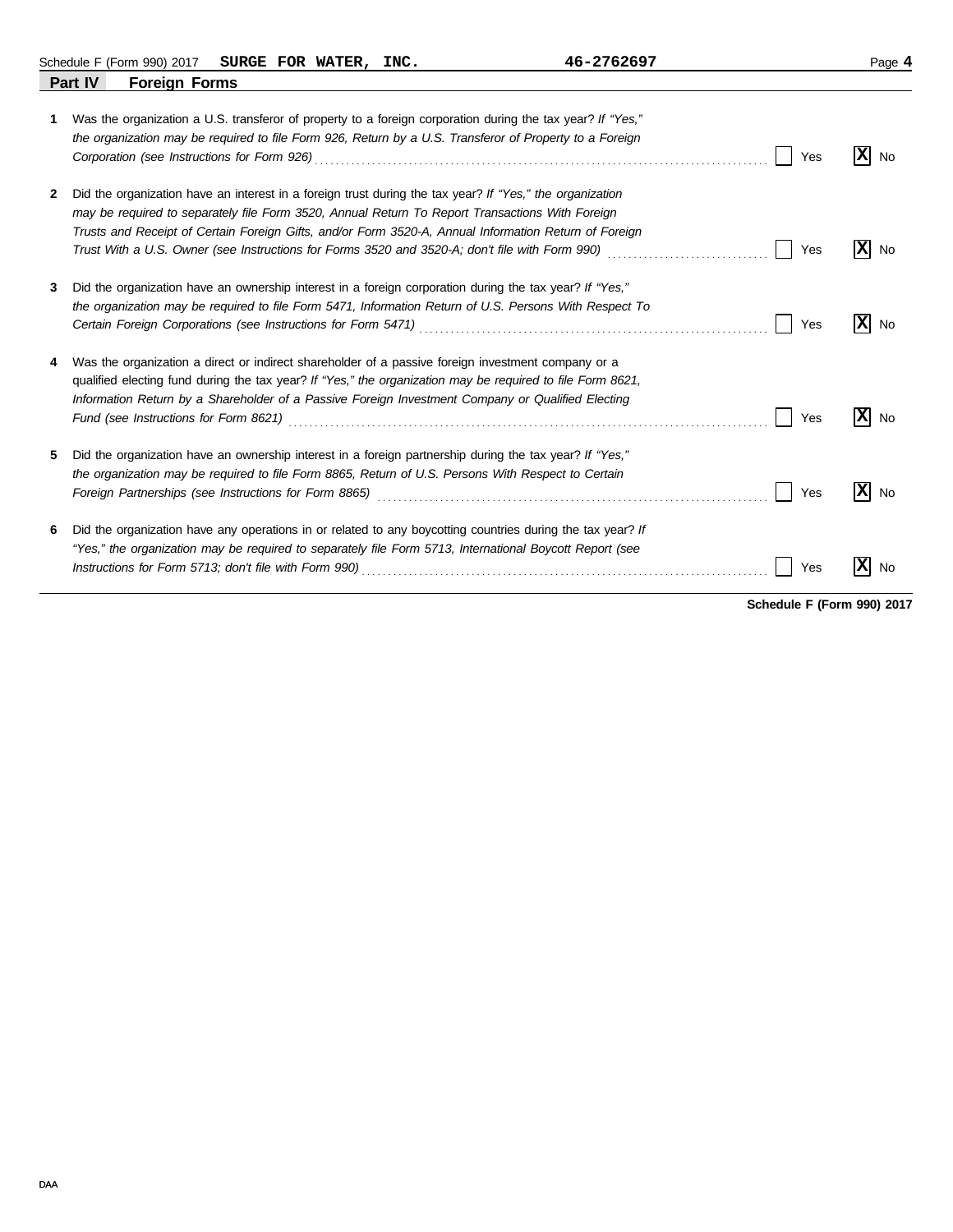Provide the information required by Part I, line 2 (monitoring of funds); Part I, line 3, column (f) (accounting method; amounts of investments vs. expenditures per region); Part II, line 1 (accounting method); Part III (accounting method); and Part III, column (c) (estimated number of recipients), as applicable. Also complete this part to provide any additional information. See instructions. PART I, LINE 3 - ACTIVITIES PER REGION EXPENDITURES INVESTMENTS **REGION** CENTRAL AMERICA AND THE CARIBBEAN  $\zeta$  48,332  $\zeta$  0 EAST ASIA AND THE PACIFIC  $\qquad \qquad$   $\qquad \qquad$  10,851 \$  $SUB-SAHARAN$  AFRICA  $\uparrow$  102,526  $\uparrow$  0 PART V - ADDITIONAL INFORMATION PART I, LINE 3 - ACCRUAL PART II, LINE 1 - ACCRUAL PART I, LINE 2 - ORGANIZATION'S PROCEDURES FOR MONITORING THE USE OF ITS **GRANTS:** THE ORGANIZATION DISBURSES GRANTS TO PARTNER ORGANIZATIONS IN DEVELOPING COUNTRIES. FIELD PARTNERS HAVE TO COMPLY WITH THE ORGANIZATION'S NON-DISCRIMNIATORY POLICY. FIELD PARTNERS ARE OBJECTIVELY EVALUATED USING A PARTNER EVALUATION AND SELECTION CHECKLIST. NEW FIELD PARTNERS MUST PE APPROVED BY THE BOARD OF DIRECTORS. EVERY NEW FIELD PARTNER MUST SUCCESSFULLY COMPLETE A PILOT PROJECT. EACH FIELD PARTNER IS REEVALUATED ONCE A YEAR. THEY ARE REQUIRED TO SEND A REPORT/UPDATE ON THE COMPLETION OF EACH PROJECT PHASE. EACH PROJECT PHASE AND DISBURSEMENTS ARE TRACKED BY THE ORGANIZATION. GRANT DISBURSEMENTS ARE MADE BASED ON THE INVOICE RECEIVED AND THE DETAILS OF THE PROJECT PHASE.

46-2762697

Page 5

Schedule F (Form 990) 2017

Part V

SURGE FOR WATER, INC.

Supplemental Information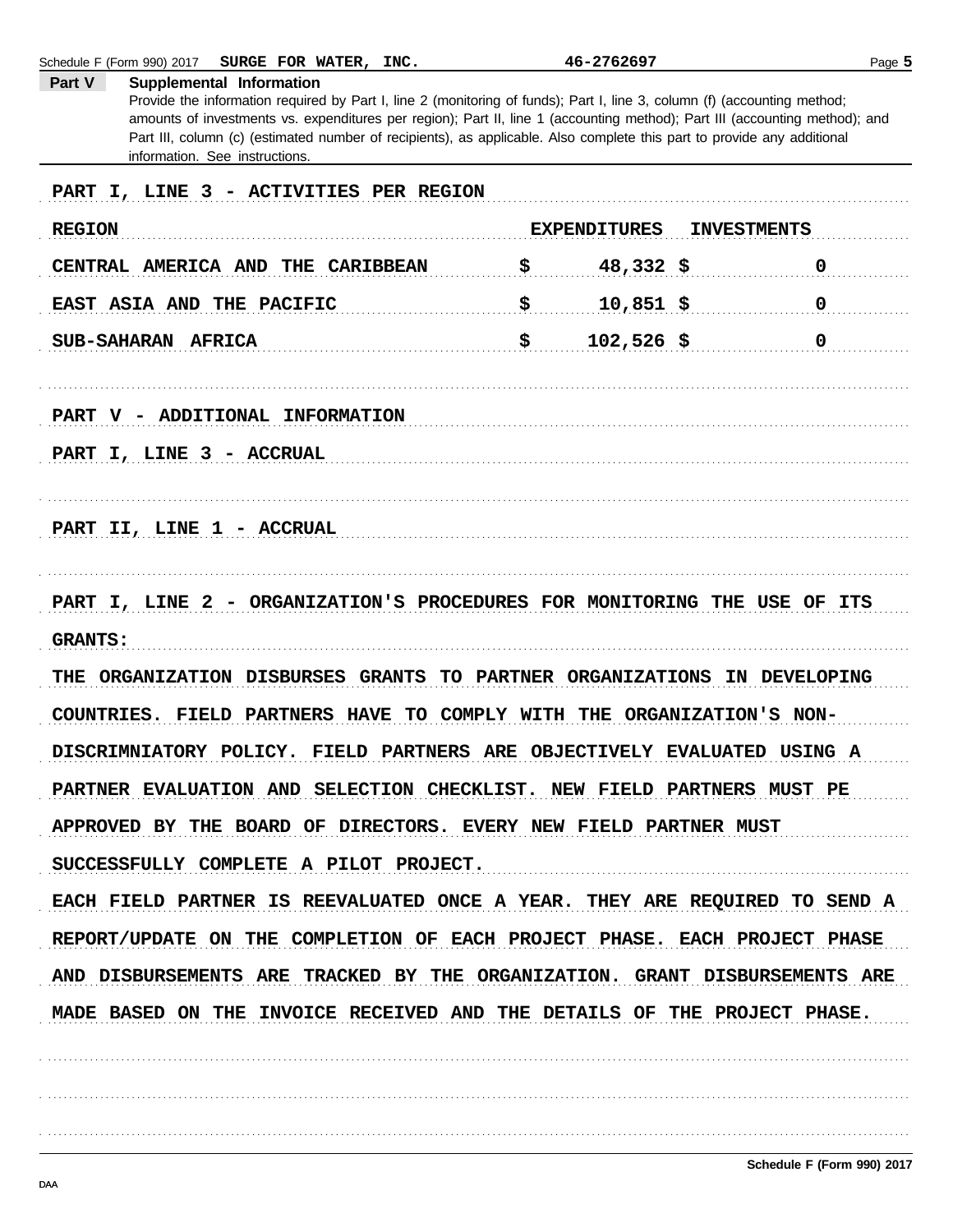| <b>SCHEDULE G</b><br>(Form 990 or 990-EZ)              | Supplemental Information Regarding Fundraising or Gaming Activities                                                                                                                                                                                     | organization entered more than \$15,000 on Form 990-EZ, line 6a.                                         |      |                                | Complete if the organization answered "Yes" on Form 990, Part IV, line 17, 18, or 19, or if the |                                        | OMB No. 1545-0047                |
|--------------------------------------------------------|---------------------------------------------------------------------------------------------------------------------------------------------------------------------------------------------------------------------------------------------------------|----------------------------------------------------------------------------------------------------------|------|--------------------------------|-------------------------------------------------------------------------------------------------|----------------------------------------|----------------------------------|
| Department of the Treasury<br>Internal Revenue Service |                                                                                                                                                                                                                                                         | LI Attach to Form 990 or Form 990-EZ.<br><b>U</b> Go to www.irs.gov/Form990 for the latest instructions. |      |                                |                                                                                                 |                                        | Open to Public                   |
| Name of the organization                               |                                                                                                                                                                                                                                                         |                                                                                                          |      |                                |                                                                                                 | Employer identification number         | Inspection                       |
|                                                        | SURGE FOR WATER,                                                                                                                                                                                                                                        | INC.                                                                                                     |      |                                |                                                                                                 | 46-2762697                             |                                  |
| Part I                                                 | Fundraising Activities. Complete if the organization answered "Yes" on Form 990, Part IV, line 17.<br>Form 990-EZ filers are not required to complete this part.                                                                                        |                                                                                                          |      |                                |                                                                                                 |                                        |                                  |
| 1                                                      | Indicate whether the organization raised funds through any of the following activities. Check all that apply.                                                                                                                                           |                                                                                                          |      |                                |                                                                                                 |                                        |                                  |
| Mail solicitations<br>a                                |                                                                                                                                                                                                                                                         | е                                                                                                        |      |                                | Solicitation of non-government grants                                                           |                                        |                                  |
| Internet and email solicitations<br>b                  |                                                                                                                                                                                                                                                         | f                                                                                                        |      |                                | Solicitation of government grants                                                               |                                        |                                  |
| Phone solicitations<br>с                               |                                                                                                                                                                                                                                                         | Special fundraising events<br>g                                                                          |      |                                |                                                                                                 |                                        |                                  |
| In-person solicitations<br>d                           |                                                                                                                                                                                                                                                         |                                                                                                          |      |                                |                                                                                                 |                                        |                                  |
|                                                        | 2a Did the organization have a written or oral agreement with any individual (including officers, directors, trustees,                                                                                                                                  |                                                                                                          |      |                                |                                                                                                 |                                        |                                  |
|                                                        | or key employees listed in Form 990, Part VII) or entity in connection with professional fundraising services?<br>b If "Yes," list the 10 highest paid individuals or entities (fundraisers) pursuant to agreements under which the fundraiser is to be |                                                                                                          |      |                                |                                                                                                 |                                        | Yes<br>No                        |
|                                                        | compensated at least \$5,000 by the organization.                                                                                                                                                                                                       |                                                                                                          |      |                                |                                                                                                 |                                        |                                  |
|                                                        | (i) Name and address of individual                                                                                                                                                                                                                      |                                                                                                          |      | (iii) Did fund-<br>raiser have | (iv) Gross receipts                                                                             | (v) Amount paid to<br>(or retained by) | (vi) Amount paid to              |
|                                                        | or entity (fundraiser)                                                                                                                                                                                                                                  | (ii) Activity                                                                                            |      | custody or<br>control of       | from activity                                                                                   | fundraiser listed in                   | (or retained by)<br>organization |
|                                                        |                                                                                                                                                                                                                                                         |                                                                                                          |      | contributions?                 |                                                                                                 | col. (i)                               |                                  |
| 1                                                      |                                                                                                                                                                                                                                                         |                                                                                                          | Yes∣ | No                             |                                                                                                 |                                        |                                  |
|                                                        |                                                                                                                                                                                                                                                         |                                                                                                          |      |                                |                                                                                                 |                                        |                                  |
| $\mathbf{2}$                                           |                                                                                                                                                                                                                                                         |                                                                                                          |      |                                |                                                                                                 |                                        |                                  |
|                                                        |                                                                                                                                                                                                                                                         |                                                                                                          |      |                                |                                                                                                 |                                        |                                  |
| 3                                                      |                                                                                                                                                                                                                                                         |                                                                                                          |      |                                |                                                                                                 |                                        |                                  |
|                                                        |                                                                                                                                                                                                                                                         |                                                                                                          |      |                                |                                                                                                 |                                        |                                  |
|                                                        |                                                                                                                                                                                                                                                         |                                                                                                          |      |                                |                                                                                                 |                                        |                                  |
| 4                                                      |                                                                                                                                                                                                                                                         |                                                                                                          |      |                                |                                                                                                 |                                        |                                  |
|                                                        |                                                                                                                                                                                                                                                         |                                                                                                          |      |                                |                                                                                                 |                                        |                                  |
| 5                                                      |                                                                                                                                                                                                                                                         |                                                                                                          |      |                                |                                                                                                 |                                        |                                  |
|                                                        |                                                                                                                                                                                                                                                         |                                                                                                          |      |                                |                                                                                                 |                                        |                                  |
| 6                                                      |                                                                                                                                                                                                                                                         |                                                                                                          |      |                                |                                                                                                 |                                        |                                  |
|                                                        |                                                                                                                                                                                                                                                         |                                                                                                          |      |                                |                                                                                                 |                                        |                                  |
|                                                        |                                                                                                                                                                                                                                                         |                                                                                                          |      |                                |                                                                                                 |                                        |                                  |
| 7                                                      |                                                                                                                                                                                                                                                         |                                                                                                          |      |                                |                                                                                                 |                                        |                                  |
|                                                        |                                                                                                                                                                                                                                                         |                                                                                                          |      |                                |                                                                                                 |                                        |                                  |
| 8                                                      |                                                                                                                                                                                                                                                         |                                                                                                          |      |                                |                                                                                                 |                                        |                                  |
|                                                        |                                                                                                                                                                                                                                                         |                                                                                                          |      |                                |                                                                                                 |                                        |                                  |
| 9                                                      |                                                                                                                                                                                                                                                         |                                                                                                          |      |                                |                                                                                                 |                                        |                                  |
|                                                        |                                                                                                                                                                                                                                                         |                                                                                                          |      |                                |                                                                                                 |                                        |                                  |
|                                                        |                                                                                                                                                                                                                                                         |                                                                                                          |      |                                |                                                                                                 |                                        |                                  |
| 10                                                     |                                                                                                                                                                                                                                                         |                                                                                                          |      |                                |                                                                                                 |                                        |                                  |
|                                                        |                                                                                                                                                                                                                                                         |                                                                                                          |      |                                |                                                                                                 |                                        |                                  |
| Total                                                  |                                                                                                                                                                                                                                                         |                                                                                                          |      |                                |                                                                                                 |                                        |                                  |
| 3<br>registration or licensing.                        | List all states in which the organization is registered or licensed to solicit contributions or has been notified it is exempt from                                                                                                                     |                                                                                                          |      |                                |                                                                                                 |                                        |                                  |
|                                                        |                                                                                                                                                                                                                                                         |                                                                                                          |      |                                |                                                                                                 |                                        |                                  |
|                                                        |                                                                                                                                                                                                                                                         |                                                                                                          |      |                                |                                                                                                 |                                        |                                  |
|                                                        |                                                                                                                                                                                                                                                         |                                                                                                          |      |                                |                                                                                                 |                                        |                                  |
|                                                        |                                                                                                                                                                                                                                                         |                                                                                                          |      |                                |                                                                                                 |                                        |                                  |
|                                                        |                                                                                                                                                                                                                                                         |                                                                                                          |      |                                |                                                                                                 |                                        |                                  |

|     |  |  | For Paperwork Reduction Act Notice, see the Instructions for Form 990 or 990-EZ. |  |  |
|-----|--|--|----------------------------------------------------------------------------------|--|--|
| DAA |  |  |                                                                                  |  |  |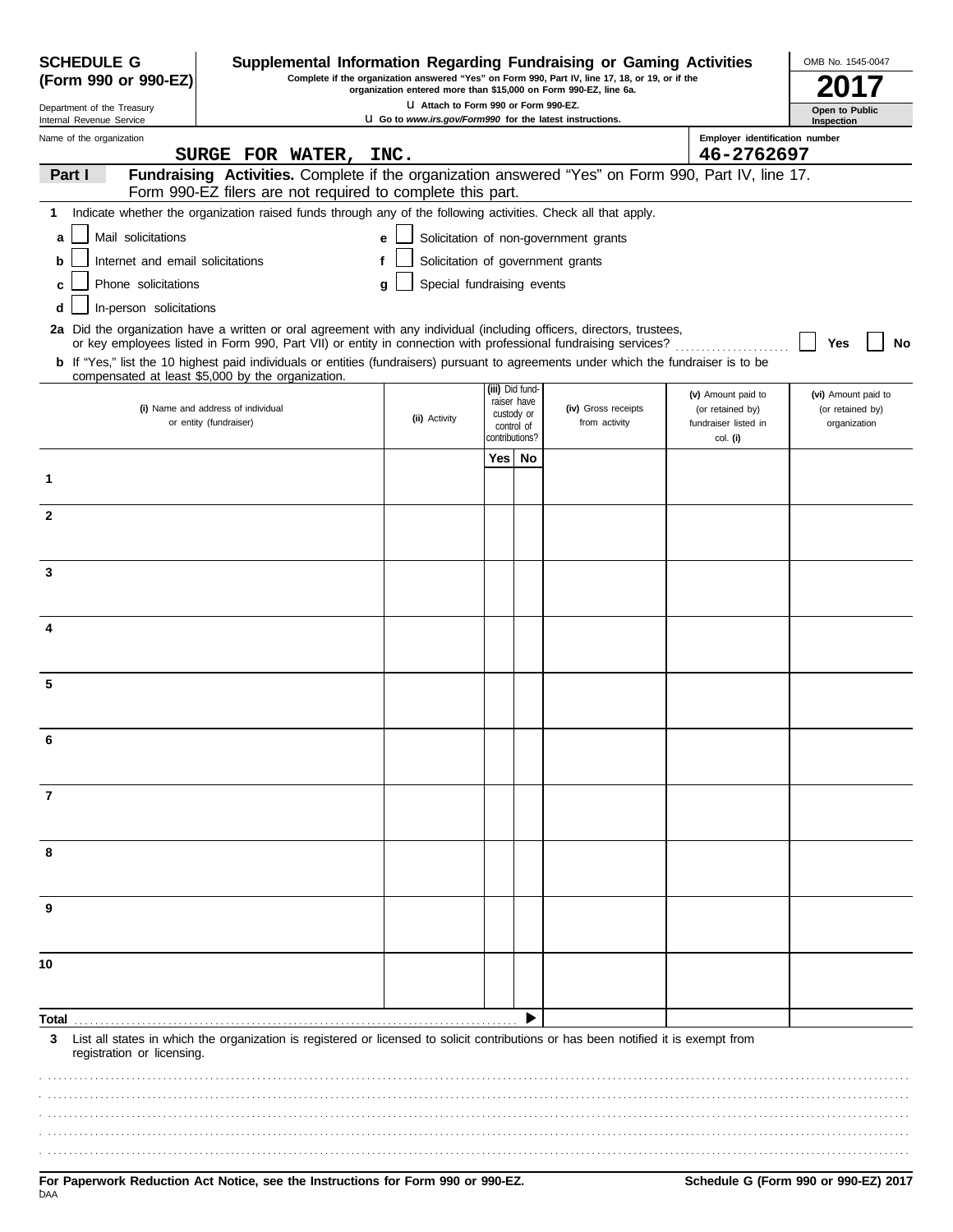|                                              |                              | gross receipts greater than \$5,000.<br>(a) Event $#1$                                                                                                            | (b) Event $#2$                                   | (c) Other events              |                                                     |
|----------------------------------------------|------------------------------|-------------------------------------------------------------------------------------------------------------------------------------------------------------------|--------------------------------------------------|-------------------------------|-----------------------------------------------------|
|                                              |                              |                                                                                                                                                                   |                                                  |                               | (d) Total events                                    |
|                                              |                              | ANNUAL SPECIAL<br>(event type)                                                                                                                                    | (event type)                                     | <b>NONE</b><br>(total number) | (add col. (a) through<br>$col.$ (c))                |
| Revenue                                      | 1 Gross receipts             | 93,642                                                                                                                                                            |                                                  |                               | 93,642                                              |
|                                              | 2 Less: Contributions        | 32,692                                                                                                                                                            |                                                  |                               | 32,692                                              |
|                                              | 3 Gross income (line 1 minus | 60,950                                                                                                                                                            |                                                  |                               | 60,950                                              |
|                                              | 4 Cash prizes                |                                                                                                                                                                   |                                                  |                               |                                                     |
|                                              | 5 Noncash prizes             |                                                                                                                                                                   |                                                  |                               |                                                     |
|                                              | 6 Rent/facility costs        | 4,798                                                                                                                                                             |                                                  |                               | 4,798                                               |
| Expenses                                     | 7 Food and beverages         | 11,081                                                                                                                                                            |                                                  |                               | 11,081                                              |
|                                              |                              |                                                                                                                                                                   |                                                  |                               |                                                     |
|                                              | 8 Entertainment              | 3,441                                                                                                                                                             |                                                  |                               |                                                     |
|                                              | 9 Other direct expenses      | 26,723                                                                                                                                                            |                                                  |                               |                                                     |
|                                              |                              |                                                                                                                                                                   |                                                  |                               |                                                     |
|                                              |                              |                                                                                                                                                                   |                                                  |                               |                                                     |
|                                              | Part III                     | Gaming. Complete if the organization answered "Yes" on Form 990, Part IV, line 19, or reported more<br>than \$15,000 on Form 990-EZ, line 6a.                     |                                                  |                               |                                                     |
|                                              |                              | (a) Bingo                                                                                                                                                         | (b) Pull tabs/instant<br>bingo/progressive bingo | (c) Other gaming              | (d) Total gaming (add<br>col. (a) through col. (c)) |
|                                              | 1 Gross revenue              |                                                                                                                                                                   |                                                  |                               | 3,441<br>26,723<br>46,043<br>14,907                 |
|                                              | 2 Cash prizes                |                                                                                                                                                                   |                                                  |                               |                                                     |
|                                              | 3 Noncash prizes             |                                                                                                                                                                   |                                                  |                               |                                                     |
|                                              | 4 Rent/facility costs        |                                                                                                                                                                   |                                                  |                               |                                                     |
|                                              | 5 Other direct expenses      |                                                                                                                                                                   |                                                  |                               |                                                     |
|                                              | 6 Volunteer labor            | Yes $%$<br>No.                                                                                                                                                    | No                                               | %<br><b>Yes</b><br>No         |                                                     |
|                                              |                              |                                                                                                                                                                   |                                                  |                               |                                                     |
|                                              |                              |                                                                                                                                                                   |                                                  |                               |                                                     |
| Direct<br>Revenue<br>Expenses<br>Direct<br>9 |                              | Enter the state(s) in which the organization conducts gaming activities: [11] content conducts and state(s) in which the organization conducts gaming activities: |                                                  |                               |                                                     |

. . . . . . . . . . . . . . . . . . . . . . . . . . . . . . . . . . . . . . . . . . . . . . . . . . . . . . . . . . . . . . . . . . . . . . . . . . . . . . . . . . . . . . . . . . . . . . . . . . . . . . . . . . . . . . . . . . . . . . . . . . . . . . . . . . . . . . . . . . . . . . . . . . . . . . . . . . . . . . . . . . . . . . . . . . . . . . . . . . . . . . . . . . . . . . . . . . . . . . . . . . . . . . . . . . . . . . . . . . . . . . . . . . . . . . . . . . . . . . . . . . . . . . . . . . . . . . . . . . . . . . . . . . . . . . . . . . . . . . . . . . . . . . . . . . . . . . . . . . . . . . . . . . . . . . . . . . . . . . . . . .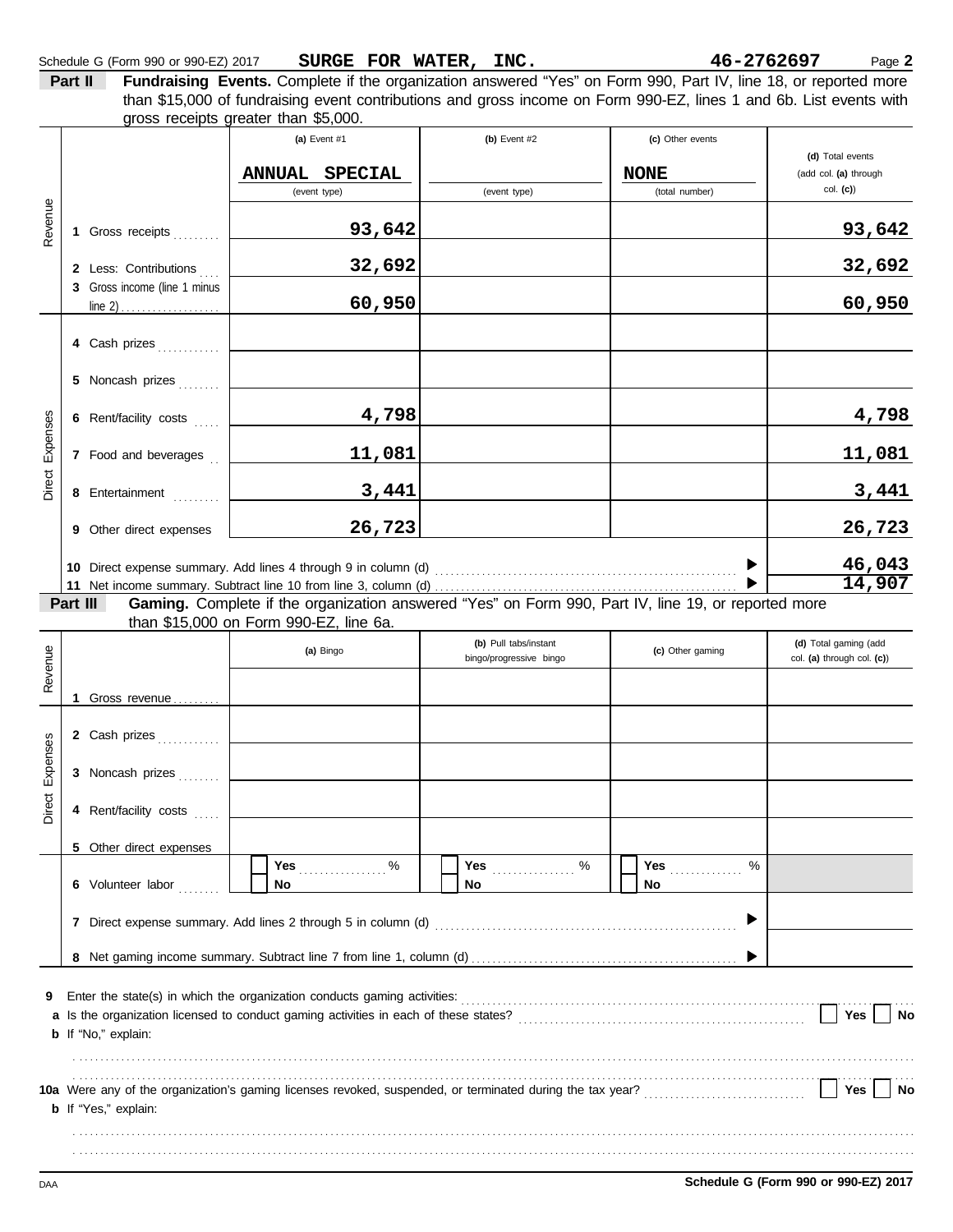|     | Schedule G (Form 990 or 990-EZ) 2017 SURGE FOR WATER, INC.                                                                                                                                                                           | 46-2762697      |     | Page 3 |
|-----|--------------------------------------------------------------------------------------------------------------------------------------------------------------------------------------------------------------------------------------|-----------------|-----|--------|
| 11  |                                                                                                                                                                                                                                      |                 | Yes | No     |
| 12  | Is the organization a grantor, beneficiary or trustee of a trust, or a member of a partnership or other entity                                                                                                                       |                 | Yes | No     |
| 13  | Indicate the percentage of gaming activity conducted in:                                                                                                                                                                             |                 |     |        |
| a   | The organization's facility contains and contains a series of the organization's facility contains a series of the series of the series of the series of the series of the series of the series of the series of the series of       | 13a             |     | %      |
| b   | An outside facility <b>contained a set of a set of a set of a set of a set of a set of a set of a set of a set of a set of a set of a set of a set of a set of a set of a set of a set of a set of a set of a set of a set of a </b> | 13 <sub>b</sub> |     | %      |
| 14  | Enter the name and address of the person who prepares the organization's gaming/special events books and<br>records:                                                                                                                 |                 |     |        |
|     |                                                                                                                                                                                                                                      |                 |     |        |
|     | Address <b>u</b>                                                                                                                                                                                                                     |                 |     |        |
| 15a | Does the organization have a contract with a third party from whom the organization receives gaming<br>revenue?                                                                                                                      |                 | Yes | No     |
| b   |                                                                                                                                                                                                                                      |                 |     |        |
|     |                                                                                                                                                                                                                                      |                 |     |        |
|     | If "Yes," enter name and address of the third party:                                                                                                                                                                                 |                 |     |        |
|     |                                                                                                                                                                                                                                      |                 |     |        |
|     |                                                                                                                                                                                                                                      |                 |     |        |
|     | Address <b>u</b>                                                                                                                                                                                                                     |                 |     |        |
| 16  | Gaming manager information:                                                                                                                                                                                                          |                 |     |        |
|     |                                                                                                                                                                                                                                      |                 |     |        |
|     |                                                                                                                                                                                                                                      |                 |     |        |
|     |                                                                                                                                                                                                                                      |                 |     |        |
|     | Director/officer<br>Employee<br>Independent contractor                                                                                                                                                                               |                 |     |        |
| 17  | Mandatory distributions:                                                                                                                                                                                                             |                 |     |        |
| a   | Is the organization required under state law to make charitable distributions from the gaming proceeds to                                                                                                                            |                 |     |        |
|     |                                                                                                                                                                                                                                      |                 | Yes | No     |
| b   | Enter the amount of distributions required under state law to be distributed to other exempt organizations or                                                                                                                        |                 |     |        |
|     | spent in the organization's own exempt activities during the tax year $\mathbf{u}$ \$                                                                                                                                                |                 |     |        |
|     | Supplemental Information. Provide the explanations required by Part I, line 2b, columns (iii) and (v); and<br>Part IV                                                                                                                |                 |     |        |
|     | Part III, lines 9, 9b, 10b, 15b, 15c, 16, and 17b, as applicable. Also provide any additional information.<br>See instructions.                                                                                                      |                 |     |        |
|     |                                                                                                                                                                                                                                      |                 |     |        |
|     |                                                                                                                                                                                                                                      |                 |     |        |
|     |                                                                                                                                                                                                                                      |                 |     |        |
|     |                                                                                                                                                                                                                                      |                 |     |        |
|     |                                                                                                                                                                                                                                      |                 |     |        |
|     |                                                                                                                                                                                                                                      |                 |     |        |
|     |                                                                                                                                                                                                                                      |                 |     |        |
|     |                                                                                                                                                                                                                                      |                 |     |        |
|     |                                                                                                                                                                                                                                      |                 |     |        |
|     |                                                                                                                                                                                                                                      |                 |     |        |
|     |                                                                                                                                                                                                                                      |                 |     |        |
|     |                                                                                                                                                                                                                                      |                 |     |        |

Schedule G (Form 990 or 990-EZ) 2017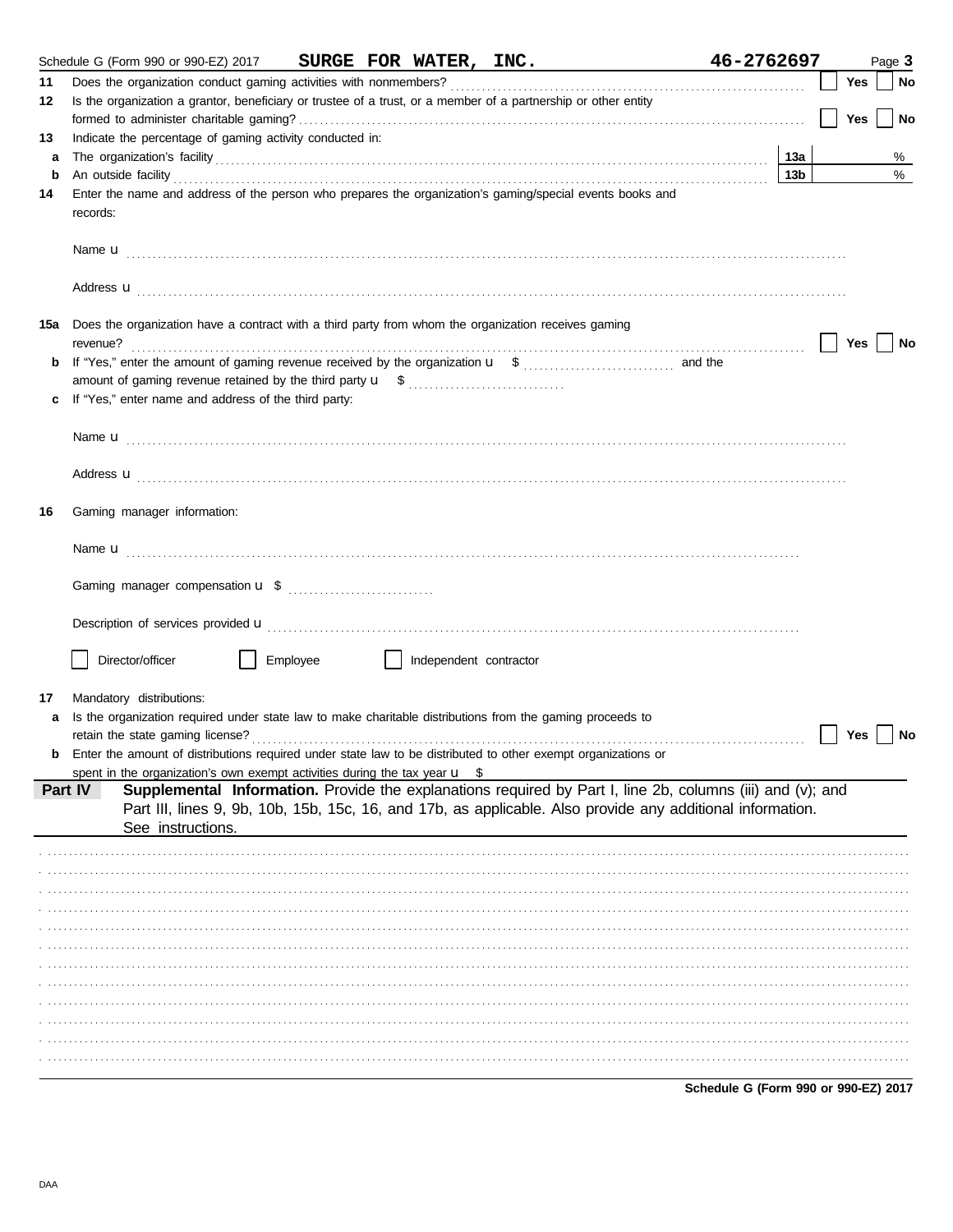| <b>SCHEDULE O</b>                                      | Supplemental Information to Form 990 or 990-EZ                                                                                                                                                                                        |                                              | OMB No. 1545-0047            |
|--------------------------------------------------------|---------------------------------------------------------------------------------------------------------------------------------------------------------------------------------------------------------------------------------------|----------------------------------------------|------------------------------|
| (Form 990 or 990-EZ)                                   | Complete to provide information for responses to specific questions on<br>Form 990 or 990-EZ or to provide any additional information.                                                                                                |                                              | 2017                         |
| Department of the Treasury<br>Internal Revenue Service | La Attach to Form 990 or 990-EZ.<br>u Go to www.irs.gov/Form990 for the latest information.                                                                                                                                           |                                              | Open to Public<br>Inspection |
| Name of the organization                               | SURGE FOR WATER,<br>INC.                                                                                                                                                                                                              | Employer identification number<br>46-2762697 |                              |
| SOME OF<br>THE                                         | FORM 990, PART VI, LINE 11B - ORGANIZATION'S PROCESS TO REVIEW FORM 990<br>990 BEFORE ISSUANCE.<br><b>BOARD MEMBERS REVIEW</b><br>THE                                                                                                 |                                              |                              |
| <b>PROCESS</b>                                         | FORM 990, PART VI, LINE 15A - COMPENSATION PROCESS FOR TOP OFFICIAL<br><b>INCLUDES</b><br><b>REVIEW AND APPROVAL BY</b><br>THE<br><b>BOARD MEMBERS, COMPARABILITY</b><br>DATA, AND CONTEMPORANEOUS<br><b>SUBSTANTIATION OF</b><br>THE | DELIBERATION AND DECISION.                   |                              |
|                                                        | FORM 990, PART VI, LINE 19<br>- GOVERNING DOCUMENTS DISCLOSURE<br>DOCUMENTS AVAILABLE TO PUBLIC UPON REQUEST.                                                                                                                         |                                              | <b>EXPLANATION</b>           |
|                                                        |                                                                                                                                                                                                                                       |                                              |                              |
|                                                        |                                                                                                                                                                                                                                       |                                              |                              |
|                                                        |                                                                                                                                                                                                                                       |                                              |                              |
|                                                        |                                                                                                                                                                                                                                       |                                              |                              |
|                                                        |                                                                                                                                                                                                                                       |                                              |                              |
|                                                        |                                                                                                                                                                                                                                       |                                              |                              |
|                                                        |                                                                                                                                                                                                                                       |                                              |                              |
|                                                        |                                                                                                                                                                                                                                       |                                              |                              |
|                                                        |                                                                                                                                                                                                                                       |                                              |                              |
|                                                        |                                                                                                                                                                                                                                       |                                              |                              |
|                                                        |                                                                                                                                                                                                                                       |                                              |                              |
|                                                        |                                                                                                                                                                                                                                       |                                              |                              |
|                                                        |                                                                                                                                                                                                                                       |                                              |                              |
|                                                        |                                                                                                                                                                                                                                       |                                              |                              |
|                                                        |                                                                                                                                                                                                                                       |                                              |                              |
|                                                        |                                                                                                                                                                                                                                       |                                              |                              |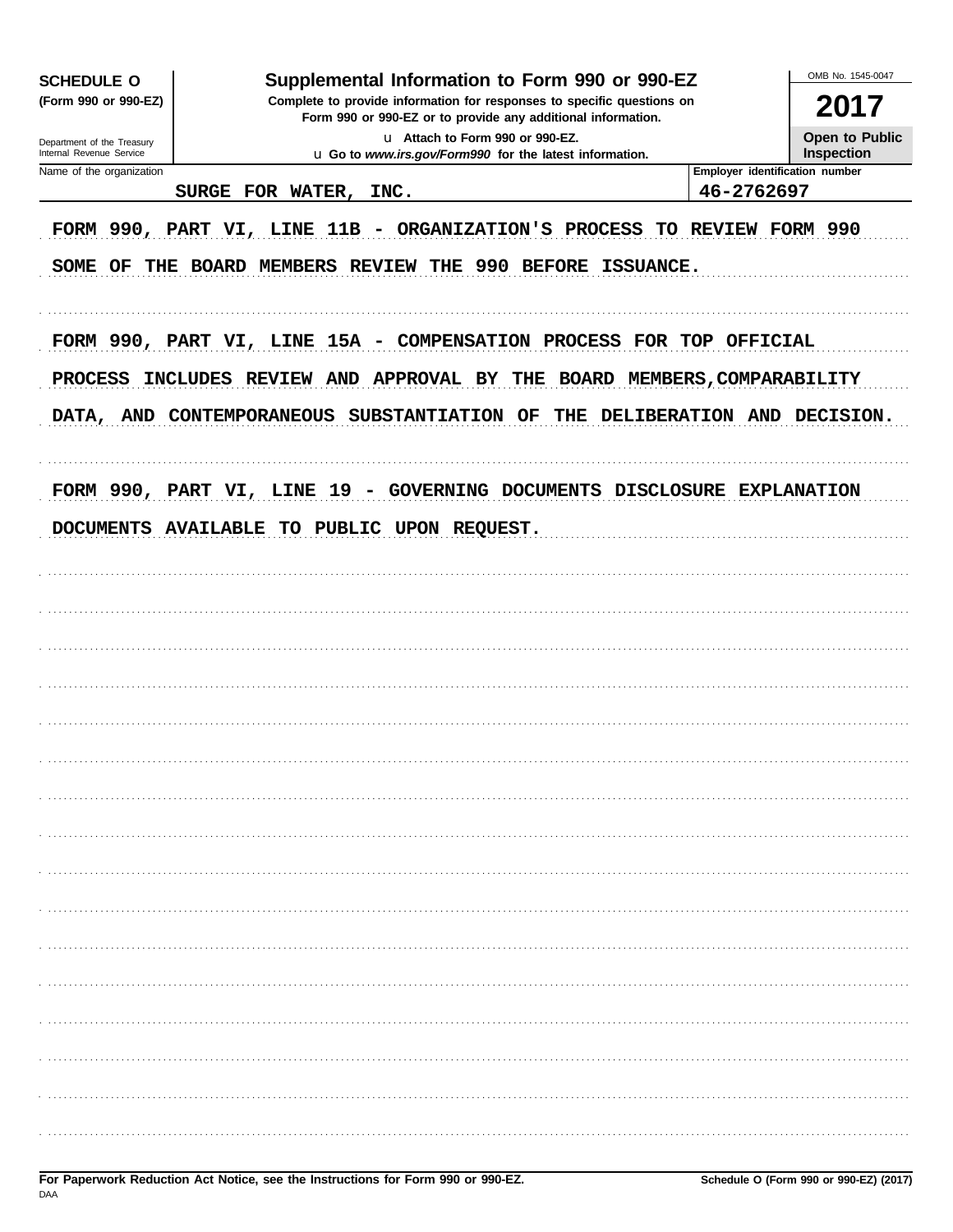# 46-2762697 **Federal Statements**

| <b>Description</b>                                                                                                                       | Total<br><b>Expenses</b>                         | Program<br>Service | Management &<br>General                                      | Fund<br>Raising |
|------------------------------------------------------------------------------------------------------------------------------------------|--------------------------------------------------|--------------------|--------------------------------------------------------------|-----------------|
| PAYROLL PROCESSING FEES                                                                                                                  | 328<br>Ś                                         | \$                 | 328<br>Ś                                                     | \$              |
| TOTAL                                                                                                                                    | 328<br>Ś                                         | $\Omega$<br>\$     | 328<br>Ś                                                     |                 |
|                                                                                                                                          | Form 990, Part IX, Line 24e - All Other Expenses |                    |                                                              |                 |
| <b>Description</b>                                                                                                                       | Total<br><b>Expenses</b>                         | Program<br>Service | Management &<br>General                                      | Fund<br>Raising |
| <b>MEALS</b>                                                                                                                             | 353<br>\$                                        | \$                 | 353<br>\$                                                    | \$              |
| OTHER GENERAL AND ADMIN<br><b>TOTAL</b>                                                                                                  | 206<br>559<br>Ś                                  | 124<br>124<br>Ŝ    | 82<br>435                                                    |                 |
|                                                                                                                                          |                                                  |                    |                                                              |                 |
|                                                                                                                                          | Schedule A, Part II, Line 1(e)<br>Description    |                    | Amount                                                       |                 |
| INDIVIDUAL DONATIONS<br>CORPORATIONS<br><b>FOUNDATIONS</b><br>IN-KIND DONATIONS<br><b>GRANTS</b><br>SPONSORSHIPS<br>ANNUAL SPECIAL EVENT |                                                  |                    | 95,409<br>\$<br>15,118<br>1,144<br>18,492<br>5,000<br>84,096 |                 |
| CASH CONTRIBUTION<br>TOTAL                                                                                                               |                                                  |                    | 32,692<br>251,951                                            |                 |
|                                                                                                                                          | Schedule A, Part II, Line 12 - Current year      |                    |                                                              |                 |
|                                                                                                                                          | Description                                      |                    | Amount                                                       |                 |
| ANNUAL SPECIAL EVENT                                                                                                                     |                                                  |                    | 60,950                                                       |                 |
| TOTAL                                                                                                                                    |                                                  |                    | 60,950                                                       |                 |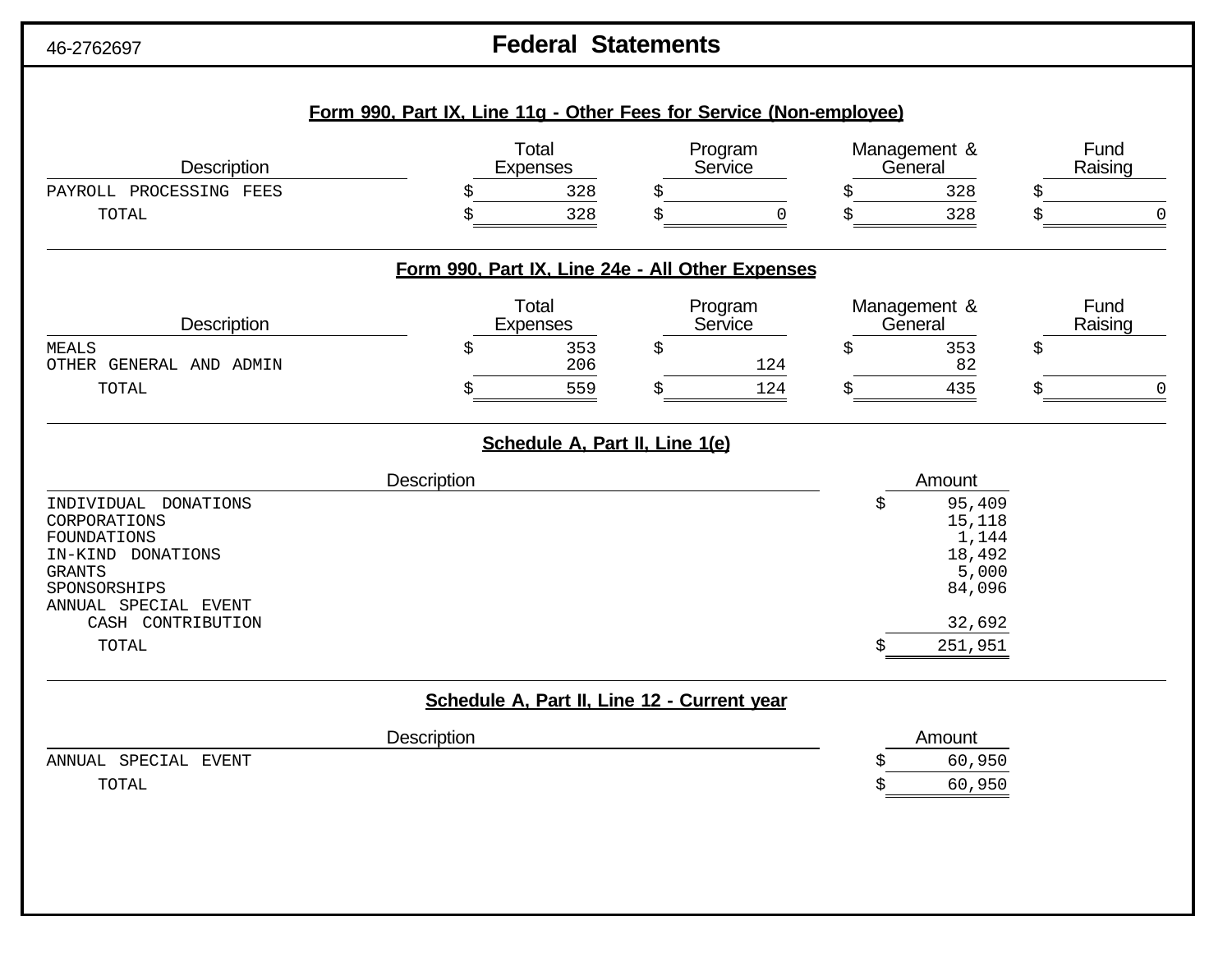## 46-2762697 **Federal Statements**

### **ANNUAL SPECIAL EVENT**

### **Other Direct Fundraising or Gaming Expenses**

| <b>Description</b> |   | Amount |
|--------------------|---|--------|
| <b>SERVICES</b>    | S | 2,164  |
| EQUIPMENT          |   | 1,177  |
| PRINTING           |   | 52     |
| <b>SUPPLIES</b>    |   | 1,522  |
| <b>OTHER</b>       |   | 2,423  |
| SILENT AUCTION     |   | 19,385 |
| TOTAL              |   | 26,723 |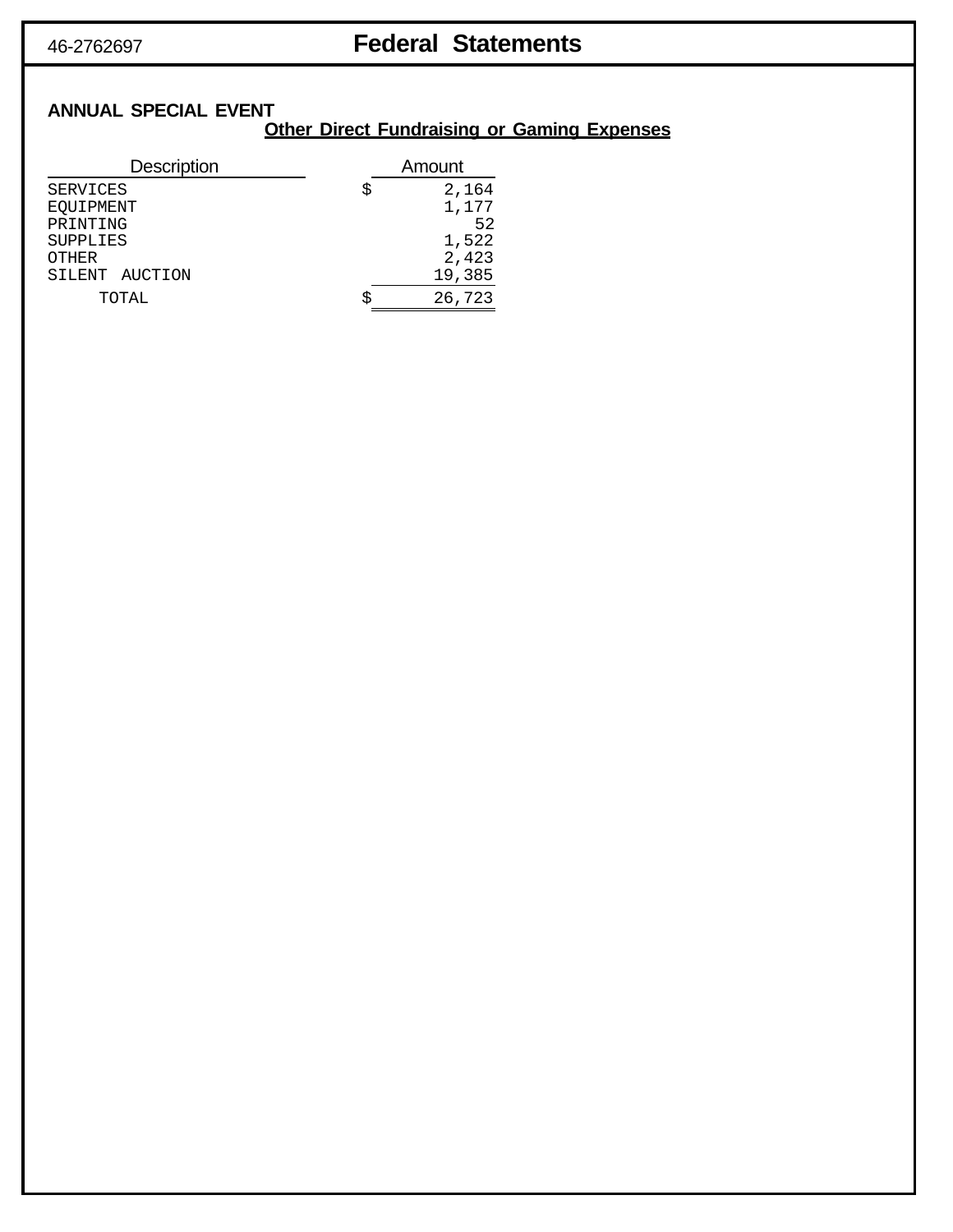#### **Filing Instructions**

### **SURGE FOR WATER, INC.**

#### **Form AG990-IL** - **Charitable Organization Annual Report**

### **Taxable Year Ended December 31, 2017**

| Date Due: | November 15, 2018 |  |  |
|-----------|-------------------|--|--|
|-----------|-------------------|--|--|

**Remittance:** The filing fee for the tax year ended  $12/31/17$  is \$15. Include a check payable to the Illinois Charity Bureau Fund and write "E.I.N. 46-2762697 , for the year ended 12/31/17" on the check.

- **Mail To:** Office of the Illinois Attorney General Charitable Trust Bureau 100 W. Randolph Street, 11th floor Chicago, IL 60601-3175
- **Signature:** Form AG990-IL must be signed and dated by two authorized officers of the organization.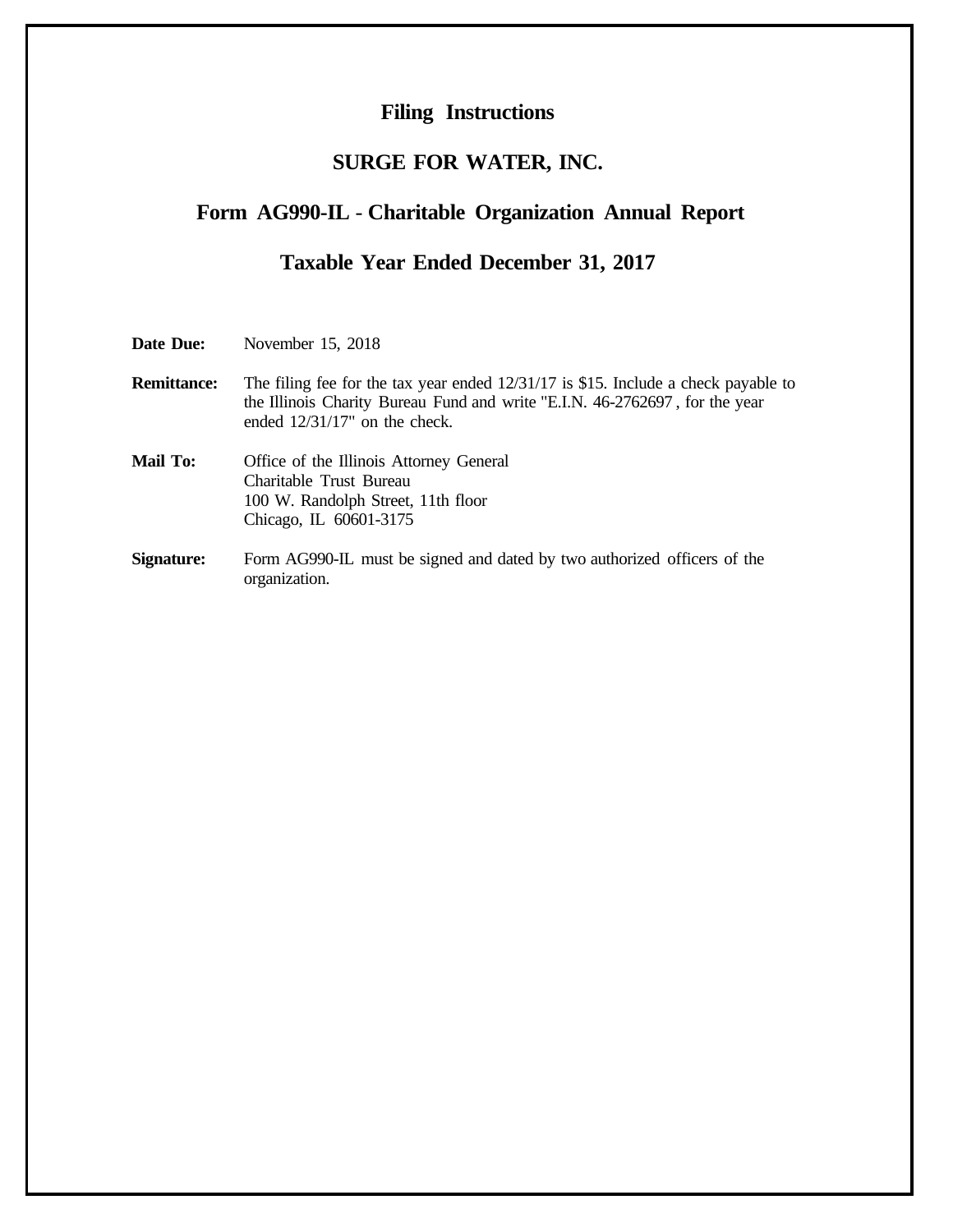|      | For Office Use Only                                   |                                                                                                                                                                    | <b>ILLINOIS CHARITABLE ORGANIZATION ANNUAL REPORT</b>                                                   |                                                 |                    | Form AG990-IL                                                       |
|------|-------------------------------------------------------|--------------------------------------------------------------------------------------------------------------------------------------------------------------------|---------------------------------------------------------------------------------------------------------|-------------------------------------------------|--------------------|---------------------------------------------------------------------|
| PMT# |                                                       |                                                                                                                                                                    | Attorney General LISA MADIGAN State of Illinois                                                         |                                                 |                    | Revised 3/05                                                        |
|      |                                                       |                                                                                                                                                                    | Charitable Trust Bureau, 100 West Randolph                                                              |                                                 | 0106-9545          |                                                                     |
| AMT  |                                                       |                                                                                                                                                                    | 11th Floor, Chicago, Illinois 60601                                                                     | CO#                                             |                    | Check all items attached:                                           |
|      |                                                       |                                                                                                                                                                    | Report for the Fiscal Period:                                                                           | X                                               | Copy of IRS Return |                                                                     |
|      |                                                       | Beginning                                                                                                                                                          | 01/01/2017                                                                                              | $\overline{\mathbf{x}}$<br><b>Make Checks</b>   |                    | Audited Financial Statements                                        |
| INIT |                                                       |                                                                                                                                                                    |                                                                                                         | Payable to<br>the Illinois                      | Copy of Form IFC   |                                                                     |
|      |                                                       | & Ending                                                                                                                                                           | 12/31/2017                                                                                              | $ \mathbf{x} $<br>Charity<br><b>Bureau Fund</b> |                    | \$15.00 Annual Report Filing Fee<br>\$100.00 Late Report Filing Fee |
|      | Federal ID # 46-2762697                               |                                                                                                                                                                    | <b>MO</b><br>DAY<br>YR                                                                                  |                                                 |                    | <b>MO</b><br>DAY<br>YR.                                             |
|      | Are contributions to the organization tax deductible? | $ \mathbf{X} $ Yes                                                                                                                                                 | No                                                                                                      | Date Organization was created:                  |                    | 02/17/2012                                                          |
|      | LEGAL                                                 |                                                                                                                                                                    |                                                                                                         | Year-end                                        |                    |                                                                     |
|      | <b>NAME</b>                                           | SURGE FOR WATER, INC.                                                                                                                                              |                                                                                                         | amounts                                         |                    |                                                                     |
|      | <b>MAIL</b>                                           |                                                                                                                                                                    |                                                                                                         | A) ASSETS                                       | $A)$ \$            | 126,690                                                             |
|      | <b>ADDRESS</b>                                        | 737 W. WASHINGTON BLVD. SUITE 2902                                                                                                                                 |                                                                                                         | <b>B) LIABILITIES</b>                           | $B)$ \$            | 1,040                                                               |
|      | <b>CHICAGO</b><br>CITY, STATE<br>60661<br>ZIP CODE    |                                                                                                                                                                    | IL                                                                                                      | C) NET ASSETS                                   | $C)$ \$            | 125,650                                                             |
|      |                                                       |                                                                                                                                                                    |                                                                                                         |                                                 |                    |                                                                     |
| L.   |                                                       | SUMMARY OF ALL REVENUE ITEMS DURING THE YEAR:                                                                                                                      |                                                                                                         | PERCENTAGE                                      |                    | <b>AMOUNT</b>                                                       |
|      |                                                       |                                                                                                                                                                    | D) PUBLIC SUPPORT, CONTRIBUTIONS & PROGRAM SERVICE REV. (GROSS AMTS.)                                   | 100%                                            | $D)$ \$            | 312,901                                                             |
|      |                                                       | E) GOVERNMENT GRANTS & MEMBERSHIP DUES                                                                                                                             |                                                                                                         | 0%                                              | $E)$ \$            |                                                                     |
|      | F) OTHER REVENUES                                     |                                                                                                                                                                    |                                                                                                         | 0%                                              | $F)$ \$            | 0                                                                   |
|      |                                                       | G) TOTAL REVENUE, INCOME AND CONTRIBUTIONS RECEIVED (ADD D, E, & F)                                                                                                |                                                                                                         | 100%                                            | $G)$ \$            | 312,901                                                             |
|      |                                                       | II. SUMMARY OF ALL EXPENDITURES DURING THE YEAR:                                                                                                                   |                                                                                                         |                                                 |                    |                                                                     |
|      |                                                       |                                                                                                                                                                    |                                                                                                         | 9%                                              |                    |                                                                     |
|      |                                                       | H) OPERATING CHARITABLE PROGRAM EXPENSE                                                                                                                            |                                                                                                         |                                                 | $H)$ \$            | 20,990                                                              |
|      |                                                       | I) EDUCATION PROGRAM SERVICE EXPENSE                                                                                                                               |                                                                                                         | %                                               | $I)$ \$            |                                                                     |
|      |                                                       | J) TOTAL CHARITABLE PROGRAM SERVICE EXPENSE (ADD H & I)                                                                                                            |                                                                                                         | 9%                                              | $J)$ \$            | 20,990                                                              |
|      | J1).                                                  | JOINT COSTS ALLOCATED TO PROGRAM SERVICES (INCLUDED IN J):                                                                                                         | \$                                                                                                      |                                                 |                    |                                                                     |
|      |                                                       | K) GRANTS TO OTHER CHARITABLE ORGANIZATIONS                                                                                                                        |                                                                                                         | 66%                                             | $K)$ \$            | 161,709                                                             |
|      |                                                       | L) TOTAL CHARITABLE PROGRAM SERVICE EXPENDITURE (ADD J & K)                                                                                                        |                                                                                                         | 75%                                             | $L)$ \$            | 182,699                                                             |
|      |                                                       | M) MANAGEMENT AND GENERAL EXPENSE                                                                                                                                  |                                                                                                         | 22%                                             | $M)$ \$            | 51,881                                                              |
|      | N) FUNDRAISING EXPENSE                                |                                                                                                                                                                    |                                                                                                         | 3%                                              | $N)$ \$            | 8,314                                                               |
|      |                                                       | O) TOTAL EXPENDITURES THIS PERIOD (ADD L, M, & N)                                                                                                                  |                                                                                                         | 100%                                            | $O)$ \$            | 242,894                                                             |
|      |                                                       | III. SUMMARY OF ALL PAID FUNDRAISER AND CONSULTANT ACTIVITIES:<br>(Attach Attorney General Report of Individual Fundraising Campaign- Form IFC. One for each PFR.) |                                                                                                         |                                                 |                    |                                                                     |
|      | PROFESSIONAL FUNDRAISERS:                             |                                                                                                                                                                    |                                                                                                         |                                                 |                    |                                                                     |
|      |                                                       | P) TOTAL AMOUNT RAISED BY PAID PROFESSIONAL FUNDRAISERS                                                                                                            |                                                                                                         | 100%                                            | $P$ ) \$           |                                                                     |
|      |                                                       | Q) TOTAL FUNDRAISERS FEES AND EXPENSES                                                                                                                             |                                                                                                         | %                                               | $Q$ ) \$           |                                                                     |
|      |                                                       | R) NET RECEIVED BY THE CHARITY (P MINUS Q=R)                                                                                                                       |                                                                                                         | $\%$                                            | $R)$ \$            |                                                                     |
|      |                                                       | PROFESSIONAL FUNDRAISING CONSULTANTS:                                                                                                                              |                                                                                                         |                                                 |                    |                                                                     |
|      |                                                       | S) TOTAL AMOUNT PAID TO PROFESSIONAL FUNDRAISING CONSULTANTS                                                                                                       |                                                                                                         |                                                 | $S)$ \$            |                                                                     |
|      |                                                       |                                                                                                                                                                    | IV. COMPENSATION TO THE (3) HIGHEST PAID PERSONS DURING THE YEAR:                                       |                                                 |                    |                                                                     |
|      | T) NAME, TITLE: SHILPA ALVA                           |                                                                                                                                                                    |                                                                                                         | EXECUTIVE DIRECTOR                              | $T)$ \$            | 43,800                                                              |
|      | U) NAME, TITLE:                                       |                                                                                                                                                                    |                                                                                                         |                                                 | $U)$ \$            |                                                                     |
|      | V) NAME, TITLE:                                       |                                                                                                                                                                    |                                                                                                         |                                                 | $V)$ \$            | List on back side of instructions                                   |
|      |                                                       |                                                                                                                                                                    | <b>V. CHARITABLE PROGRAM DESCRIPTION:</b> CHARITABLE PROGRAM (3 HIGHEST BY \$ EXPENDED) CODE CATEGORIES |                                                 |                    | CODE                                                                |
|      | W) DESCRIPTION:                                       | NEIGHBORHOOD AND COMMUNITY DEVELOPMENT                                                                                                                             |                                                                                                         |                                                 | $W)$ #             | 112                                                                 |
|      | X) DESCRIPTION:                                       | PRESERVATION & CONSERVATION OF NATURAL RESOURCES                                                                                                                   |                                                                                                         |                                                 | $X)$ #             | 080                                                                 |
|      | Y) DESCRIPTION:                                       |                                                                                                                                                                    |                                                                                                         |                                                 | $Y)$ #             |                                                                     |